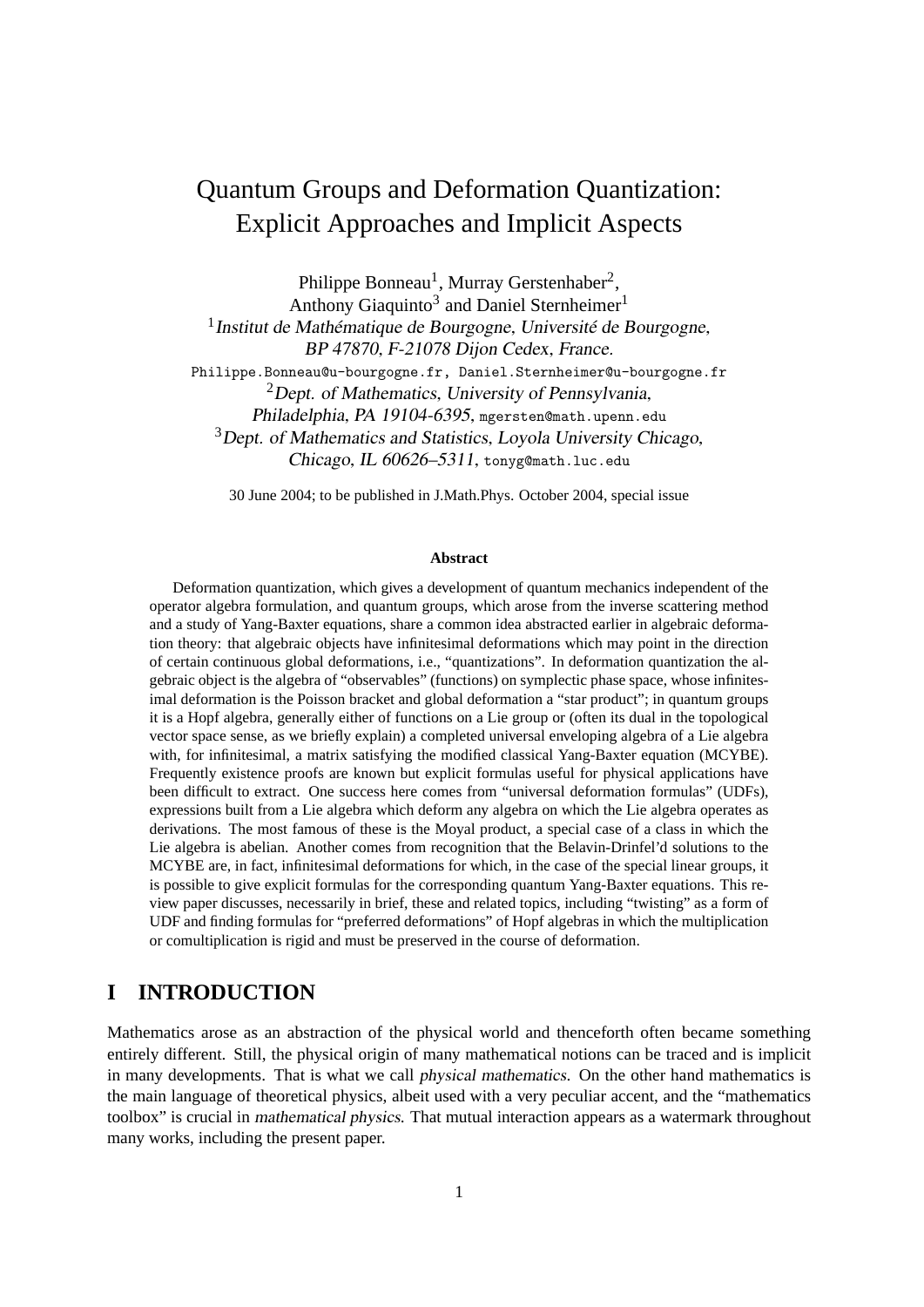It can be said that quantum groups arose "experimentally" in the Leningrad LOMI group of Ludwig Faddeev around 1980 (see e.g. [KR81, FRT]), during attempts to quantize two dimensional integrable models by methods coming from inverse scattering and a study of what they called Yang-Baxter equations. A posteriori it was discovered that some aspects (e.g.  $q$ -special functions in the 19<sup>th</sup> century) were present much earlier and that the notion is of importance in various areas of physics, including solid state.

Significant steps forward were made shortly afterwards, in particular when Jimbo [Ji85] systematized these attempts in his study of quantized enveloping algebras. Even more so when  $Drinfeld'$ d (see e.g. [Dr87]) made explicit the underlying Hopf algebra structures and, relating the dual aspect to deformation quantization, coined the expression "quantum groups."

Deformation quantization was certainly "in the back of the mind" of many almost since the beginning of quantum mechanics ("wave mechanics" in [dB23]) and its avatars developed since 1925 by Heisenberg ("matrix mechanics"), Schrödinger (with his celebrated equation) and especially Weyl with his quantization procedure [We31, Wi32]. But the relation with deformation theory [Ge64] and its role in physics (see e.g. [Fl82]) was made only in [BFFLS].

Already in the formulation of Drinfel'd  $[Dr87]$ , it is clear that quantum groups are an avatar of deformation quantization, when the category of Hopf algebras is taken into account. But one aspect remained imprecise: the duality between the two aspects, deformations of (functions over) Poisson-Lie groups and quantized enveloping algebras. That was, at least in the compact and semi-simple cases, made clear later [BFGP, BP96], using natural topologies on the corresponding Hopf algebras.

There is another duality which remains largely unexplored. The Gelfand isomorphism theorem, by which commutative algebras can be considered as algebras of functions over some space (their spectrum), expresses a "duality" between a commutative algebra and a topological space. Now, on one hand, commutative algebras are deformed into noncommutative (associative or Hopf) algebras. On the other hand differentiable manifolds, characterized e.g. by some algebraic properties, are deformed into noncommutative ones. And manifolds have symmetries that often can be quantized. These related aspects are so far developed separately, to a large extent. A natural question is thus to study their relations. A very abstract attempt can be found in [KoR]. In view of the present rapid developments in noncommutative manifolds (see e.g. [CDV]) one should probably start with specific examples and see if a pattern arises, hence the need for explicit approaches.

In mathematics an abstract existence proof (such as the one in [EK96]) is perfectly satisfactory, even more so when an algorithmic construction is given (such as in [Fe94]). But for physical applications one needs to perform explicit calculations and few realizations are truly explicit. In the compact case, the ideas underlying [BFGP] were tested in the basic example of *SU*(2) where explicit formulas were obtained [BFP]. We shall present here that example with this fact in mind. We also present the only known explicit formulas expressing the preferred deformation of a standard quantum algebra. Namely, the preferred ∗-products for the quantum linear spaces associated with the standard q-deformation of the special linear group  $SL(n)$ . These approaches show that deformation quantization is implicit in most aspects of quantum groups theory.

Now, for deformation quantization, the paradigm of the Moyal star product is explicit enough, and so are a number of related integral formulas in  $\mathbb{R}^{2n}$  and a few manifolds. But for general symplectic, even more so Poisson, manifolds one has mainly existence theorems which are not easily made explicit. At its origin 25 years ago and again much more recently [Fr79], some explicit formulas were and are being developed. A somewhat explicit formula for many coadjoint orbits was recently developed [AL03] in terms of a pairing for generalized Verma modules. Part of this paper will be devoted to explicit approaches in that underlying aspect of quantum groups theory. In particular we shall see that quantum groups techniques may produce explicit (strict) deformation quantizations on the basis of what we call universal deformation formulas (UDFs). These come from mathematical entities living within a given algebraic structure *S* and they produce explicit deformations of any algebra which is also a *S*-module.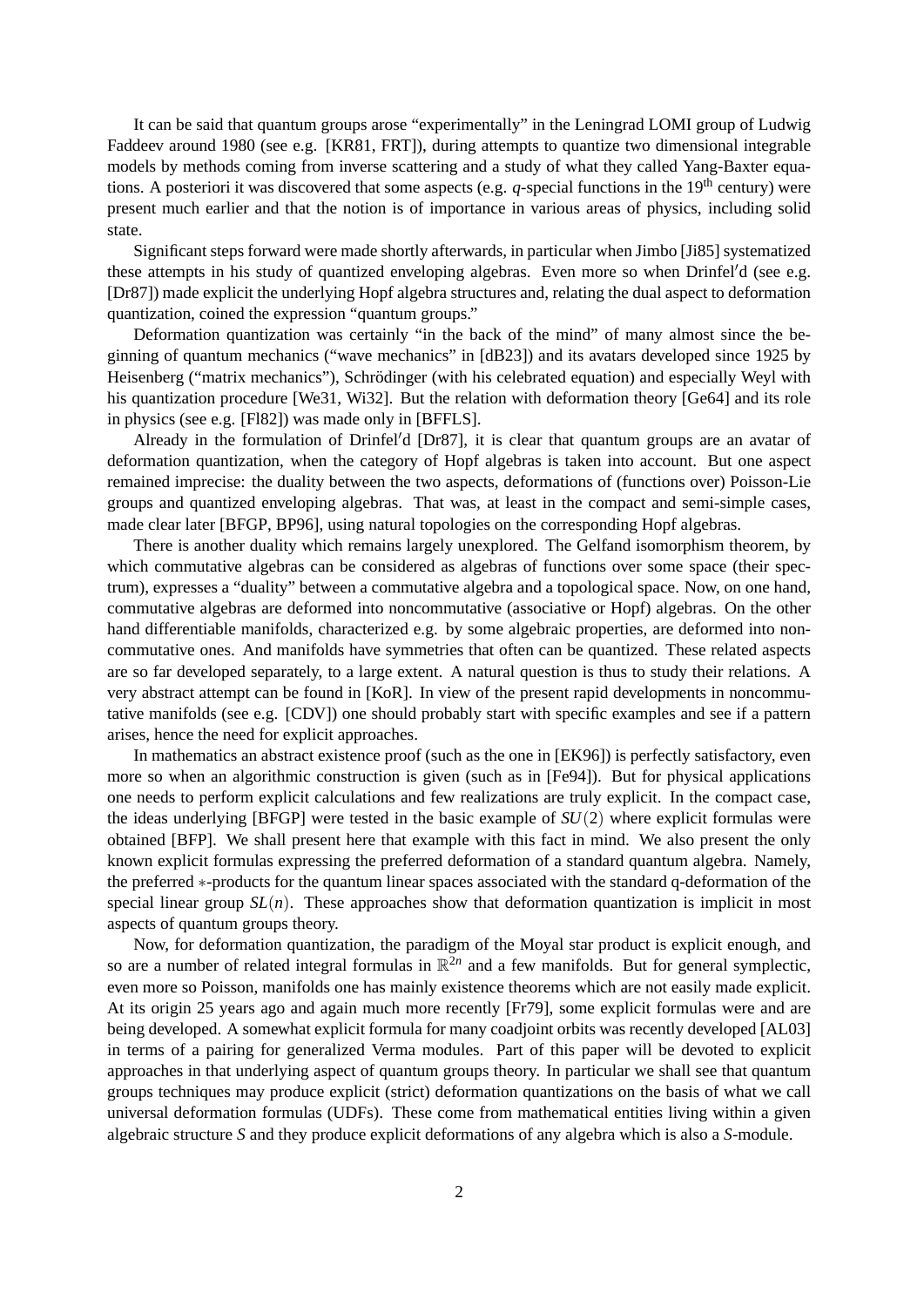We start this paper (Section II) by a short presentation of deformation theory, mostly following Gerstenhaber. That somewhat arid presentation will be balanced by complements and, in Section III, by a survey of how quantum mechanics is a deformation of classical mechanics, with some explicit examples. Section IV begins with the explicit example (the case of  $SU_q(2)$ ) that triggered the general theory (presented afterwards) of both approaches to quantum groups (functions on a Poisson-Lie group and quantized enveloping algebras) as dual topological Hopf algebras, at least in the semi-simple case. The latter theory being (in the general case) not explicit enough we devote Section V to a variety of explicit formulas for deformation quantization (star products), in particular for symmetric spaces and related universal deformation formulas. Section VI discusses the implications of the preceding study for obtaining explicit formulas for quantum groups, via star products or *R* matrices.

This paper contains only a brief review of some of the rapid developments in deformation quantization since its introduction in [BFFLS]. André Weil's prediction near the end of the last century that deformation theory would be a major topic in the  $21<sup>st</sup>$  so far seems justified.

## **II PRELIMINARIES**

### **II.1 The Gestenhaber theory of deformations of algebras.**

A concise formulation of a Gerstenhaber deformation of an algebra (associative, Lie, bialgebra, etc.) is [Ge64, BFGP]:

DEFINITION. A deformation of an algebra *A* over a field K with deformation parameter *v* is a  $\mathbb{K}[[v]]$ algebra  $\tilde{A}$  such that  $\tilde{A}/v\tilde{A} \approx A$ , where *A* is here considered as an algebra over K[[v]] by base field extension. Two deformations  $\tilde{A}$  and  $\tilde{A}'$  are called equivalent if they are isomorphic over  $\mathbb{K}[[v]]$  (by a deformation which reduces to the identity modulo  $v$ , which will always be tacitly understood). A deformation  $\tilde{A}$  is said to be trivial if it is isomorphic to the original algebra  $A$  (considered by base field extension as a  $\mathbb{K}[[v]]$ -algebra).

Whenever we consider a topology on  $A$ ,  $\tilde{A}$  is supposed to be topologically free. The above definition can (cf. e.g. [Ko99, KoS]) be extended to operads, so as to apply to the Assoc, Lie, Bialg and maybe Gerst operads, and also to the Hopf category (which can not be described by an operad), all possibly with topologies. In the present mathematical physics paper we shall not probe these sophistications, but the reader should keep such powerful possibilities in mind.

For associative (resp. Lie) algebras, the above definition tells us that there exists a new product ∗ (resp. bracket  $[\cdot, \cdot]$ ) such that the new (deformed) algebra is again associative (resp. Lie). Denoting the original composition laws by ordinary product (resp.  $\{\cdot,\cdot\}$ ) this means that, for  $u_1, u_2 \in A$  (we can extend this to  $A[[v]]$  by  $\mathbb{K}[[v]]$ -linearity) we have:

$$
u_1 * u_2 = u_1 u_2 + \sum_{r=1}^{\infty} v^r C_r(u_1, u_2)
$$
 (1)

$$
[u_1, u_2] = \{u_1, u_2\} + \sum_{r=1}^{\infty} V^r B_r(u_1, u_2)
$$
 (2)

where the  $C_r$  are Hochschild 2-cochains and the  $B_r$  (skew-symmetric) Chevalley-Eilenberg 2-cochains, such that for  $u_1, u_2, u_3 \in A$  we have  $(u_1 * u_2) * u_3 = u_1 * (u_2 * u_3)$  and  $\mathscr{S}[[u_1, u_2], u_3] = 0$ , where  $\mathscr{S}$  denotes summation over cyclic permutations.

For a (topological) *bialgebra* (an associative algebra *A* where we have in addition a coproduct  $\Delta: A \longrightarrow A \otimes A$  and the obvious compatibility relations), denoting by  $\otimes_{\nu}$  the tensor product of K[[v]]modules we can identify  $\tilde{A} \hat{\otimes}_{\nu} \tilde{A}$  with  $(A \hat{\otimes} A)[[\nu]]$ , where  $\hat{\otimes}$  denotes the algebraic tensor product completed with respect to some topology (e.g. projective for Fréchet nuclear topology on A). We similarly have a deformed coproduct  $\tilde{\Delta} = \Delta + \sum_{r=1}^{\infty} v^r D_r$ ,  $D_r \in \mathcal{L}(A, A \hat{\otimes} A)$ , satisfying  $\tilde{\Delta}(u_1 * u_2) = \tilde{\Delta}(u_1) * \tilde{\Delta}(u_2)$ .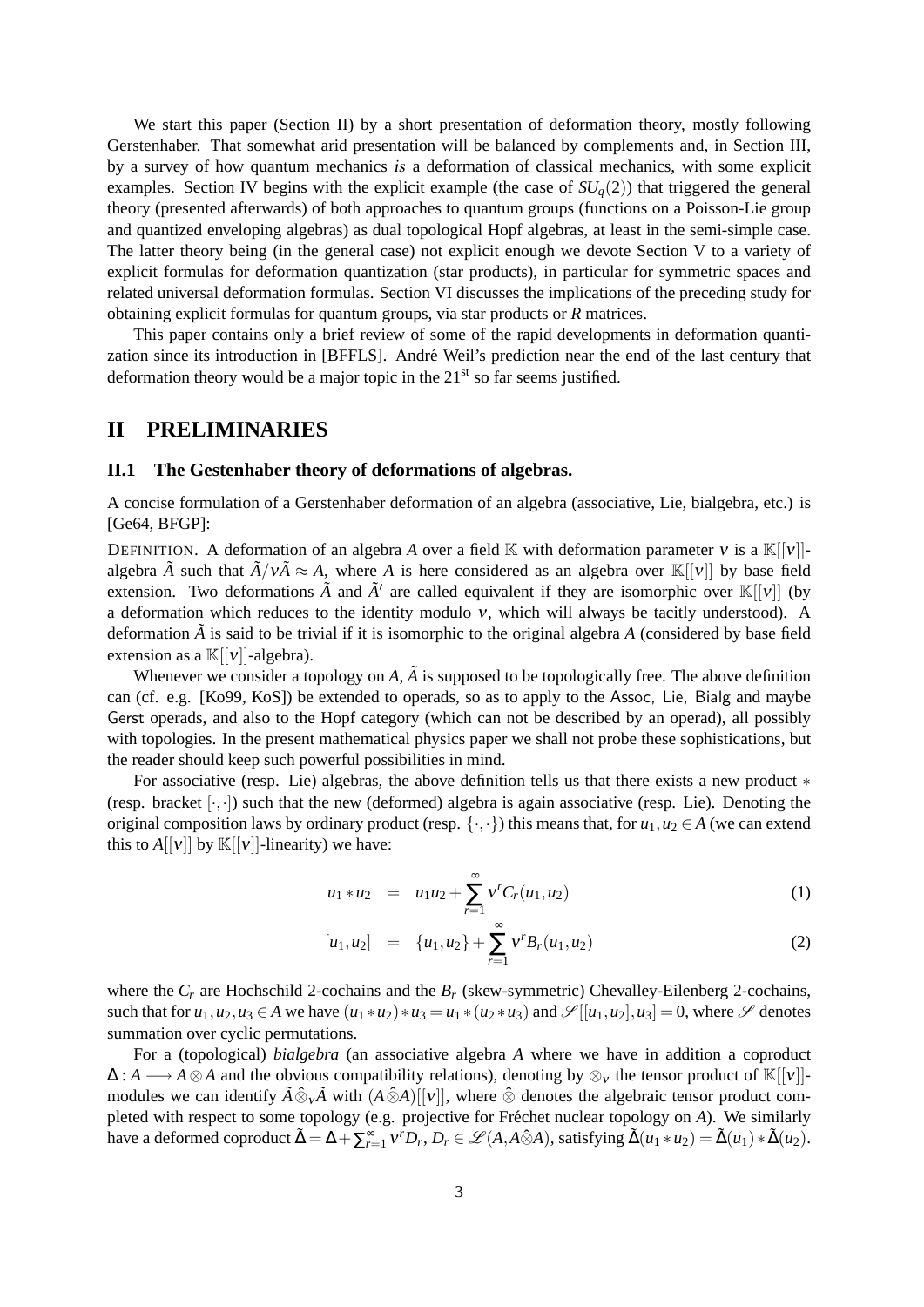In this context appropriate cohomologies can be introduced [GS90, Bo92]. There are natural additional requirements for Hopf algebras.

*Equivalence* means that there is an isomorphism  $T_v = I + \sum_{r=1}^{\infty} v^r T_r$ ,  $T_r \in \mathcal{L}(A,A)$  so that  $T_v(u_1 *^t v_1)$  $u_2$  =  $(T_v u_1 * T_v u_2)$  in the associative case, denoting by  $*$  (resp.  $*'$ ) the deformed laws in  $\tilde{A}$  (resp.  $\tilde{A}'$ ;) and similarly in the Lie, bialgebra and Hopf cases. In particular we see (for  $r = 1$ ) that a deformation is trivial at order 1 if it starts with a 2-cocycle which is a 2-coboundary. More generally, exactly as above, we can show [BFFLS] ([GS88, Bo92] in the Hopf case) that if two deformations are equivalent up to some order *t*, the condition to extend the equivalence one step further is that a 2-cocycle (defined using the  $T_k$ ,  $k \leq t$ ) is the coboundary of the required  $T_{t+1}$  and therefore *the obstructions to equivalence lie in the 2-cohomology*. In particular, if that space is null, all deformations are trivial.

*Unit*. An important property is that a *deformation of an associative algebra with unit* (what is called a unital algebra) is again unital, and *equivalent to a deformation with the same unit*. This follows from a more general result of Gerstenhaber (for deformations leaving unchanged a subalgebra) and a proof can be found in [GS88].

REMARK 1. In the case of (topological) *bialgebras* or *Hopf* algebras, *equivalence* of deformations has to be understood as an isomorphism of (topological)  $\mathbb{K}[[v]]$ -algebras, the isomorphism starting with the identity for the degree 0 in ν. A deformation is again said to be *trivial* if it is equivalent to that obtained by base field extension. For Hopf algebras the deformed algebras may be taken (by equivalence) to have the same unit and counit, but in general not the same antipode.

#### **II.2 Complements**

#### **II.2.1 A brief historical survey; contractions and deformations**

The discovery, about 2000 years ago, of the non-flat nature of Earth is probably the first empirical introduction of the notion of deformation in our description of the universe. Closer to us, the paradox coming from the Michelson and Morley experiment (1887) was resolved in 1905 by Einstein with the special theory of relativity: in our context, one can express that by saying that the Galilean geometrical symmetry group of Newtonian mechanics is deformed to the Poincaré group, the deformation parameter being  $c^{-1}$  where *c* is the velocity of light in vacuum.

Curiously, it is the (less precisely defined) inverse notion of contraction of symmetries that was first introduced in mathematical physics [Se51, WI53, Sa61]. Contractions, "limits of Lie algebras" as they were called in the first examples, can be viewed as an inverse of deformations – but not necessarily of Gerstenhaber-type deformations (see 2.2.3 below). We shall not expand here on that "inverse" notion but, for completeness, give its flavor. A (finite dimensional) Lie algebra can be described in a given basis  $L_i$  ( $i = 1, \ldots, n$ ) by its structure constants  $C_{i,j}^k$ . The equations governing the skew symmetry of the Lie bracket and the Jacobi identity insure that the set of all structure constants lies on an algebraic variety in that  $n^3$  dimensional space [Ln67]. A contraction is obtained e.g. when one makes a simple basis change of the form  $L'_i = \varepsilon L_i$  on some of the basis elements, and then lets  $\varepsilon \to 0$ . Take for example  $n = 3$  and restrict to the 3-dimensional subspace of the algebraic variety of 3-dimensional Lie algebras with commutation relations  $[L_1, L_2] = c_3 L_3$  and cyclic permutations. The semi-simple algebras  $\mathfrak{so}(3)$ and  $\mathfrak{so}(2,1)$  are obtained in the open set  $c_1c_2c_3 \neq 0$ . A contraction gives the Euclidean algebras, where one  $c_i$  is 0. The "coordinate axes" (two of the  $c_i$ 's are 0) give the Heisenberg algebra and the origin is the Abelian Lie algebra. This is of course a partial picture (e.g. solvable algebras are missing) but it is characteristic. The passage from the Poincare Lie algebra to the Galilean is a higher dimensional version ´ of it. Dirac constraints (mathematically, a restriction from  $\mathbb{R}^{2n}$  to a symplectic or Poisson submanifold, see e.g. [Li75]) can give such contractions and be interpreted in terms of star products [AC79].

An implicit mathematical example of deformations (in a geometric context) was introduced in mid-19<sup>th</sup> century by Riemann who counted the number of 'moduli' or parameters of Riemann surfaces. Te-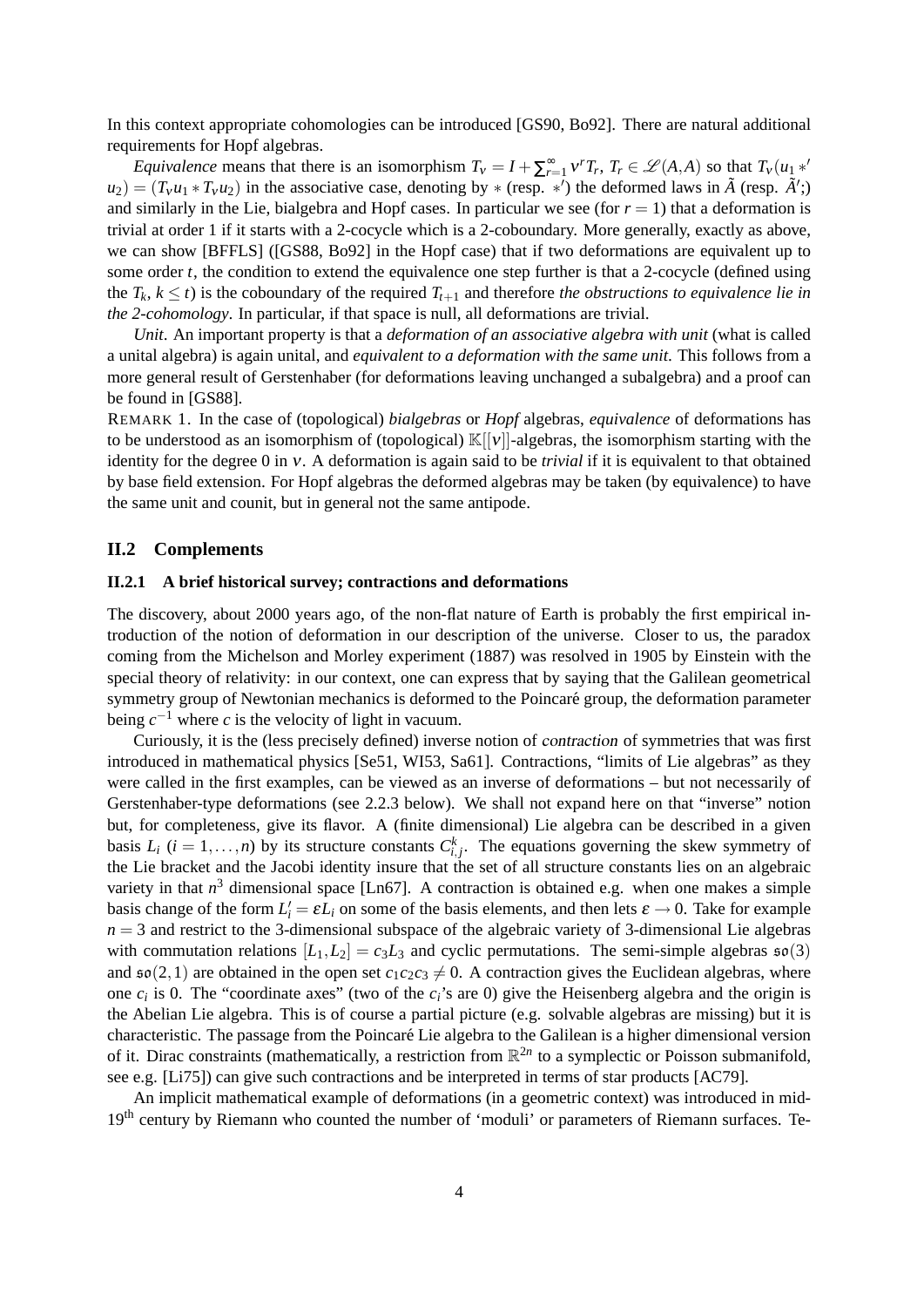ichmüller<sup>1</sup> [Tm39] made deformations of Riemann surfaces explicit and identified infinitesimal deformations as quadratic differentials. The correct definition, applicable to complex manifolds of arbitrary dimension, is in the short but ground breaking note of Frölicher and Nijenhuis [FN57]. They showed that if all infinitesimal deformations vanished then the manifold was rigid ("stable" in their terminology), i.e., possessed no global deformations. This was the impetus for the deep and comprehensive work of Kodaira and Spencer [KS58]. Curiously, however, the possibility of obstructions to infinitesimal deformations (which can not occur in the case of Riemann surfaces because of the low dimension) was not originally understood, and appeared in the words of Kodaira and Spencer as an "experimental fact".

Now, when one has an action on a geometrical structure, it is natural to try and "linearize" it by inducing from it an action on an algebra of functions on that structure. That is implicitly what Gerstenhaber did in [Ge64] with his definition and thorough study of deformations of rings and algebras. We shall encounter the concept of contraction more explicitly as it relates to quantum groups later in Section VI.4

## **II.2.2 Homotopy of deformations**

For reasons that are related to the so-called Donald–Flanigan conjecture, two of us considered (see [GG98b, GGSp]) the question of (formal) *compatibility* of deformations, a kind of homotopy in the variety of algebras between two deformations (1) with parameters  $v$  and  $v'$  and cochains  $C_r$  and  $C'_r$ . By this he means a 2–parameter deformation of the form

$$
u_1 \tilde{*} u_2 = u_1 u_2 + v C_1(u_1, u_2) + v' C_1'(u_1, u_2) + \sum_{r=2}^{\infty} \Phi_r(u_1, u_2; v, v')
$$
(3)

where each  $\Phi_r$  is a polynomial of total degree *r* in *v* and *v'*, which reduces to the first one-parameter deformation when  $v' = 0$  and to the second when  $v = 0$ . At the first order the condition for this to hold (e.g. for associative algebras) is that the Gerstenhaber bracket [Ge64]  $[C_1, C'_1]_G$  is a 3-coboundary, and here also there are higher obstructions. As an example, it follows from [HKR] that the Weyl algebra and the quantum plane are formally (but non analytically [GZ95]) compatible nonequivalent deformations of the polynomial algebra  $\mathbb{C}[x, y]$ . Below we shall see another appearance of such a 2-parameter deformation in a physical context [BFLS].

#### **II.2.3 More general deformations.**

Deformations that are more general than the "DrG-deformations" of Gerstenhaber can (and have been) introduced, where e.g. the deformation "parameter" may act on the algebra.

In 1973 Nambu [Nb73] published some calculations which he had made a dozen years before: with quarks in the back of his mind he started with a kind of "Hamilton equations" on  $\mathbb{R}^3$  with two "Hamiltonians" *g*, *h* functions of *r*. In this new mechanics the evolution of a function *f* on  $\mathbb{R}^3$  is  $\frac{df}{dt} = \frac{\partial (f, g, h)}{\partial (x, y, z)}$  $\frac{\partial (f,g,n)}{\partial (x,y,z)}$ , a 3-bracket, where the right-hand side is the Jacobian of the mapping  $\mathbb{R}^3 \to \mathbb{R}^3$  given by  $(x, y, z) \mapsto (f, g, h)$ . That expression was easily generalized, e.g. to *n* functions  $f_i$ ,  $i = 1, \ldots, n$ .

In order to quantize the Nambu bracket a natural idea is to replace, in the definition of the Jacobian, the pointwise product of functions by a deformed product. For this to make sense, the deformed product should be Abelian, so we are lead to consider commutative DrG-deformations of an associative and commutative product. But the commutative part of Hochschild cohomology (called Harrison cohomology) is trivial, at least in the absence of singularities (see however [Fr02]). So in [DFST] a kind of "second

<sup>&</sup>lt;sup>1</sup>"It does not of necessity follow that, if the work delights you with its grace, the one who wrought it is worthy of your esteem", *cf.* Lipman Bers [Bers] (p. 324, after Plutarch, Pericles 2.1; Lives, Loeb's Classical Library **3**, p.5) who however, with André Weil, despite personal abhorrence of someone who helped drive Jewish mathematicians from Nazi Germany, fully credited his work.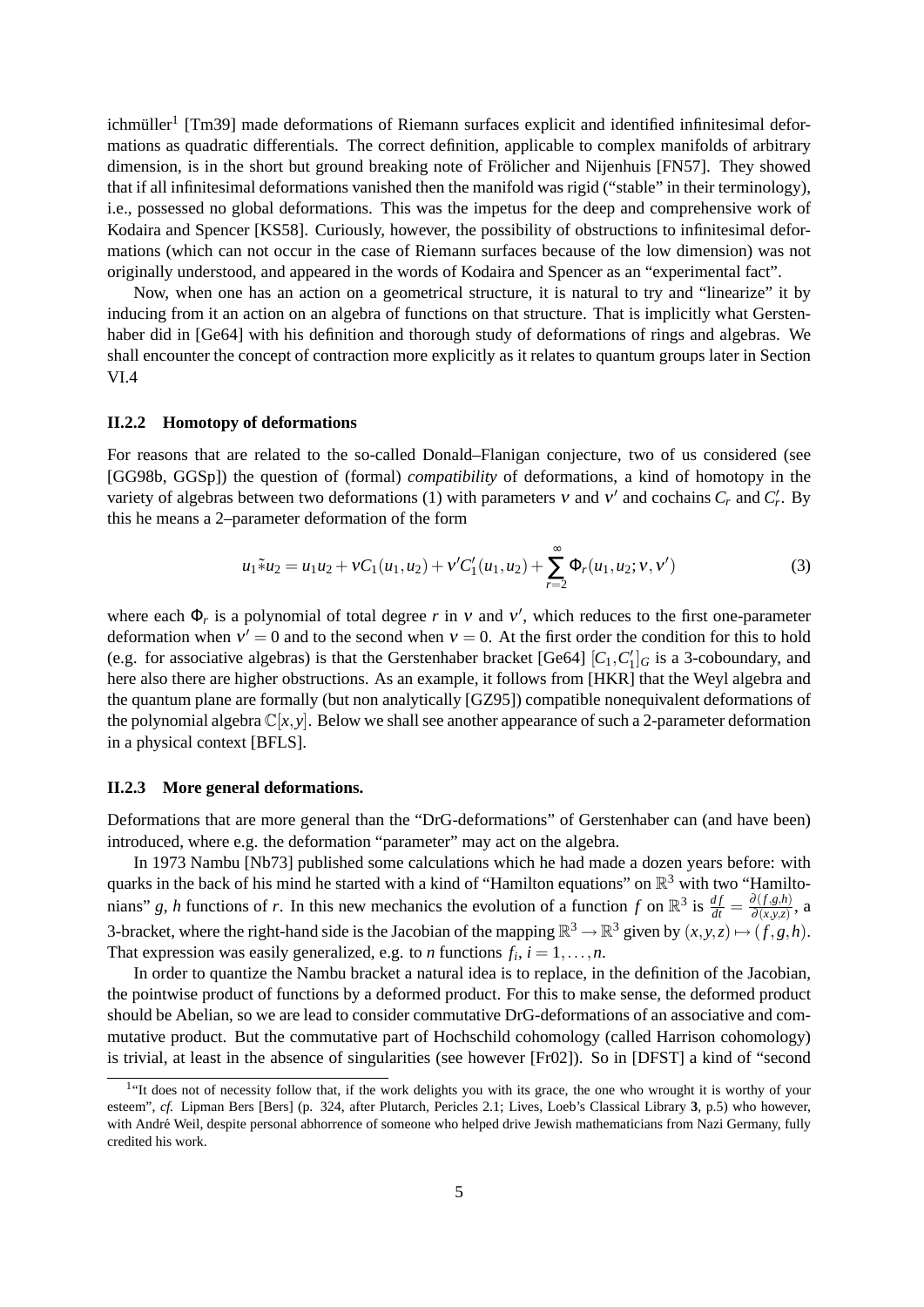quantization" procedure was used, where the deformation parameter behaves as if it was nilpotent (like Pauli matrices).

This triggered Pinczon [Pi97] and Nadaud [Na98] to generalize the Gerstenhaber theory to the case of a deformation parameter which does not commute with the algebra, but acts on it. Though this generalization of deformations does not (yet) give Nambu mechanics quantization, it opens a whole new direction of research for deformation theory. In particular [Pi97], while the Weyl algebra *W*<sup>1</sup> (generated by the Heisenberg Lie algebra  $h_1$ ) is known to be DrG-rigid, it can be nontrivially deformed in such a supersymmetric deformation theory to the supersymmetry enveloping algebra  $\mathcal{U}(\mathfrak{osp}(1,2))$ . Also [Na98] on the polynomial algebra  $\mathbb{C}[x, y]$  in 2 variables, Moyal-like products of a new type were discovered. All these deformations give the original algebra by a contraction, when the parameter goes to 0. So there is life outside the DrG framework, even if that is so far largely unexplored.

## **III QUANTUM MECHANICS AS A DEFORMATION**

### **III.1 The setting**

Intuitively, classical mechanics is the limit of quantum mechanics when  $\hbar = \frac{h}{24}$  $\frac{h}{2\pi}$  goes to zero. But how can this be realized when in classical mechanics the observables are functions over phase space (a Poisson manifold) and not operators? The deformation philosophy promoted by Flato shows the way: one has to look for deformations of algebras of classical observables, functions over Poisson manifolds, and realize there quantum mechanics in an autonomous manner.

What we call "deformation quantization" relates to (and generalizes) what in the conventional (operatorial) formulation are the Heisenberg picture and Weyl's quantization procedure. In the latter [We31], starting with a classical observable  $u(p,q)$ , some function on phase space  $\mathbb{R}^{2\ell}$  (with  $p,q \in \mathbb{R}^{\ell}$ ), one associates an operator (the corresponding quantum observable)  $\Omega(u)$  in the Hilbert space  $L^2(\mathbb{R}^{\ell})$  by the following general recipe:

$$
u \mapsto \Omega_w(u) = \int_{\mathbb{R}^{2\ell}} \tilde{u}(\xi, \eta) \exp(i(P.\xi + Q.\eta)/\hbar) w(\xi, \eta) d^\ell \xi d^\ell \eta \tag{4}
$$

where  $\tilde{u}$  is the inverse Fourier transform of *u*,  $P_\alpha$  and  $Q_\alpha$  are operators satisfying the canonical commutation relations  $[P_\alpha, Q_\beta] = i\hbar\delta_{\alpha\beta}$  ( $\alpha, \beta = 1, ..., \ell$ ), *w* is a weight function and the integral is taken in the weak operator topology. What is called in physics normal (or antinormal) ordering corresponds to choosing for weight  $w(\xi, \eta) = \exp(-\frac{1}{4})$  $\frac{1}{4}(\xi^2 \pm \eta^2)$ ). Standard ordering (the case of the usual pseudodifferential operators in mathematics) corresponds to  $w(\xi, \eta) = \exp(-\frac{i}{2})$  $\frac{i}{2}\xi \eta$ ) and the original Weyl (symmetric) ordering to  $w = 1$ . An inverse formula was found shortly afterwards by Eugene Wigner [Wi32] and maps an operator into what mathematicians call its symbol by a kind of trace formula. For example  $\Omega_1$  defines an isomorphism of Hilbert spaces between  $L^2(\mathbb{R}^{2\ell})$  and Hilbert-Schmidt operators on  $L^2(\mathbb{R}^{\ell})$  with inverse given by

$$
u = (2\pi\hbar)^{-\ell} \operatorname{Tr}[\Omega_1(u) \exp((\xi.P + \eta.Q)/i\hbar)] \tag{5}
$$

and if  $\Omega_1(u)$  is of trace class one has  $Tr(\Omega_1(u)) = (2\pi\hbar)^{-\ell} \int u \omega^{\ell} \equiv Tr_M(u)$ , the "Moyal trace", where  $\omega^{\ell}$  is the (symplectic) volume dx on  $\mathbb{R}^{2\ell}$ . Looking for a direct expression for the symbol of a quantum commutator, Moyal found [Mo49] what is now called the Moyal bracket:

$$
M(u_1, u_2) = v^{-1} \sinh(vP)(u_1, u_2) = P(u_1, u_2) + \sum_{r=1}^{\infty} \frac{v^{2r}}{(2r+1)!} P^{2r+1}(u_1, u_2)
$$
(6)

where  $2v = i\hbar$ ,  $P^{r}(u_1, u_2) = \Lambda^{i_1 j_1} \dots \Lambda^{i_r j_r} (\partial_{i_1 \dots i_r} u_1)(\partial_{j_1 \dots j_r} u_2)$  is the r<sup>th</sup> power  $(r \ge 1)$  of the Poisson bracket bidifferential operator *P*,  $i_k$ ,  $j_k = 1, \ldots, 2\ell$ ,  $k = 1, \ldots, r$  and  $(\Lambda^{i_k j_k}) = \binom{0 - l_k}{l_k}$  $\binom{1}{I0}$ . To fix ideas we may assume here  $u_1, u_2 \in \mathscr{C}^{\infty}(\mathbb{R}^{2\ell})$  and the sum is taken as a formal series. A corresponding formula for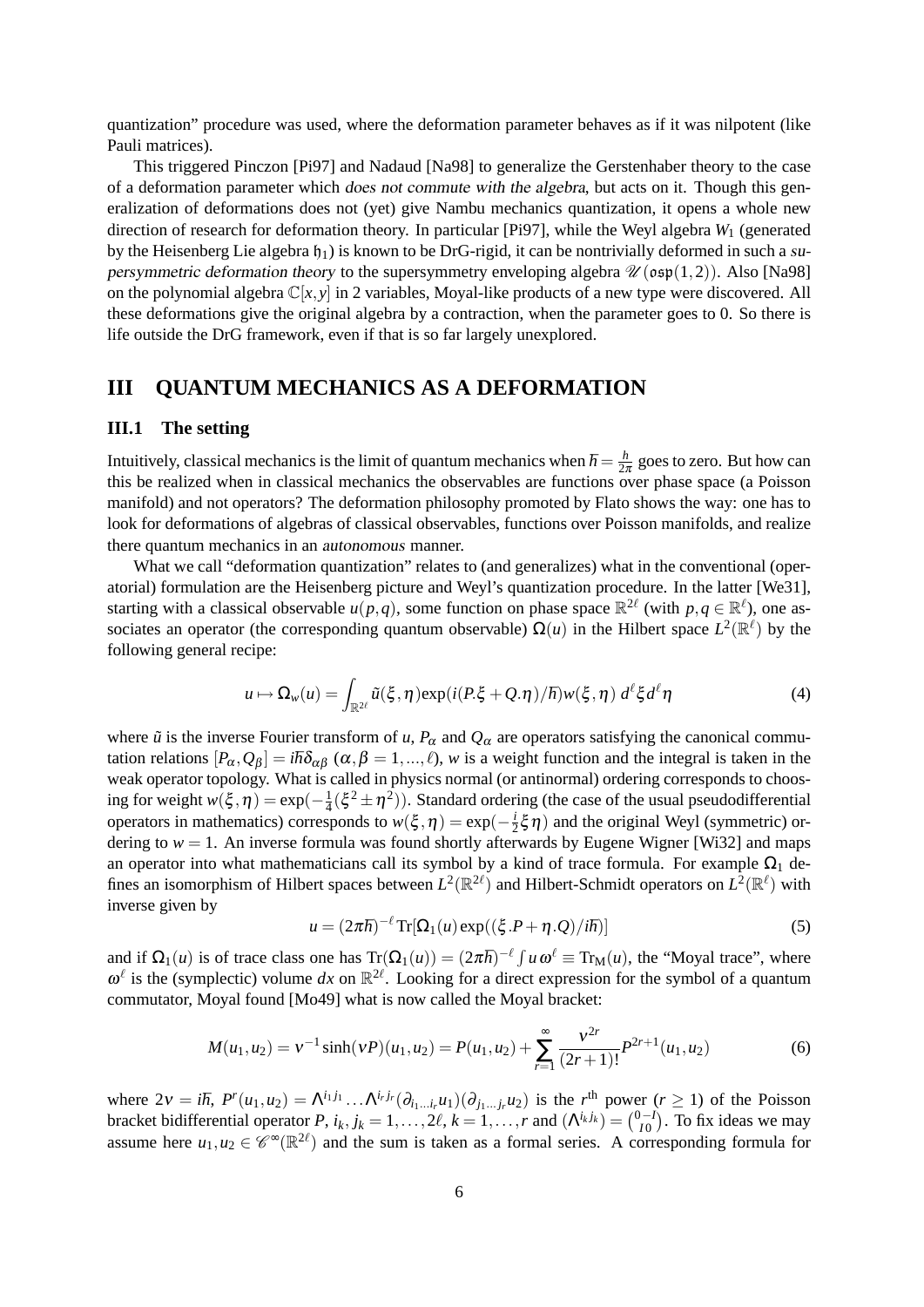the symbol of a product  $\Omega_1(u)\Omega_1(v)$  can be found in [Gr46], and may now be written more clearly as a (Moyal) *star product*:

$$
u_1 *_{M} u_2 = \exp(vP)(u_1, u_2) = u_1 u_2 + \sum_{r=1}^{\infty} \frac{v^r}{r!} P^r(u_1, u_2).
$$
 (7)

The formal series may be deduced (see e.g. [Bi00]) from an integral formula of the type:

$$
(u_1 * u_2)(x) = c_{\hbar} \int_{\mathbb{R}^{2\ell} \times \mathbb{R}^{2\ell}} u_1(x+y) u_2(x+z) e^{-\frac{i}{\hbar} \Lambda^{-1}(y,z)} dy dz.
$$
 (8)

Other integral formulas are known for quite some time (see e.g. [Ma86] where the Weyl correspondence between bounded operators in  $L^2(\mathbb{R}^l)$  and bounded twisted convolution operators of  $L^2(\mathbb{R}^{2l})$  is also described). It was noticed, however after deformation quantization was introduced, that the composition of symbols of pseudodifferential operators (ordered, like differential operators, "first *q*, then *p*") is a star product.

One recognizes in (7) a special case of (1), and similarly for the bracket. So, via a Weyl quantization map, the algebra of quantized observables can be viewed as a deformation of that of classical observables.

But the deformation philosophy tells us more. Deformation quantization is not merely "a reformulation of quantizing a mechanical system" [DN01], e.g. in the framework of Weyl quantization: The process of quantization itself is a deformation. In order to show that explicitly it was necessary to treat in an autonomous manner significant physical examples (in effect, those for which a complete and rigorous spectral theory exists,) without recourse to the traditional operatorial formulation of quantum mechanics. That was achieved in [BFFLS] with the paradigm of the harmonic oscillator and more, including the angular momentum and the hydrogen atom.

In particular what plays here the role of the unitary time evolution operator of a quantized system is the "star exponential" of its classical Hamiltonian *H* (expressed as a usual exponential series but with "star powers" of  $tH/i\hbar$ , *t* being the time, and computed as a distribution both in phase space variables and in time); in a very natural manner, the spectrum of the quantum operator corresponding to *H* is the support of the Fourier-Stieltjes transform (in *t*) of the star exponential (what Laurent Schwartz had called the spectrum of that distribution). It is worth mentioning that our definition of spectrum permits to define a spectrum even for symbols of non-spectrable operators, such as the derivative on a half-line which has different deficiency indices; this corresponds to an infinite potential barrier. That is one of the many advantages of our autonomous approach to quantization. Further examples were (and are still being) developed, in particular in the direction of field theory.

## **III.2 Quantum mechanics without operators: Harmonic oscillator, angular momentum and hydrogen atom.**

In quantum mechanics it is preferable to work (for  $X = \mathbb{R}^{2\ell}$ ) with the Moyal product, which has maximal symmetry, i.e. has  $\mathfrak{sp}(\mathbb{R}^{2\ell})\cdot \mathfrak{h}_\ell$  as what we call (see IV.3.2 below) algebra of preferred observables. One indeed finds [BFFLS] that star powers of these preferred observables *H* (polynomials of order  $\leq$  2) are usual polynomials in  $H$  (not only in  $p$  and  $q$ ), and as a consequence their star exponential is proportional to the usual exponential and a function of *H*. More precisely, if  $H = \alpha p^2 + \beta pq + \gamma q^2 \in \mathfrak{sl}(2)$  with  $p, q \in \mathbb{R}^{\ell}, \alpha, \beta, \gamma \in \mathbb{R}$ , setting  $d = \alpha \gamma - \beta^2$  and  $\delta = |d|^{1/2}$  one gets by summing the star exponential (with deformation parameter  $v = \frac{i\hbar}{2}$ ) and then taking its Fourier (or Fourier-Stieltjes) development, the sums and integrals appearing in the various expressions of the star exponential being convergent as distributions, in phase-space variables and in  $t$  or  $\lambda$ :

$$
\operatorname{Exp}(Ht) = \begin{cases}\n(\cos \delta t)^{-1} \exp((H/i\hbar \delta) \tan(\delta t)) & \text{for } d > 0 \\
\exp(Ht/i\hbar) & \text{for } d = 0 \\
(\cosh \delta t)^{-1} \exp((H/i\hbar \delta) \tanh(\delta t)) & \text{for } d < 0\n\end{cases}
$$
\n(9)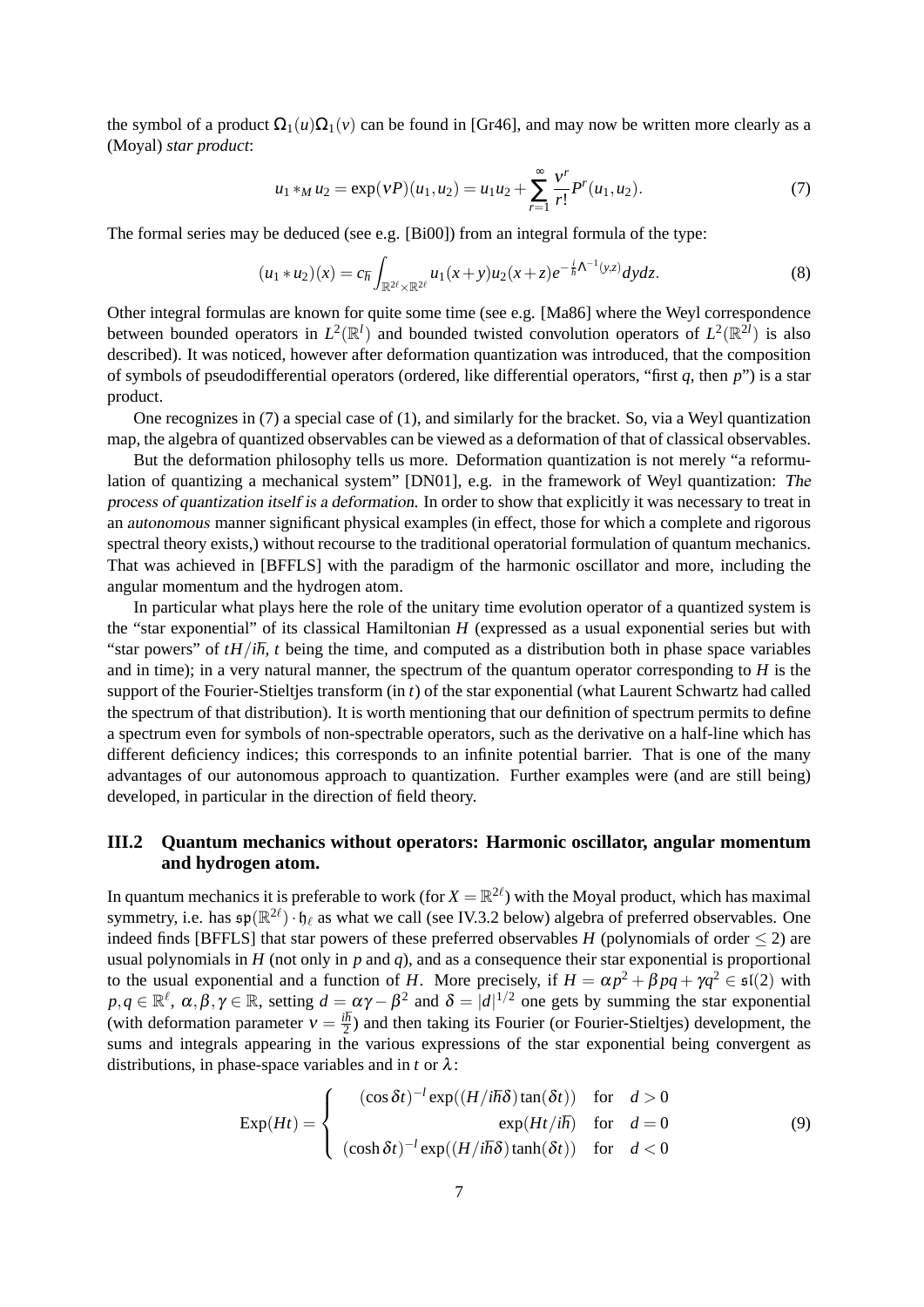$$
\operatorname{Exp}(Ht) = \begin{cases} \sum_{n=0}^{\infty} \Pi_n^{(\ell)} e^{(n+\frac{\ell}{2})t} & \text{for} \quad d > 0\\ \int_{-\infty}^{\infty} e^{\lambda t/i\hbar} \Pi(\lambda, H) d\lambda & \text{for} \quad d < 0 \end{cases} \tag{10}
$$

We thus get the discrete spectrum  $(n+\frac{\ell}{2})$  $\frac{\ell}{2}$ )*h* of the *harmonic oscillator* and the continuous spectrum R for the dilation generator pq. The eigenprojectors  $\Pi_n^{(\ell)}$  and  $\Pi(\lambda, H)$  are given [BFFLS] by known special functions on phase-space (generalized Laguerre and hypergeometric, multiplied by some exponential). Formulas (9) and (10) can, by analytic continuation, be given a sense outside singularities and even (as distributions) for values of *t* for which the expressions are singular.

Other orderings give similar formulas [Ma04] and other examples can be brought to this case, in particular by functional manipulations [BFFLS]. For instance the Casimir element *C* of  $\mathfrak{so}(\ell)$  representing *angular momentum*, which can be written  $C = p^2q^2 - (pq)^2 - \ell(\ell-1)\frac{\hbar^2}{4}$  $\frac{\hbar^2}{4}$ , has  $n(n + (\ell - 2))\hbar^2$  for spectrum. For the *hydrogen atom*, with Hamiltonian  $H = \frac{1}{2}$  $\frac{1}{2}p^2 - |q|^{-1}$ , the Moyal product on  $\mathbb{R}^{2\ell+2}$  ( $\ell = 3$  in the physical case) induces a star product on  $X = T^*S^{\bar{\ell}}$ ; the energy levels, solutions of  $(H - E) * \phi = 0$ , are found from (10) and the preceding calculations for angular momentum to be (as they should, with  $\ell = 3$ )  $E = \frac{1}{2}$  $\frac{1}{2}(n+1)^{-2}\hbar^{-2}$  for the discrete spectrum, and *E* ∈ R<sup>+</sup> for the continuous spectrum.

We thus have recovered, in a completely autonomous manner entirely within deformation quantization, the results of "conventional" quantum mechanics in these typical examples (and many more can be treated similarly). It is worth noting that the term  $\frac{\ell}{2}$  in the harmonic oscillator spectrum, obvious source of divergences in the infinite-dimensional case, disappears if the normal star product is used instead of Moyal – which is one of the reasons it is preferred in field theory.

#### **III.3 Modern developments**

Since the original papers in 1976–78 [FLS, BFFLS], deformation quantization has been extended considerably. It now includes general symplectic and Poisson (finite dimensional) manifolds, with further results for infinite dimensional manifolds, for "manifolds with singularities" and for algebraic varieties, and has many far reaching ramifications in both mathematics and physics (see e.g. a brief overview in [DS02]). As in quantization itself [We31], symmetries (group theory) play a special role and an autonomous theory of star representations of Lie groups was developed, in the nilpotent and solvable cases of course (due to the importance of the orbit method there), but also in significant other examples. The presentation that follows can be seen as an extension of the latter, when one makes full use of the Hopf algebra structures and of the "duality" between the group structure and the set of its irreducible representations.

It goes without saying (but mentioning it won't hurt) that deformation theory and Hopf algebras are seminal in a variety of problems ranging from theoretical physics to algebraic geometry, number theory and more. We shall not insist here on the manifold applications of quantum groups, certainly treated in many contributions to this special issue. In theoretical physics one finds now applications (see e.g. [CK99, DS02, Ta03]) to renormalization and Feynman integrals and diagrams. Noncommutativity is a staple in modern theoretical physics [DN01] (including string theory and its avatars) even at the level of space-time; deformation quantization (in particular Moyal products) is an important tool there, at least at the formal level. But the applications (and by-products therefrom to physics) extend as far as algebraic geometry and number theory (see e.g. [Ko01, KZ01]), including algebraic curves a la Zagier ` (cf. [CM03, CM04] and Connes' lectures at College de France, Winter 2003 and 2004). `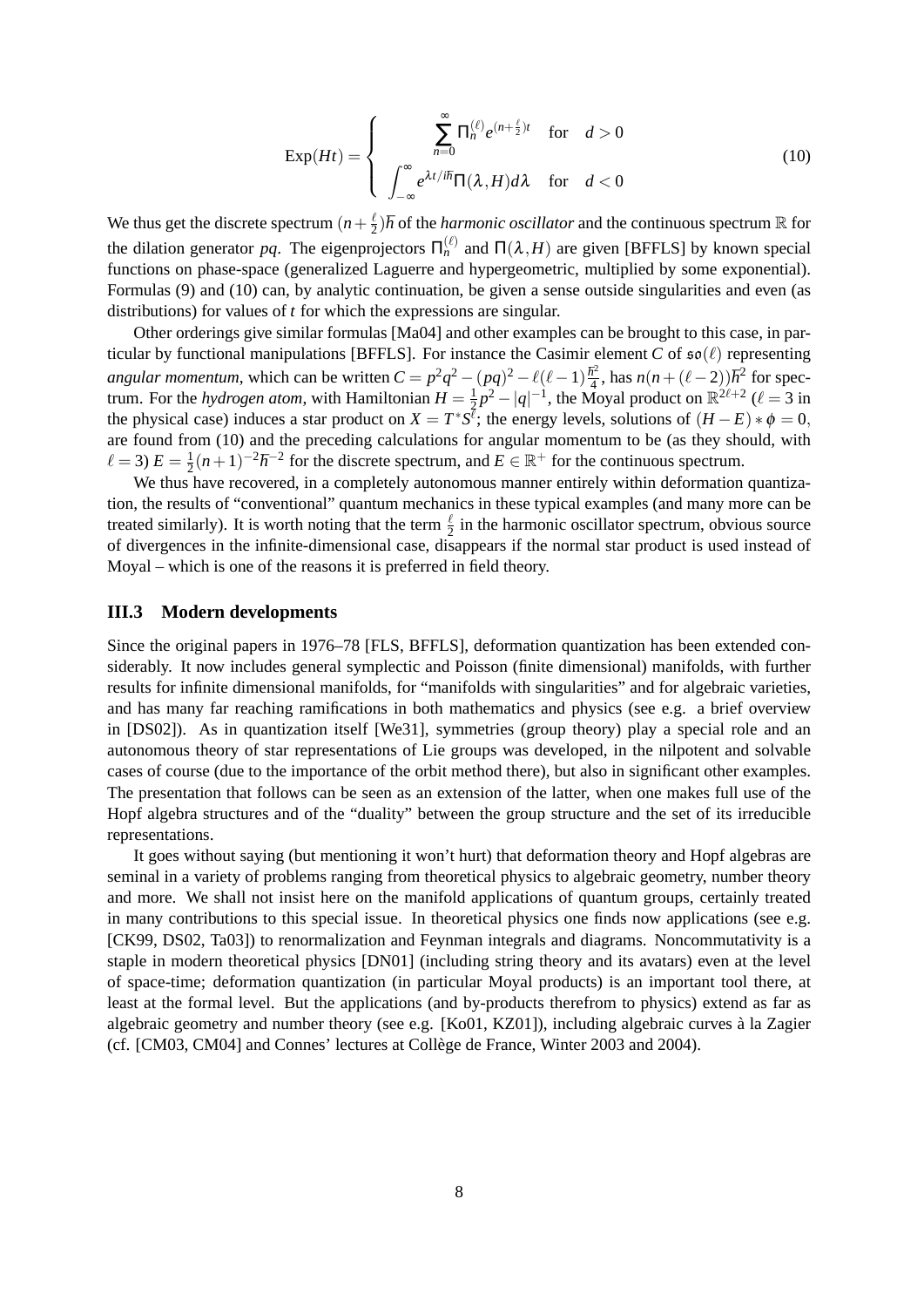## **IV QUANTUM GROUPS AS DEFORMATIONS**

In this section we explore in detail the concept of viewing quantum groups as Hopf algebra deformations of  $\mathscr{U} \mathfrak{g}$  and  $\mathscr{C}^{\infty}(G)$ . We restrict to the case where G is a semi-simple Lie group with Lie algebra  $\mathfrak{g}$ .

## **IV.1 Formal Deformations**

We begin with a summary of important considerations regarding *formal deformations*: all vector spaces, tensor products, etc. being complete in the ν-adic topology. This is a purely algebraic approach with no consideration to any topological or convergence questions. All of what follows can be extracted from [D89a, D89b, GS90, GS90b].

Recall that a bialgebra is called *rigid* it every deformation is trivial. Neither  $\mathscr{U} \mathfrak{g}$  nor  $\mathscr{C}^{\infty}(G)$  is rigid but, as the theorem below asserts, each is *half-rigid* in the following sense:  $\mathcal{U}$  g is rigid as an algebra and  $\mathscr{C}^{\infty}(G)$  is rigid as a coalgebra. This means that for any deformation  $\mathscr{U}_{v}(\mathfrak{g})$ , there is an equivalent one in which the original multiplication  $\mu_0$  :  $\mathcal{U} \mathfrak{g} \otimes \mathcal{U} \mathfrak{g} \to \mathcal{U} \mathfrak{g}$  is preserved and so  $\mathcal{U}_v(\mathfrak{g}) \cong (\mathcal{U} \mathfrak{g}[[v]], \mu_0, \tilde{\Delta})$ for some coassociative  $\tilde{\Delta}$ . Similarly, any deformation  $\mathcal{C}_{\nu}^{\infty}(G)$  is equivalent to one in which the comultiplication  $\Delta_0$ :  $\mathcal{C}^{\infty}(G) \to \mathcal{C}^{\infty}(G)$  is preserved on all elements. Thus  $\mathcal{C}^{\infty}_v(G) \cong (\mathcal{C}^{\infty}(G)[[v]], *, \Delta_0)$  for some associative ∗-product. Such deformations in which one of the original structure maps is preserved are called *preferred.*

The structure of the deformed comultiplication of  $\mathscr{U} \mathfrak{g}$  and the deformed multiplication  $\mathscr{C}^{\infty}(G)$  are produced via certain elements of  $(\mathcal{U} \mathfrak{g} \otimes \mathcal{U} \mathfrak{g})[[v]]$ . For  $F \in (\mathcal{U} \mathfrak{g} \otimes \mathcal{U} \mathfrak{g})[[v]]$  and  $u \in \mathcal{U} \mathfrak{g}$ , define  $\Delta_F(u) =$  $F\Delta_0(u)F^{-1}$ . In a dual sense, we can define  $f *_{F} g$  for  $f, g \in \mathscr{C}^{\infty}(G)$ . To define  $*_{F}$  we need some notation first. For  $x \in \mathfrak{g}$ , let  $x_{\lambda}$  and  $x_{\rho}$  be the left invariant and right invariant, respectively, derivations of  $\mathcal{C}^{\infty}(G)$ arising from the corresponding left and right invariant vector fields on *G* associated to *x*. Taking the tensor product and extending linearly, we associate to every  $F \in (\mathscr{U} \mathfrak{g} \otimes \mathscr{U} \mathfrak{g})[[v]]$  two formal sums of bidifferential operators  $F_\lambda$  and  $F_\rho$ . With this, we define  $f *_{F} g = \mu_0 \circ (F_\lambda \circ F_\rho^{-1})(f \otimes g)$ . Note that if  $F \cong 1 \otimes 1 \mod v$ , then  $\Delta_F(u)$  and  $f *_{F} g$  are series whose constant terms are the original structure maps  $\Delta_0(u)$  and  $f \cdot g$ . However,  $\Delta_F$  will not generally be coassociative and  $*_F$  will not generally be associative. The appropriate condition for *F* to satisfy is given by the following important result.

**Theorem IV.1 ([D89a, D89b, GS90b])** *Let G be a semi-simple Lie group with Lie algebra* g*, and suppose that*  $F \in (\mathcal{U} \mathfrak{g} \otimes \mathcal{U} \mathfrak{g})[[v]]$  *with*  $F \cong 1 \otimes 1 \mod v$ . *Then*  $(\mathscr{U} \mathfrak{g}[[v]], \mu_0, \Delta_F)$  *and*  $(\mathscr{C}^{\infty}(G)[[v]], *_{F}, \Delta_0)$  *are deformations if and only if* 

$$
F_{12}(\Delta_0 \otimes 1)F = \Phi F_{23}(1 \otimes \Delta_0)F \tag{11}
$$

*for some*  $\Phi \in (\mathcal{U} \mathfrak{g} \otimes \mathcal{U} \mathfrak{g} \otimes \mathcal{U} \mathfrak{g})^{\mathfrak{g}}$ . Moreover, every deformation of  $\mathcal{U} \mathfrak{g}$  and  $\mathscr{C}^{\infty}(G)$  is equivalent to one *defined by such an F.*

Note that (11) is an equation which must hold in the triple tensor product  $\mathscr{U} \mathfrak{g} \otimes \mathscr{U} \mathfrak{g}$ . (The comultiplication  $\Delta_0$  in this equation is that of  $\mathcal{U}$  g.) The half-rigidity of  $\mathcal{U}$  g was first proved in [D89a] and it was derived for  $\mathcal{C}^{\infty}(G)$  in [GS90b]. The specific form of the deformations can be deduced from [D89b].

If  $\Phi = 1 \otimes 1 \otimes 1$  (a trivial g-invariant), then *F* is called a *twisting element* and, if  $\Phi$  is a non-trivial invariant then *F* is a *modified twisting element.* In either case, we say the deformation is given by a "twist."

From the viewpoint of deformation quantization, it may seem that Theorem IV.1 settles the story. In a way it does, but it opens up many more questions which we will address throughout the remainder of this survey. The most basic question is to find elements *F* which solve Equation (11). This task is easier said than done. Indeed, no modified twisting elements are explicitly known for any simple Lie algebra g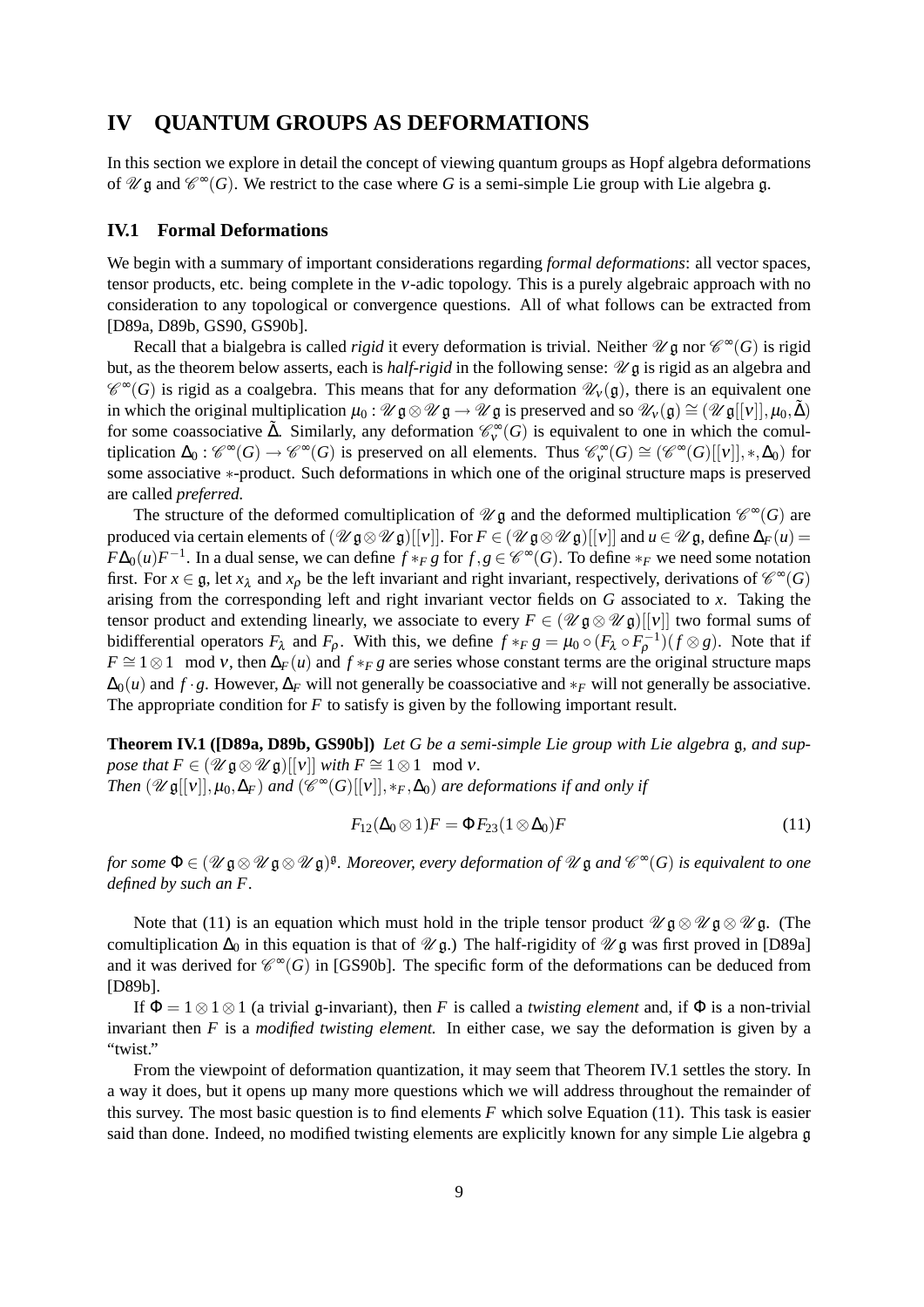– even for the rank 1 case of  $\mathfrak{sl}(2)!$  The situation is different for twisting elements – there is a handful which are explicitly known, and we will exhibit some of them later in Section VI.2.

There is an interesting irony here concerning the infinitesimals, (or first order terms) of the two types of twisting elements. The possible infinitesimals of modified twisting elements are all constructively classified in the famous paper [BD84] of Belavin and Drinfel'd. In contrast, such a classification for the infinitesimals of the twisting elements is an intractable problem. (It would require, in particular, a constructive classification of all abelian subalgebras of g, a question which is known to be too broad to solve as stated.)

## **IV.2 Topological Preliminaries**

In the next few sections, we describe a "topological" approach to quantum groups via deformation quantization. Instead of working formally over complete power series rings, we consider other topologies which have more desirable properties, especially in terms of dualization. The theory was initiated in [BFGP] and its generalizations can be found in [BP96].

### **IV.2.1 Example: the** *SU*(2) **case**

First we will investigate in detail the example that the general theory is based on. It is interesting and merits special attention because apart from giving the main ideas, it differs in two crucial points: it is explicit and convergent. The main reference is [BFP].

We start with Jimbo's definition of  $\mathcal{U}_q\mathfrak{sl}(2)$  [Ji85]. As an algebra,  $\mathcal{U}_q\mathfrak{sl}(2)$  has generators  $E, F, K^{\pm 1}$ and the relations

$$
KEK^{-1} = qE, \quad KFK^{-1} = q^{-1}F, \quad EF - FE = \frac{K^2 - K^{-2}}{q - q^{-1}}.
$$

The coalgebra structure on  $\mathcal{U}_q\mathfrak{sl}(2)$  is given by

$$
\Delta(E) = E \otimes K^{-1} + K \otimes E, \quad \Delta(F) = F \otimes K^{-1} + K \otimes F, \quad \Delta(K) = K \otimes K.
$$

#### **Remark IV.1**

- *1. One may view*  $\mathscr{U}_q\mathfrak{sl}(2)$  *as an algebra over*  $\mathbb K$  *(with*  $q \in \mathbb K^*$ *) or over the rational function field*  $\mathbb K(q)$ *(with q an indeterminate). For what follows it will be convenient to view*  $q = e^{i\mathcal{V}} \in \mathbb{C}$ *.*
- 2. Note that, as presented,  $\mathscr{U}_q\mathfrak{sl}(2)$  is not a deformation of  $\mathscr{U}\mathfrak{sl}(2)$ . If one formally sets  $K=q^{H/2}$ *(where*  $[E, F] = H$  *in*  $\mathfrak{sl}(2)$ *) and completes the algebra with respect to the v-adic topology, then one indeed has a genuine deformation of* U sl(2)*. This fact, however, is not obvious from looking at just the relations. It is usually proved by analyzing the representation theory of the algebras involved.*

Even though  $\mathcal{U}_q\mathfrak{sl}(2)$  is undefined at  $q = 1$ , one may make sense of it as *q* approaches 1. Specifically, under the linear change of generators,  $S = \frac{K - K^{-1}}{q - q^{-1}}$   $C = \frac{K + K^{-1}}{2}$  $\frac{K^{-1}}{2}$ , one has the following set of relations:

$$
EF - FE = 2SC
$$
  
\n
$$
ES = (S\cos v - C)E
$$
  
\n
$$
FS = (S\cos v + C)F
$$
  
\n
$$
FC = (C\cos v + S\sin^2 v)E
$$
  
\n
$$
FC = (C\cos v - S\sin^2 v)F
$$
  
\n
$$
C^2 + S^2 \sin^2 v = 1.
$$
\n(12)

This new system of generators and relations is well-defined for all v, and it turns out that  $\mathcal{U}_1\mathfrak{sl}(2) \cong$  $\mathscr{U}$  sl(2)  $\otimes$  K[X]/(X<sup>2</sup> – 1). The element *X* is called a *parity*. The Jimbo quantum groups  $\mathscr{U}_q$ g have, in general, *r* parities, where *r* is the rank of g and so they are clearly not a formal deformation of  $\mathcal{U}$ g, notwithstanding the aforementioned rigidity result of Theorem (IV.1).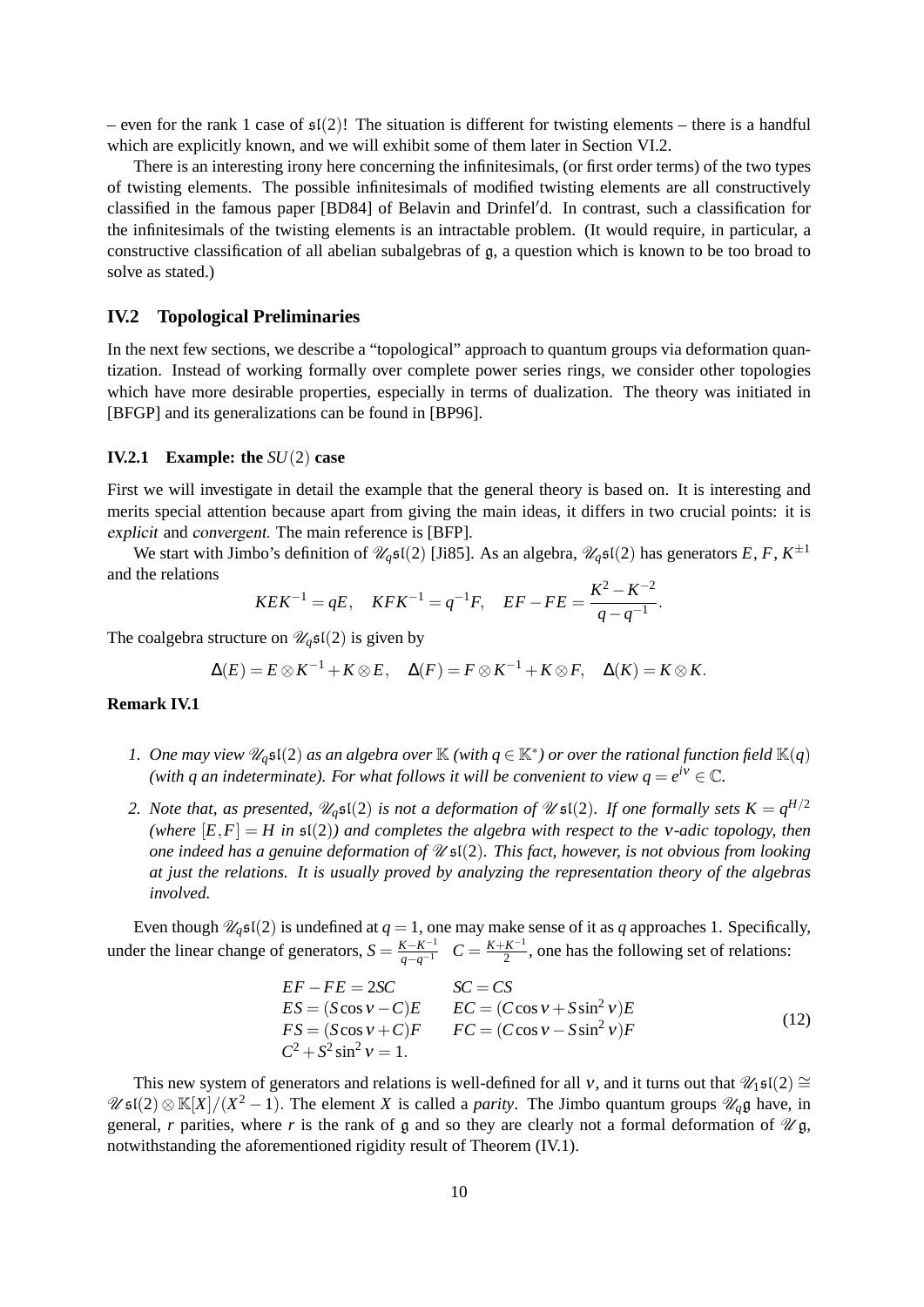**The algebra**  $\mathscr{A}$ . Let  $\{(\pi_n, V_n)\}_{n \in \frac{1}{2}N}$  be the finite dimensional irreducible representations of  $\mathfrak{sl}(2)$ (or  $SU(2)$ , as they are the same). Let  $\mathscr{A} = \prod_{n \in \frac{1}{2}N} \text{End}(V_n)$ . We consider the product topology on  $\mathscr{A}$ (Fréchet). We have embeddings  $\mathscr{U} \mathfrak{sl}(2) \hookrightarrow \mathscr{A}$  and  $\mathbb{C}G \hookrightarrow \mathscr{A}$  by  $u \mapsto (\pi_n(u))$  and  $x \mapsto (\pi_n(x))$ . These maps are injective because  $\{(\pi_n, V_n)\}$  is a complete set of representations for  $\mathfrak{sl}(2)$  (or  $SU(2)$ ).

Let  $\pi$  be the representation of  $\mathscr{U}$  sl(2) (or *SU*(2)) defined by  $\sum_{n \in \frac{1}{2}N} \pi_n$ . Then  $\mathscr{A}$  coincides with the bicommutant of  $\pi$  and, by semi-simplicity of  $\pi$  and the density theorem of Jacobson, we get

$$
\overline{\mathscr{U}\mathfrak{sl}(2)} = \mathscr{A} \text{ and } \overline{\mathbb{C}G} = \mathscr{A}.
$$

Since the set  $\{(\pi_n, V_n)\}_{n \in \frac{1}{2} \mathbb{N}}$  is also a complete set of representations for  $\mathcal{U}_q\mathcal{G}$  we have the following similar results

$$
\mathscr{U}_q sl(2) \hookrightarrow \mathscr{A} \quad \text{and} \quad \overline{\mathscr{U}_q \mathfrak{sl}(2)} = \mathscr{A}, \quad \text{for all} \quad v \notin 2\pi \mathbb{Q}.
$$

Details can be found in [BFP].

Thus, both  $\mathscr{U}$ sl(2) and  $\mathscr{U}_q$ sl(2) are dense subalgebras of  $\mathscr{A}$ . We denote by  $A_v$  the subalgebra of  $\mathscr A$  isomorphic to  $\mathscr U_qsl(2)$ . Since  $A_v \cong A_{v'}$  if and only if  $v' = \pm v + 2k\pi$ ,  $k \in \mathbb Z$ , it follows that  $A_v$  is a deformation of *A*0.

By a standard density argument, the coproduct  $\Delta_v$  of  $A_v$ ,  $v \notin 2\pi\mathbb{Q}$ , can be extended to the whole algebra  $\mathscr A$ ; the same holds true for the antipode. Thus we have a preferred deformation of  $\mathscr A$  as the coalgebra structure varies with a fixed algebra structure. In fact, this deformation of  $\mathscr A$  has the same form as any preferred deformation of  $\mathcal{U}$  g. Specifically, there is an invertible element  $F \in \mathcal{A} \hat{\otimes} \mathcal{A}$  such that  $\Delta_v = F \Delta_0 F^{-1}$ . The element *F* is constructed component by component using equivalences of representations, see [BFP] for details. A consequence is that all the Hopf structures on  $\mathscr A$  induced by various  $A<sub>v</sub>$  are isomorphic as quasi-Hopf algebras (see [D89b]).

So far we have not used the topology on  $\mathscr A$ , but it will play a crucial role as we now want to consider its dualization. The strong topological dual of  $\mathscr{A} = \prod$  $n \in \frac{1}{2} \mathbb{N}$ End $(V_n)$  is  $\mathscr{A}^* = \mathscr{H} = \bigoplus$  $n \in \frac{1}{2} \mathbb{N}$  $End(V_n)$ , the coef-

ficient Hopf algebra of polynomial functions on  $SU(2)$ . Since  $(\mathscr{A} \hat{\otimes} \mathscr{A})^* = \mathscr{H} \hat{\otimes} \mathscr{H}$ , we obtain a Hopf algebra on  $\mathscr{A}^*$ , which we denote  $\mathscr{H}_v$ ,

**Proposition IV.1**  $\mathcal{H}_v$  *coincides precisely with the deformation of the function Hopf algebra*  $\mathbb{C}[SL_2]$ , *the quantum group* C[*SL*2], *given in [FRT].*

Thus we have shown that there is an explicit embedding of the Jimbo quantum group  $\mathcal{U}_q\mathfrak{sl}(2)$ ,  $q \in \mathbb{C}$  $(q^n \neq 1$  for all  $n \in \mathbb{N}$ ) in the C-Hopf algebra  $\mathcal{A}$ .

In the general case that will not be possible. We shall have to use the  $\mathbb{C}[[v]]$ -Hopf algebra  $\mathscr{A}[[v]]$  and the non-explicit Drinfel'd isomorphisms.

#### **IV.2.2 Some topological Hopf algebras (Well-Behaved Hopf algebras)**

We shall now briefly review applications of the deformation theory of algebras in the context of Hopf algebras endowed with appropriate topologies and in the spirit of deformation quantization. That is, we shall consider Hopf algebras of functions on Poisson-Lie groups (or their topological duals) and their deformations, and show how this framework is a powerful tool to understand the standard examples of quantum groups, and more. In order to do so we first recall some notions on topological vector spaces and apply them to our context.

**Definition IV.1** *A topological vector space (tvs) V is said* well-behaved *if V is either nuclear and Fréchet, or nuclear and dual of Fréchet [Gr55, Tr67].*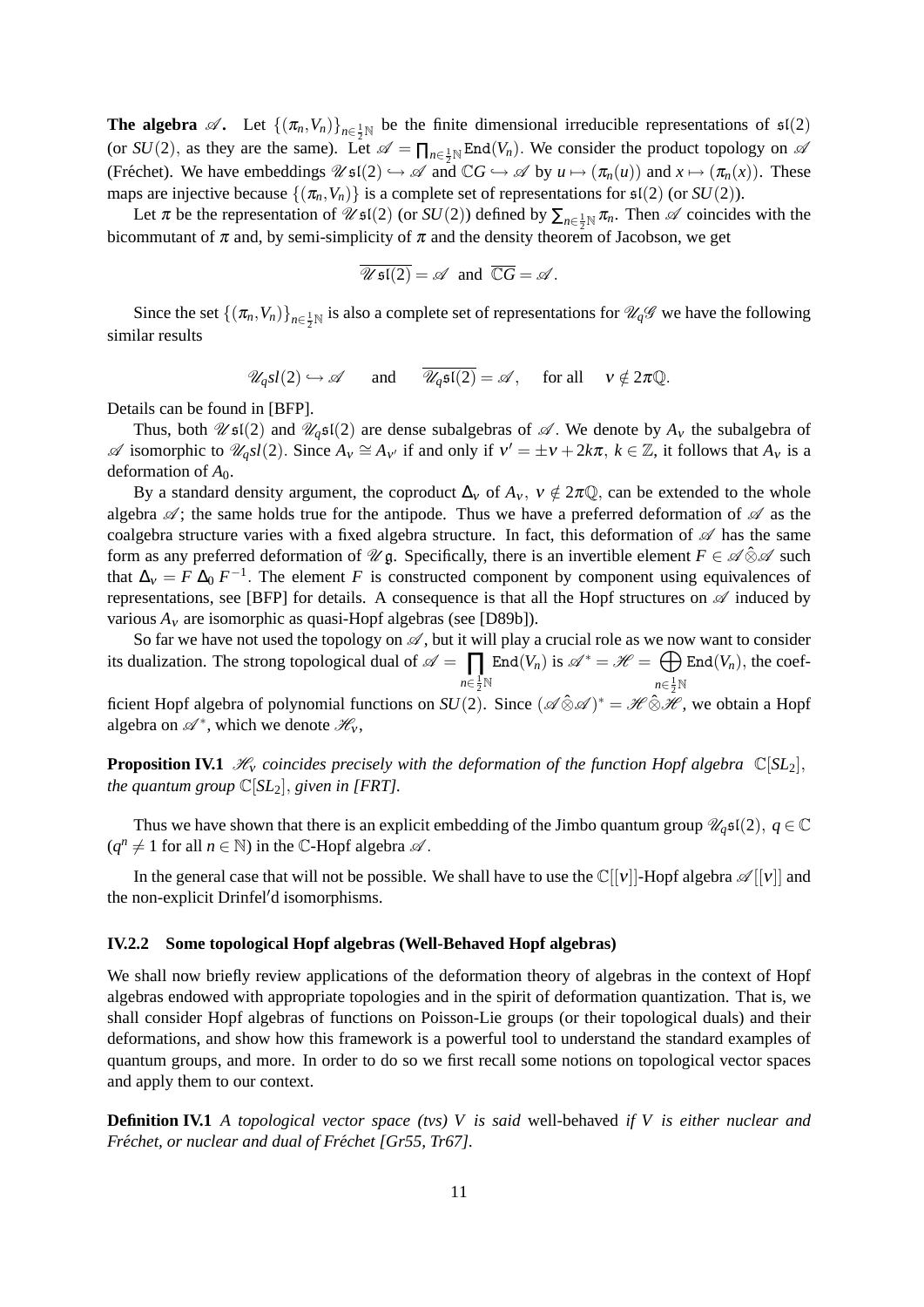**Proposition IV.2** *If V is a well-behaved tvs and W a tvs, then*

 $(i) V^{**} \simeq V$   $(ii) (V \hat{\otimes} V)^* \simeq V^* \hat{\otimes} V^*$   $(iii) Hom_{\mathbb{K}}(V, W) \simeq V^* \hat{\otimes} W$ 

*where V*<sup>∗</sup> *denotes the strong topological dual of V ,* ⊗ˆ *the projective topological tensor product and the base field*  $\mathbb K$  *is*  $\mathbb R$  *or*  $\mathbb C$ *.* 

**Definition IV.2**  $(A, \mu, \eta, \Delta, \varepsilon, S)$  *is a WB (well-behaved) Hopf algebra [BFGP] if* 

- *A is a well-behaved topological vector space.*
- *The multiplication*  $\mu : A \hat{\otimes} A \to A$ , the coproduct  $\Delta : A \to A \hat{\otimes} A$ , the unit  $\eta$ , the counit  $\varepsilon$ , and the *antipode S are continuous.*
- µ,η,∆, ε *and S satisfy the usual axioms of a Hopf algebra.*

**Corollary IV.1** *If*  $(A, \mu, \eta, \Delta, \varepsilon, S)$  *is a WB Hopf algebra, then*  $(A^*, {^t\Delta}, {^t\varepsilon}, {^t\mu}, {^t\eta}, {^tS})$  *is also a WB Hopf algebra.*

**Examples IV.1** Let *G* be a semi-simple Lie group and *g* its complexified Lie algebra.

- 1.  $\mathcal{C}^{\infty}(G)$ , the algebra of the smooth functions on *G*, is a WB Hopf algebra (Fréchet and nuclear).
- 2.  $\mathscr{D}(G) = \mathscr{C}^{\infty}(G)^*$ , the algebra of the compactly supported distributions on *G*, is a WB Hopf algebra (dual of Fréchet and nuclear). The product is the transposed map of the coproduct of  $\mathscr{C}^{\infty}(G)$  that is, the convolution of distributions.
- 3.  $\mathcal{H}(G)$ , the algebra of coefficient functions of finite dimensional representations of *G* (or polynomial functions on *G*) is a WB Hopf algebra, the Hopf structure being that induced from  $\mathcal{C}^{\infty}(G)$ .

A short description of that algebra is as follows: We take a set  $\hat{G}$  of irreducible finite dimensional representations of *G* such that there is one and only one element for each equivalence class, and, if  $\pi \in \hat{G}$ , its contragredient  $\check{\pi}$  is also in  $\hat{G}$ . We define

$$
C_{\pi} = \text{vect}\{\text{coefficient functions of } \pi\} \stackrel{Burnside}{\simeq} \text{End}(V_{\pi}) \text{ for } \pi \in \hat{G}.
$$

Then  $\mathscr{H}(G) \stackrel{alg.}{\simeq} \bigoplus$ π∈*G*ˆ  $C_{\pi} \stackrel{\nu.s.}{\simeq} \bigoplus$ π∈*G*ˆ End( $V_{\pi}$ ). So we take on  $\mathcal{H}(G)$  the "direct sum" topology. Then  $\mathcal{H}(G)$  is dual of Fréchet and nuclear and so is WB.

4. Define  $\mathscr{A}(G)$ , the algebra of "generalized distributions", by  $\mathscr{A}(G) = \mathscr{H}(G)^* \stackrel{alg.}{\simeq} \prod_{\pi \in \hat{G}} \text{End}(V_{\pi})$ . The (product) topology is Fréchet and nuclear, and therefore  $\mathscr{A}(G)$  is WB.

**Proposition IV.3 ([BP96, BFGP])** *We denote by*  $\mathcal{U}$  g *the universal enveloping algebra of* g *and by*  $\mathbb{C}G$ *the group algebra of G. All the following inclusions are inclusions of Hopf algebras.*  $\in$ ,  $\supseteq$ ,  $\mathbb{U}$ ,  $\cap$  mean a dense *inclusion.*

$$
\begin{array}{ccl}\n\mathscr{U}\mathfrak{g} & \in & \mathscr{A}(G) \stackrel{(*)}{\supseteq} \mathbb{C}G \\
\qquad \qquad \mathbb{U}(*) \\
\mathscr{U}\mathfrak{g} & \subset & \mathscr{D}(G) \supseteq \mathbb{C}G\n\end{array}\n\quad\n\begin{array}{c|c}\n\mathscr{H}(G) \\
\mathscr{H}(G) \\
\qquad \qquad \mathbb{G}^*(G) \\
\qquad \qquad \mathscr{G}^{\infty}(G)\n\end{array}
$$

(∗) *is true if and only if G is linear (i.e. with a faithful finite dimensional representation).*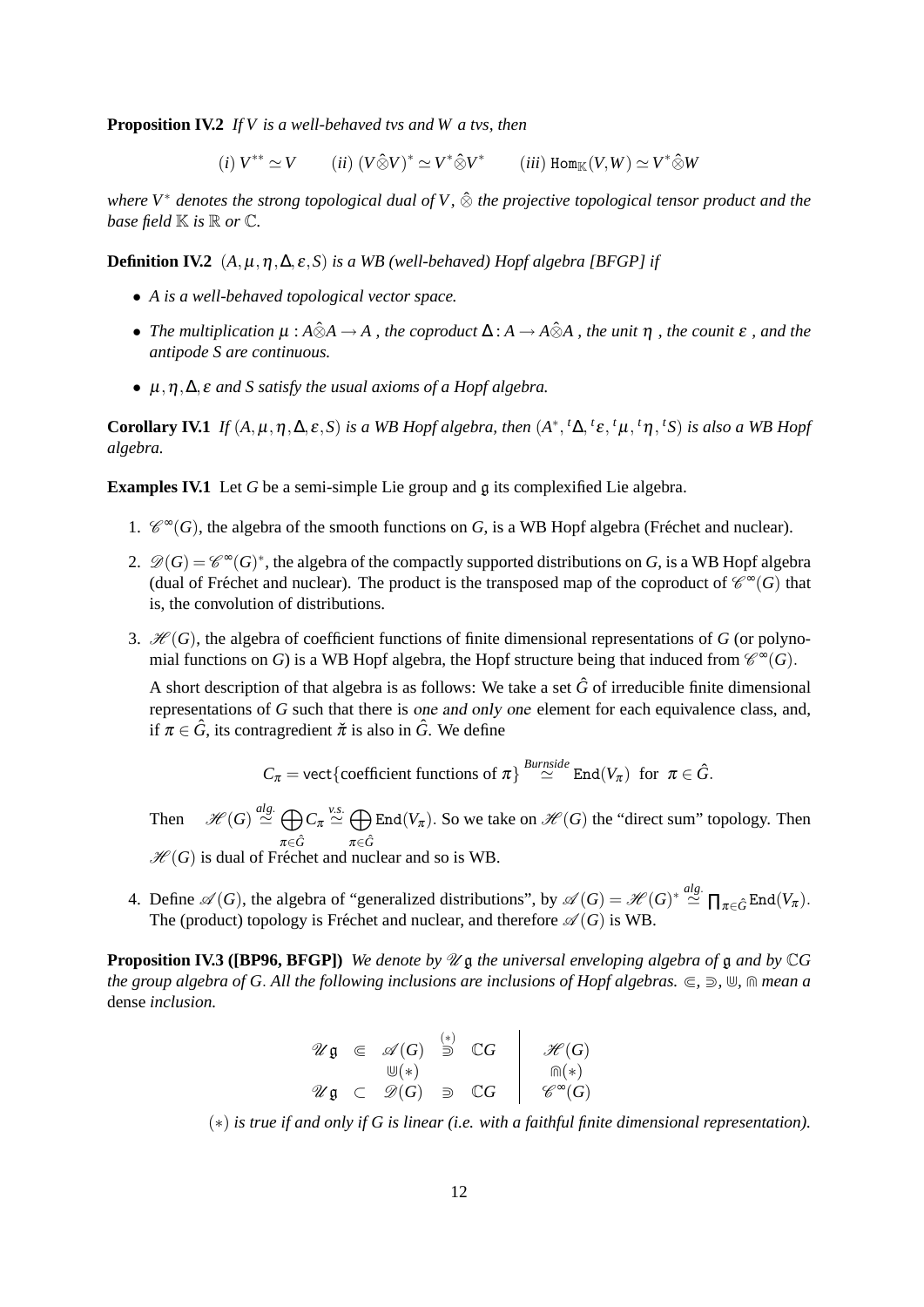## **IV.3 Topological quantum groups**

We shall now deform the preceding topological Hopf algebras and indicate how this explains various models of quantum groups. For clarity of the exposition, throughout this Section and the remainder of the paper, we shall limit to a minimum the details concerning the Hopf algebra structures other than product and coproduct. But whenever we write Hopf algebras and not only bialgebras, the relevant structures are included in the discussion and dealing with them is quite straightforward. Note that the results which pertain only to the formal aspect of the theory were already mentioned in Section IV.1.

## **IV.3.1 Topological quantization**

If  $\mathcal{U}_V \mathfrak{g}$  is a deformation of  $\mathcal{U} \mathfrak{g}$ , then an isomorphism (it is not unique!)  $\varphi : \mathcal{U}_V \mathfrak{g} \rightarrow \mathcal{U} \mathfrak{g}[[V]]$  guaranteed to exist by Theorem IV.1 will be called a *Drinfel'd isomorphism*.

**Theorem IV.2 ([BFGP, BP96])** *Let G be a connected semi-simple Lie group and* g *be its complexified Lie algebra.*

- *1. If*  $\mathcal{U}_v$ **g** *is a deformation of*  $\mathcal{U}$ **g** *(a "quantum group") then there exists*  $F \in (\mathscr{U} \mathfrak{g} \otimes \mathscr{U} \mathfrak{g})[[v]]$  *such that*  $(\mathscr{U}_v \mathfrak{g}, \mu_v, \Delta_v) \simeq (\mathscr{U} \mathfrak{g}[[v]], \mu_0, F\Delta_0 F^{-1}).$
- 2.  $\mathscr{A}_{\mathsf{V}}(G) := (\mathscr{A}(G)[[{\mathsf{V}}]], \mu_0, F \cdot \Delta_0 \cdot F^{-1})$  *is a Hopf deformation of*  $\mathscr{A}(G)$  *and*  $\mathscr{U}_{\mathsf{V}}\mathfrak{g} \stackrel{\mathrm{Hopf}}{\subset} \mathscr{A}_{\mathsf{V}}(G).$
- 3.  $\mathscr{D}_V(G) := (\mathscr{D}(G)[[t]], \mu_0, F \cdot \Delta_0 \cdot F_V^{-1})$  *is a Hopf deformation of*  $\mathscr{D}(G)$  *and*  $\mathscr{U}_{\mathsf{V}}\mathfrak{g} \stackrel{\mathrm{Hopf}}{\subset} \mathscr{D}_{\mathsf{V}}(G).$
- *4.*  $\mathcal{C}_{\mathbf{v}}^{\infty}(G) := \mathcal{D}_{\mathbf{v}}(G)^{*}$  and  $\mathcal{H}_{\mathbf{v}}(G) := \mathcal{A}_{\mathbf{v}}(G)^{*}$  are quantized algebras of functions. They are Hopf *deformations of*  $\mathscr{C}^{\infty}(G)$  *and*  $\mathscr{H}(G)$ *.*

Similar results hold for other WB Hopf algebras (e.g. constructed with infinite dimensional representations) [Bg96].

*Proof*. *Linear case:* Item (1) is a direct consequence of Theorem IV.1. To prove item (2), observe that  $F \in (\mathscr{U} \mathfrak{g} \otimes \mathscr{U} \mathfrak{g})[[v]] \subset (\mathscr{A}(G) \hat{\otimes} \mathscr{A}(G))[[v]]$  and coassociativity follows from the dense inclusion  $\mathscr{U}$  g  $\in \mathscr{A}(G)$ . Item (3) it true by restriction of (2), and item (4) holds by simple dualization from (2) and (3).

*Non linear case:* Here, as  $\mathcal{D}(G) \not\subset \mathcal{A}(G)$  we have to treat  $\mathcal{D}(G)$  and  $\mathcal{A}(G)$  separately. – Since we can prove (see [BP96]) that "there exists a compact connected Lie group *K* such that  $\mathcal{H}(G)$  =  $\mathcal{H}(K)$ ," we have  $\mathcal{A}(G) = \mathcal{A}(K)$  and we can apply the linear case.

– To treat  $\mathscr{D}(G)$  we use the density of  $\mathbb{C}G$  in  $\mathscr{D}(G)$  and go from  $\mathscr{U}$  g to  $\mathbb{C}G$  by exponentiating [BP96].

**Remark IV.2** *"Hidden group structure" in a quantum group.* All the deformations constructed here are *preferred*, that is, the product on  $\mathcal{D}_V(G)$  and on  $\mathcal{A}_V(G)$  (resp. the coproduct on  $\mathcal{C}_V^{\infty}(G)$  and on  $\mathcal{H}_{V}(G)$ ) is not deformed and the basic structure is still the product on the group *G*. So this approach gives an interpretation of the Tannaka-Krein philosophy in the case of quantum groups: it has often been noticed that, in the generic case, finite dimensional representations of a quantum group are (essentially) representations of its classical limit. So the algebras involved should be the same, which is justified by the above mentioned rigidity result of Drinfel'd. This shows that the initial classical group is still there, acting as a kind of "hidden variables" in this quantum group theory, which is exactly what we see in this quantum group theory. This fact was implicit in Drinfel'd's work. The Tannaka-Krein interpretation of the twisting of quasi-Hopf algebras can be found in Majid (see e.g. [Mj92]). It was made explicit, within the framework exposed here, in [BFGP].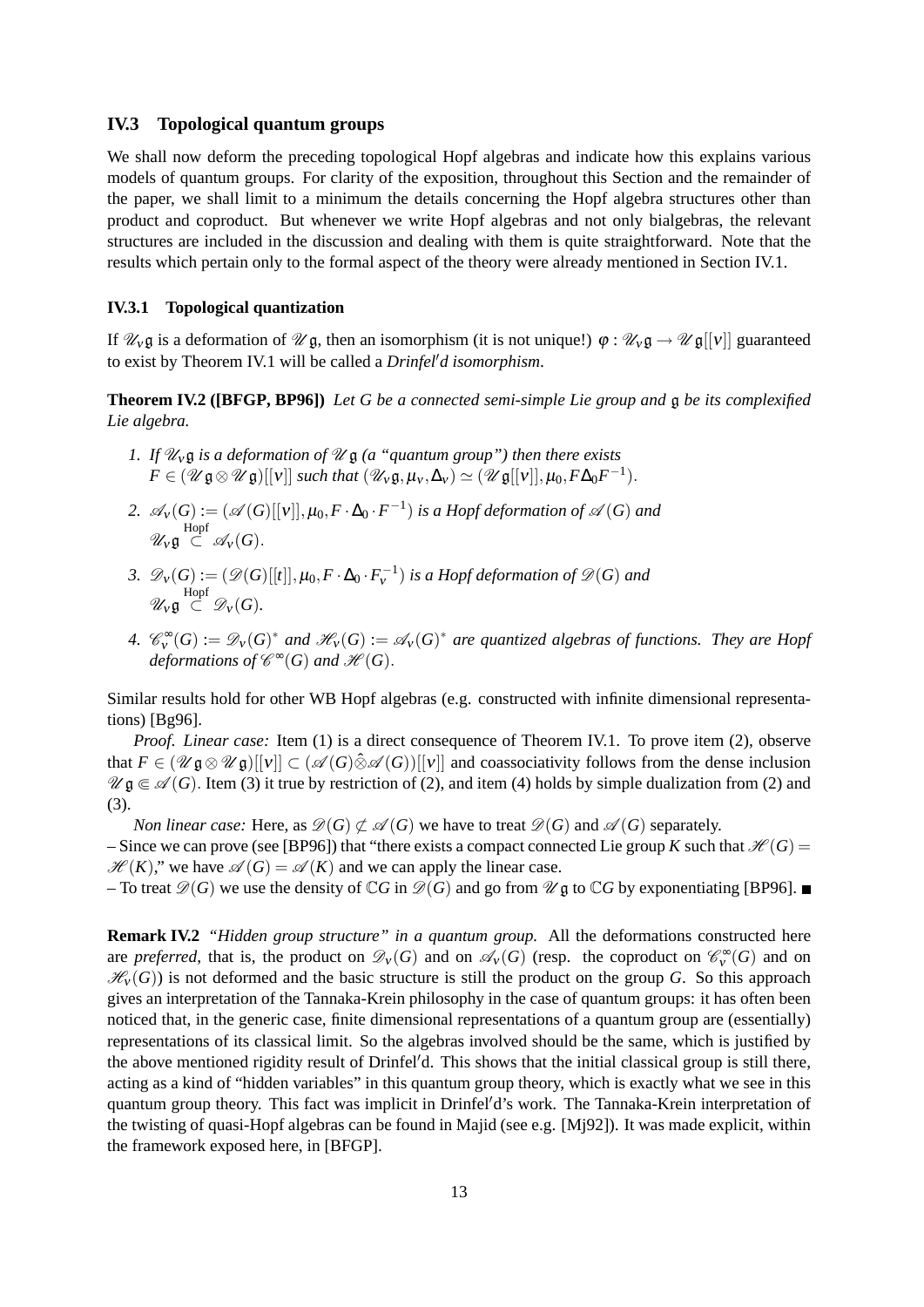Thus, for any connected Lie group *G* and for any deformation of the universal enveloping algebra of  $\mathfrak{g} = Lie_{\mathbb{C}}(G)$ , we obtain a star product  $*$  on  $\mathcal{C}^{\infty}(G)$  and  $\mathcal{H}(G)$ . The next result shows that these deformation quantizations induce other ones on some quotients of *G* :

**Proposition IV.4** *Let H be a closed normal subgroup of G.*

- *1.*  $*$  *induces a star product on*  $\mathscr{C}^{\infty}(G/H)$ *.*
- *2. If G is linear,*  $*$  *induces a star product on*  $\mathcal{H}(G/H)$ *.*

#### **IV.3.2 Unification of models and generalizations**

**Drinfel'd models** We call "Drinfel'd model of quantum group" a deformation of  $\mathcal{U}$ g for g simple, as given in [Dr87]. We have seen in the preceding section that from any Drinfel'd model  $\mathcal{U}_V \mathfrak{g}$  of a quantum group (which can be generalized to any deformation of the Hopf algebra  $\mathcal{U}$ g), we obtain a deformation of  $\mathcal{D}(G)$  and  $\mathcal{A}(G)$  that contains  $\mathcal{U}_V \mathfrak{g}$  as a sub-Hopf algebra. So  $\mathcal{D}_V(G)$  and  $\mathcal{A}_V(G)$  are quantum group models that describe Drinfel'd models. By duality,  $\mathcal{C}_{\mathcal{V}}^{\infty}(G)$  and  $\mathcal{H}_{\mathcal{V}}(G)$  are "quantum group deformations" of  $\mathscr{C}^{\infty}(G)$  and  $\mathscr{H}(G)$ . The deformed product on  $\mathscr{H}(G)$  is the restriction of that on  $\mathscr{C}^\infty$ (*G*). Furthermore, as we shall see, these deformations coincide with the usual "quantum algebras of functions". Let us look more in detail at  $\mathcal{H}_{V}(G)$ :

**Faddeev-Reshetikhin-Takhtajan (FRT) models** In [FRT] quantized algebras of functions are defined in terms of generators and relations, the key relation being given by the star-triangle (Yang-Baxter) equation,  $R(T \otimes \text{Id})(\text{Id} \otimes T) = (\text{Id} \otimes T)(T \otimes \text{Id})R$ , for a given R-matrix  $R \in \text{End}(V \otimes V)$  and for  $T \in End(V)$ , *V* being a finite dimensional vector space.

As our deformations are given by a twist  $F$ , it is not surprising, from a structural point of view [Mj92] that, dually, we obtain in each case a Yang-Baxter relation and so a "FRT-type" quantized algebra of functions. Our Fréchet-topological context permits to write precisely such a construction for the infinitedimensional Hopf algebras involved.

**Linear case** If *G* is semi-simple and linear, there exists  $\pi$  a finite dimensional representation of *G* such that  $\mathcal{H}(G) \simeq \mathbb{C}[\pi_{ij};1 \leq i,j \leq N]$  where the  $\pi_{ij}$  are the coefficient functions of  $\pi$ . Denote by  $(\mathcal{H}_V(G), *)$  the deformation of  $\mathcal{H}(G)$  obtained in this way and by *T* the matrix  $[\pi_{ij}]$ . Define  $T_1 := T \otimes Id$ and  $T_2 := Id \otimes T$ . Then we have

#### **Proposition IV.5 ([BFGP, BP96])**

- *1.*  $\{\pi_i; 1 \leq i, j \leq N\}$  *is a topological generator system of the*  $\mathbb{C}[[v]]$ *-algebra*  $\mathcal{H}(G)_v$ *.*
- *2. There exists an invertible*  $\mathcal{R} \in \mathcal{L}(V_{\pi} \otimes V_{\pi})[[t]]$  *such that*  $\mathcal{R} \cdot T_1 * T_2 = T_2 * T_1 \cdot \mathcal{R}$  *(so*  $\mathcal{H}_V(G)$  *is a "quantum algebra of functions" of type FRT).*
- *3. We recover every quantum group given in [FRT] by this construction.*

## *Sketch of proof*.

- 1. Perform a precise study of the deformed tensor product of representations.
- 2. Since the deformations  $\mathscr{A}_{V}(G)$  are given by a twist *F*,  $\mathscr{A}_{V}(G)$  is quasi-cocommutative, i.e. there exists  $R \in (\mathscr{A}(G) \hat{\otimes} \mathscr{A}(G))[[\mathbf{v}]]$  such that  $\sigma \circ \Delta_{\mathbf{v}}(a) = R\Delta_{F}(a)R^{-1}$  with  $\sigma(a \otimes b) = b \otimes a$ . Standard computations give the result.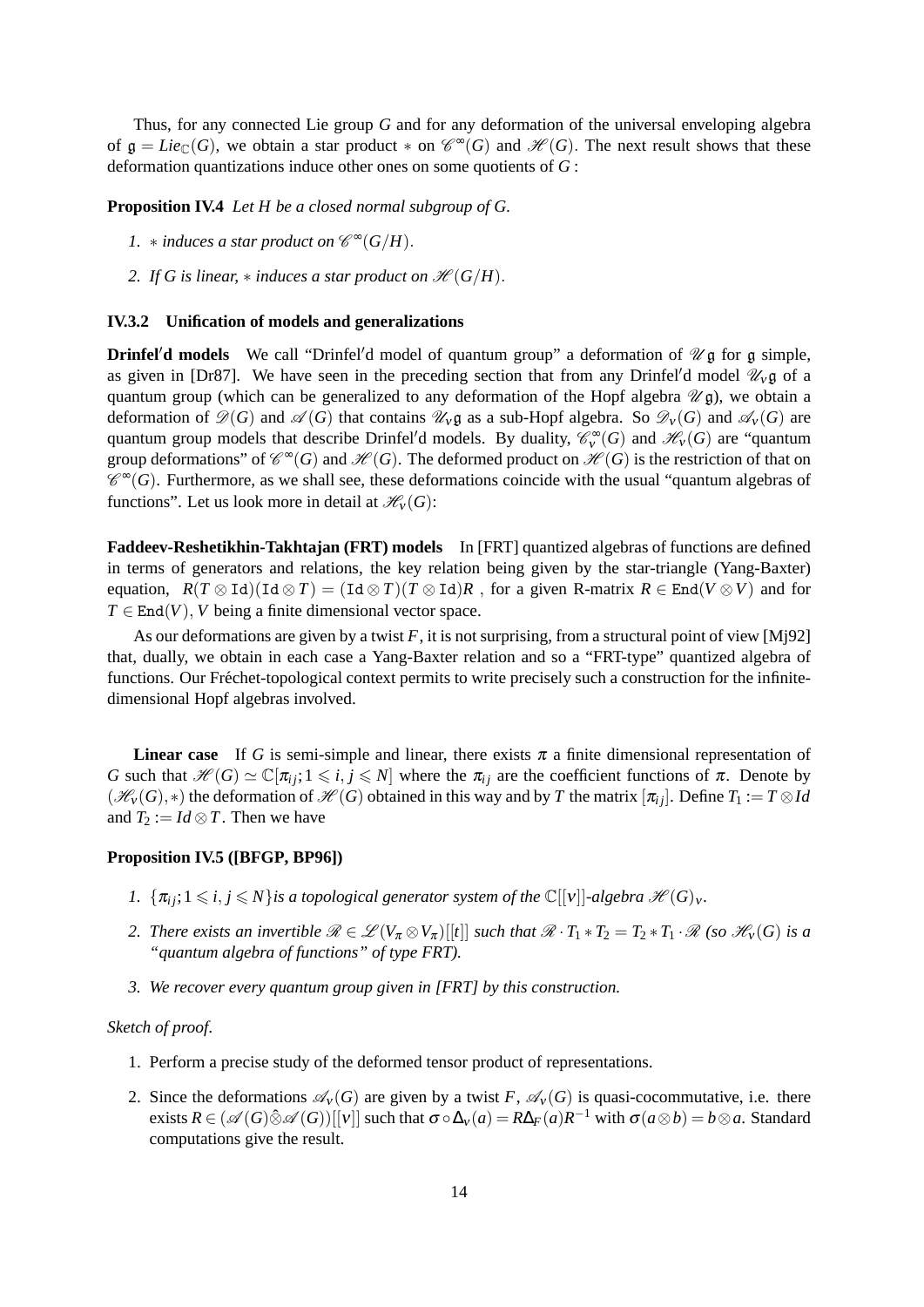3. We want to follow the ideas used in  $[Dr87]$  to link Drinfel'd to FRT models. Since the main point here is that our deformations are obtained through a Drinfel'd isomorphism, we therefore have to show:

– There exists a specific Drinfel'd isomorphism deforming the standard representation of  $g$  into the representation of  $\mathcal{U}_v$  g used in [Dr87].

 $\blacksquare$ 

 $-$  Two Drinfel'd isomorphisms give equivalent deformations.

For instance, the FRT quantization of  $SL(n)$  can be seen as a Hopf deformation of  $\mathcal{H}(SU(n))$  (with non deformed coproduct). Moreover, this Hopf deformation extends to  $\mathscr{C}^{\infty}(G)$ .

#### **Remark IV.3**

- *1.* This proposition justifies the terminology "deformation", often employed but never justified in these cases. See e.g. [GGS90] where it is shown that relations of type  $\mathcal{R}T_1T_2 = T_2T_1\mathcal{R}$  need not define a deformation, even if  $\mathcal R$  is Yang-Baxter.
- 2. Starting from Drinfel'd models, our construction produces FRT models also for e.g.  $G = Spin(n)$ and for exceptional Lie groups. In addition, at least some multiparameter deformations [Re90] can be easily treated in this way [BFGP].

#### **Non-linear case**

**Proposition IV.6 ([BP96])** *If G is semi-simple with finite center, there exists a dense subalgebra of* ( $\mathcal{C}_{\mathbf{v}}^{\infty}(G)$ , \*) generated by the coefficient functions of a finite number of (possibly infinite dimensional) *representations.*

**Jimbo-type models** The Jimbo models [Ji85] have generators  $E_i^{\pm}$ ,  $K_i$  and  $K_i^{-1}$ . As stated earlier (Section IV.2.1) these are not deformations in our sense due to the presence of parities.

The  $G = SU(2)$  case was developed in Section IV.2.1. Similarly, for  $G = SL(2,\mathbb{C})$ , Martin and Zouagui [MZ96] realize  $\mathcal{U}_\mathcal{V}$  sl(2, C) as a dense sub-Hopf algebra of  $\mathcal{A}(G)$ ,  $\forall t \in \mathbb{C} \setminus 2\pi \mathbb{Q}$  (with  $q = e^{\nu}$ ). Then, for the Lorentz algebra  $\mathfrak{sl}(2,\mathbb{C})$ , this unifies [MZ96] all the models proposed so far in the literature for a quantum Lorentz group. We obtain here *convergent* deformations as in the above example of the *SU*(2) case.

For  $\mathfrak{sl}(2,\mathbb{C})$  it was first proposed in [PW90] to consider the quantum double [Dr87] of  $\mathcal{U}_q\mathfrak{su}(2)$  as *q*-deformed Lorentz group. It was known from [RSts] that in such cases the double, as an algebra, is the tensor product of two copies of  $\mathcal{U}_v$  su(2). See also [OSWZ, SWZ], and [Mj93] for a dual version and another semi-direct product form.

**Deformation quantization** From the main construction, using deformations of  $\mathcal{U}$ g, we deduce the following general theorem:

**Theorem IV.3 ([BP96])** *Let G be a semi-simple connected Lie group with a Poisson-Lie structure. There*  $e$ xists a deformation  $(\mathscr{C}_v^\infty(G),*)$  of  $\mathscr{C}^\infty(G)$  such that  $*$  is a (differential) star product.

**Remark IV.4** Techniques similar to those indicated here can be applied to other *q*-algebras (more general quantum groups such as those in [Fr97] and more recent examples, Yangians, etc.). In particular those used in the case of the Jimbo models should be applicable to *q*-algebras defined by generators and relations. That direction of research has not yet been developed.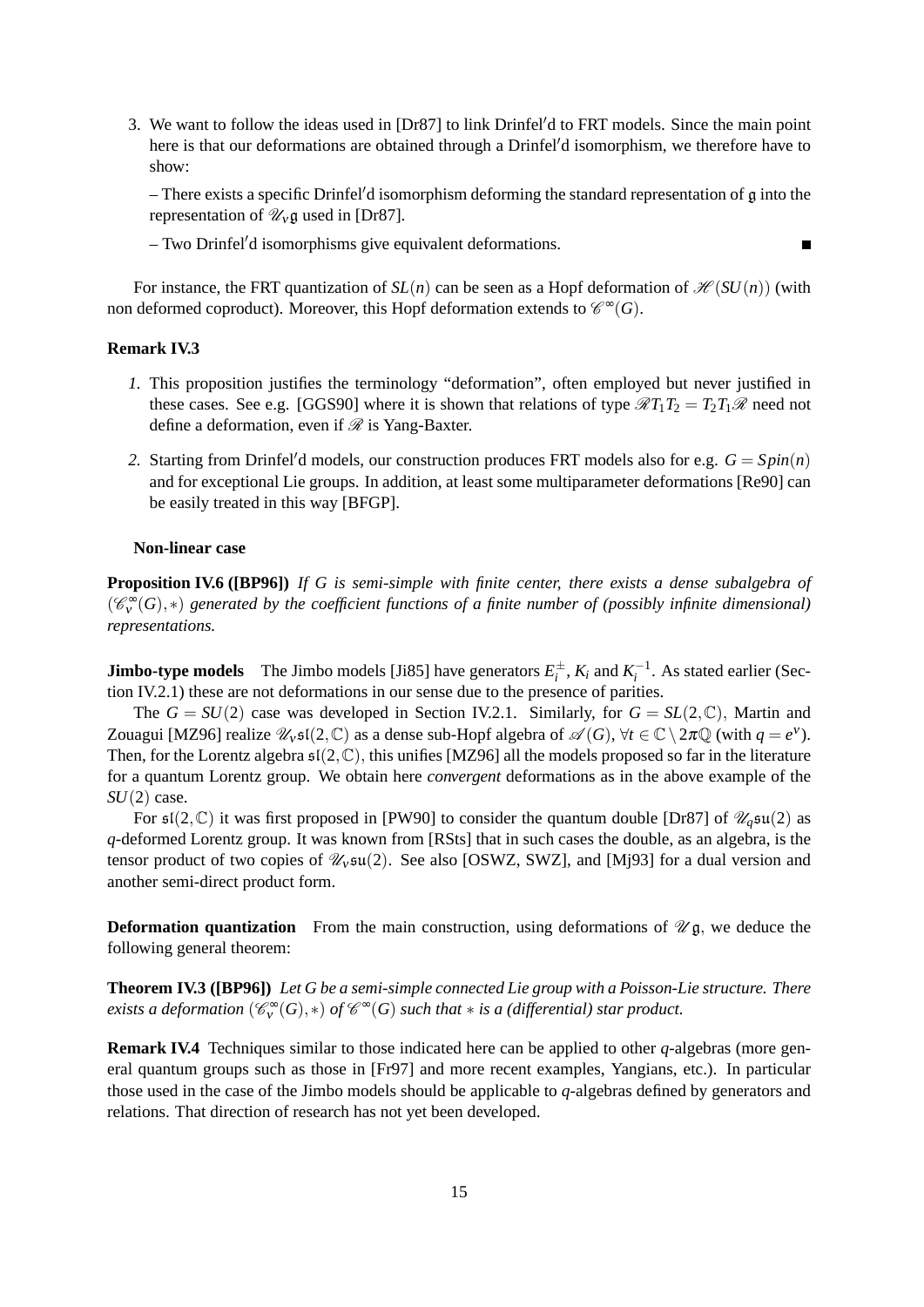Since from any Drinfel'd quantum group we obtain a star product, and since any FRT quantum group can be seen as a restriction of such a star product, we have showed that the data of a "semi-simple" quantum group is equivalent to the data of a star product on  $\mathcal{C}^{\infty}(G)$  satisfying  $\Delta(f*g) = \Delta(f)*\Delta(g)$ .

Actually the functorial existence results of Etingof and Kazhdan [EK96] on the quantization of Lie bialgebras (see also [En02]) show that the latter is true also for "non semi-simple" quantum groups.

In our framework, we obtained a result in this direction about preferred deformations:

**Theorem IV.4 ([BP96])** *Let G be a simply connected Poisson-Lie group such that its associated Lie*  $b$ ialgebra has a preferred quantization. Then there exists a deformation  $(\mathscr{C}^\infty_\mathsf{v}(G),*)$  of  $\mathscr{C}^\infty(G)$  such that ∗ *is a (differential) star product.*

This can be applied, for example, when  $Lie(G)$  is the double of some Lie algebra, since there exists a preferred quantization [EK96].

It is important to remark that the proof of this theorem does not use the preceding construction. The main argument is an integrability result concerning formal deformations [LP93].

## **V TOWARDS EXPLICIT REALIZATIONS, I**

## **V.1 Star exponentials and star representations**

Let *G* be a Lie group (connected and simply connected), acting by symplectomorphisms on a symplectic manifold *X* (e.g. coadjoint orbits in the dual of the Lie algebra g of *G*). The elements  $x, y \in \mathfrak{g}$  will be supposed to be realized by functions  $u_x, u_y$  in  $\mathcal{C}^{\infty}(X)$  so that their Lie bracket  $[x, y]_{\mathfrak{g}}$  is realized by {*ux*,*uy*}.

We define  $(g.u)(\xi) = u(g^{-1}.\xi)$  the induced action of *G* on  $\mathscr{C}^{\infty}(X)$ . A very natural problem is the existence of a star product  $*$  on  $\mathcal{C}^{\infty}(X)$  such that  $g.u * g.v = g.(u * v), \forall u, v \in \mathcal{C}^{\infty}(X), \forall g \in G$ , that is, a *G*-invariant star product. Explicit examples of such star products will be given later (on some symmetric spaces). But in general, even for a nilpotent *G* acting on a coadjoint orbit, an invariant star product does not always exists.

This leads to consider a weaker condition: we say that  $*$  is *covariant* if there exists a deformation  $\tau$ of . ( $\tau_g(u) = g(u+v...)$  such that \* is invariant under  $\tau$ . It can be shown [AC85a] that is equivalent to ask that  $\{u_x, u_y\} = [u_x, u_y] \equiv (u * v - v * u)/2v$ .

Now take a *G*-covariant star-product  $*$ , then the map  $\mathfrak{g} \ni x \mapsto (2v)^{-1}u_x \in \mathscr{C}^{\infty}(X)$  is a Lie algebra morphism. The appearance of  $v^{-1}$  here and in the trace (see 2.2.1) cannot be avoided and explains why we have often to take into account both  $v$  and  $v^{-1}$ . We can now define the *star exponential* 

$$
E(e^{x}) = \text{Exp}(x) \equiv \sum_{n=0}^{\infty} (n!)^{-1} (u_x/2v)^{*n}
$$
 (13)

where  $x \in \mathfrak{g}$ ,  $e^x \in G$  and the power \**n* denotes the *n*<sup>th</sup> star-power of the corresponding function. By the Campbell–Hausdorff formula one can extend *E* to a *group homomorphism E* :  $G \to (\mathscr{C}^{\infty}(X)[[v, v^{-1}]], *)$ where, in the formal series,  $v$  and  $v^{-1}$  are treated as independent parameters for the time being. Alternatively, the values of *E* can be taken in the algebra  $(\mathscr{P}[[v^{-1}]], *)$ , where  $\mathscr{P}$  is the algebra generated by g with the ∗-product (it is a representation of the enveloping algebra).

A *star representation* [BFFLS] of *G* is a distribution  $\mathscr E$  (valued in Im*E*) on *X* defined by

$$
D \ni f \mapsto \mathscr{E}(f) = \int_G f(g)E(g^{-1})dg
$$

where *D* is some space of test-functions on *G*. The corresponding *character*  $\chi$  is the (scalar-valued) distribution defined by  $D \ni f \mapsto \chi(f) = \int_X \mathscr{E}(f) d\mu$ ,  $d\mu$  being a quasi-invariant measure on *X*.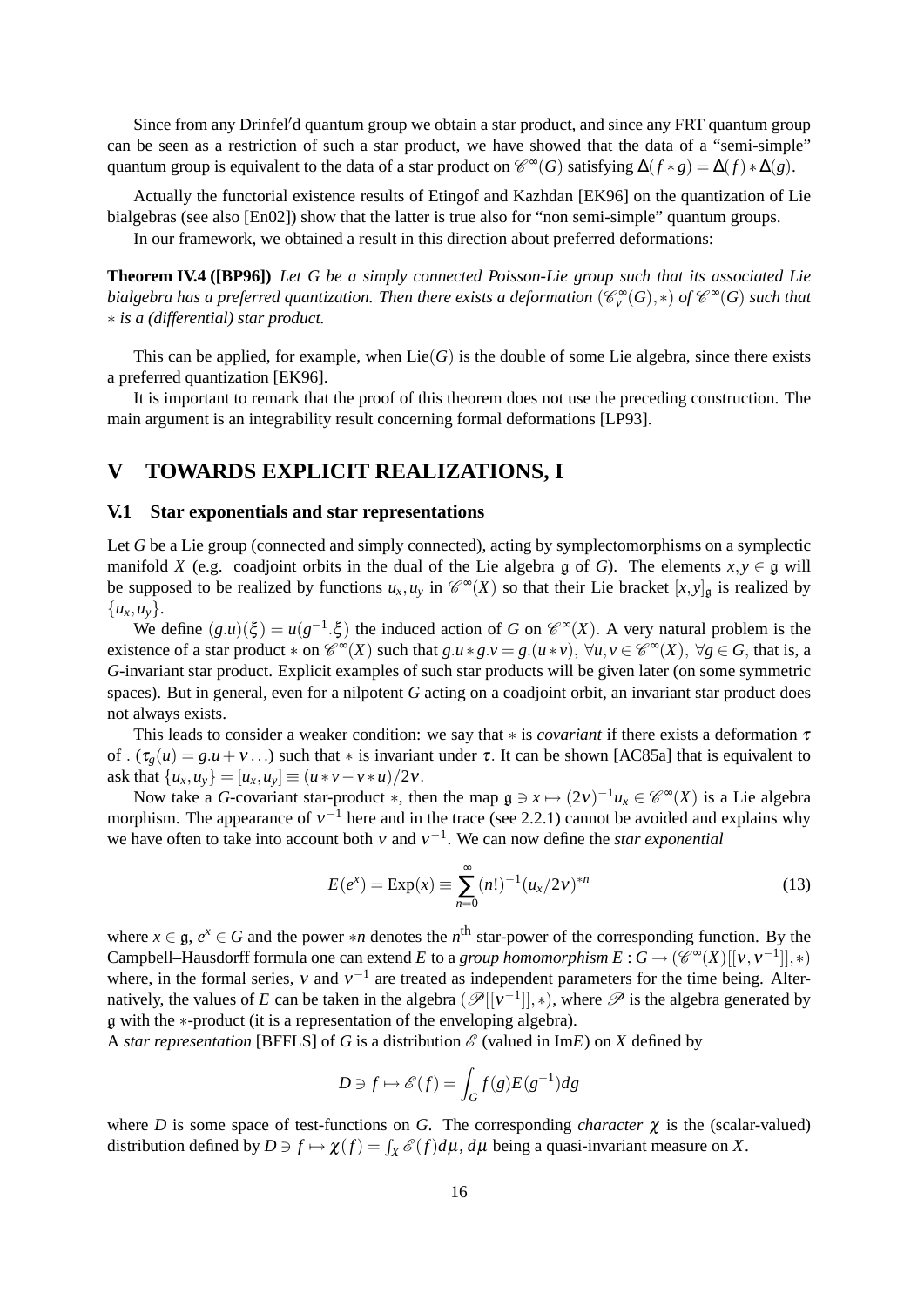The character is one of the tools which permit a comparison with usual representation theory. For semi-simple groups it is singular at the origin in irreducible representations, which may require caution in computing the star exponential (13). In the case of the harmonic oscillator that difficulty was masked by the fact that the corresponding representation of  $\mathfrak{sl}(2)$  generated by  $(p^2, q^2, pq)$  is integrable to a double covering of SL $(2,\mathbb{R})$  and decomposes into a sum  $D(\frac{1}{4})$  $(\frac{1}{4}) \oplus D(\frac{3}{4})$  $\frac{3}{4}$ ): the singularities at the origin cancel each other for the two components.

This theory is now very developed, and parallels in many ways the usual (operatorial) representation theory. A detailed account of all the results would take us too far, but among the most notable one may quote:

- (i) An exhaustive treatment of nilpotent or solvable exponential [AC85b] and even general solvable Lie groups [ACL]. The coadjoint orbits are there symplectomorphic to  $\mathbb{R}^{2\ell}$  and one can lift the Moyal product to the orbits in a way that is adapted to the Plancherel formula. Polarizations are not required, and "star-polarizations" can always be introduced to compare with usual theory. Wavelets, important in signal analysis, are manifestations of star-products on the (2-dimensional solvable) affine group of  $\mathbb R$  or on a similar 3-dimensional solvable group [BB98].
- (ii) For semi-simple Lie groups an array of results exists. Some explicit and autonomous formulas for star exponentials [Fr79] are available. In [ACG, Mr86] a complete treatment of the holomorphic discrete series (this includes the case of compact Lie groups) was made, using a kind of Berezin dequantization. Similar techniques have also been used [CGR, Kb98] to find invariant star-products on Kähler and Hermitian symmetric spaces (convergent for an appropriate dense subalgebra). Note however, as shown by recent developments of unitary representations theory (see e.g. [Sc97]), that for semi-simple groups the coadjoint orbits alone are no more sufficient for the unitary dual and one needs far more elaborate constructions.
- (iii) For semi-direct products, and in particular for the Poincare and Euclidean groups, an autonomous ´ theory has also been developed (see e.g. [ACM]).

Comparison with the usual results of "operatorial" theory of Lie group representations can be performed in several ways, in particular by constructing an invariant Weyl transform generalizing (4), finding "star-polarizations" that always exist, in contradistinction with the geometric quantization approach (where at best one can find complex polarizations), study of spectra (of elements in the center of the enveloping algebra and of compact generators) in the sense of (2.2.3.1), comparison of characters, etc. Note also in this context that the pseudodifferential analysis and (non autonomous) connection with quantization developed extensively by Unterberger, first in the case of  $\mathbb{R}^{2\ell}$ , has been extended to the above invariant context [UU84, UU94]. But our main insistence is that the theory of star representations is an autonomous one that can be formulated completely within this framework, based on coadjoint orbits (and some additional ingredients when required).

## **V.2 Universal Deformation Formulae**

For an endomorphism  $\phi$  of an algebra *A*, write  $a^{\phi}$  for the right action of  $\phi$  on  $a \in A$ . It was noticed early in deformation theory (see [Ge68]) that if  $\phi$  and  $\psi$  are commuting derivations of A, then the product

$$
a * b = ab + va^{\phi}b^{\psi} + \frac{v^2}{2}a^{\phi^2}b^{\psi^2} + \dots + \frac{v^n}{n!}a^{\phi^n}b^{\psi^n} + \dots
$$

defines an associative multiplication. This deformation can simply be written as

$$
a * b = \mu_0((a \otimes b)^{\exp \nu(\phi \otimes \psi)})
$$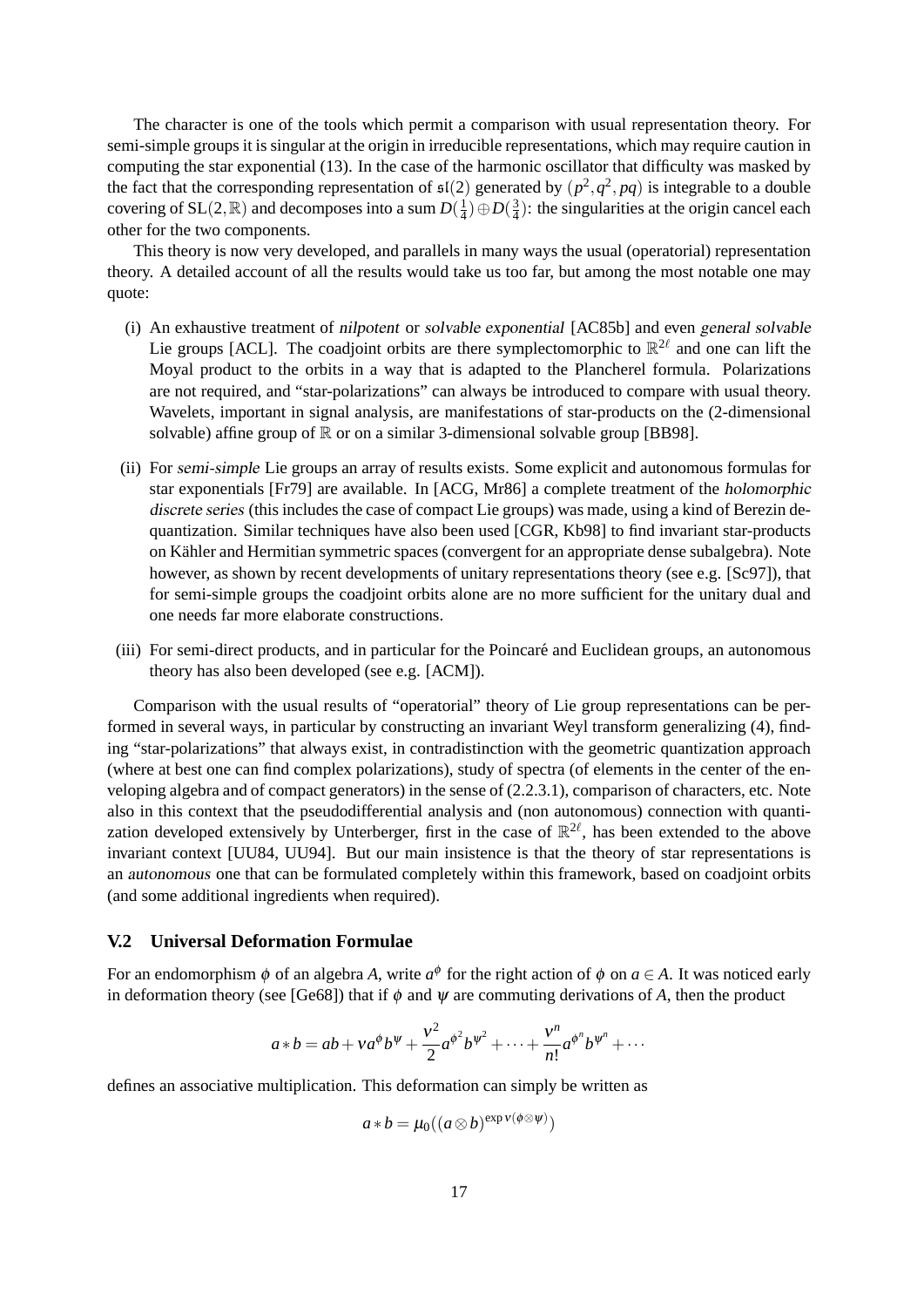and can be generalized to any sum of commuting derivations. The Moyal product can be realized in this fashion: take  $A = \mathscr{C}^{\infty}(\mathbb{R}^{2n})$  and  $\sum_{i \le j} \partial_{x_i} \wedge \partial_{x_j}$  as the infinitesimal.

The first explicit deformation formula involving noncommuting derivations appeared in [CGS]. Suppose that  $\phi$  and  $\psi$  are derivations satisfying  $[\phi, \psi] = \psi$ , and let  $\phi^{(n)} = \phi(\phi + 1) \dots (\phi + n - 1)$ . Then

$$
a * b = ab + va^{\phi}b^{\psi} + \frac{v^2}{2}a^{\phi^{(2)}}b^{\psi^2} + \dots + \frac{v^n}{n!}a^{\phi^{(n)}}b^{\psi^n} + \dots
$$
 (14)

is associative. As an exponential, this deformation may be written as

$$
a * b = \mu_0((a \otimes b)^{\exp(\phi \otimes \ln(1 + v\psi))}).
$$

As we will see, it is this formula that produces the "Jordanian" quantization of  $\mathcal{C}^{\infty}(SL_2)$ .

These are examples of *universal deformation formulae,* a construction of formal deformations inspired by Drinfel'd's twisting concept of introduced in [D89a, D89b]. The basic idea is that one has a deformation solely based upon information about the Lie algebra of derivations, and the formula is independent of the actual algebra in question. Such constructions are examples of a mutual feedback between Hopf algebraic techniques in quantum groups and deformation quantization. The following subsections provide further examples.

**Definition V.1** An element  $F \in B \otimes B$  is a twisting element (based on a bialgebra B with comultiplication  $\Delta_B$  *and counit*  $\varepsilon_B$ *) if* 

- *1.*  $(\varepsilon_B \otimes \text{Id})F = 1 \otimes 1 = (\text{Id} \otimes \varepsilon_B)F$ , and
- 2.  $F_{12}[(\Delta_B \otimes \text{Id})(F)] = F_{23}[(\text{Id} \otimes \Delta_B)(F)].$

The virtue of having such an *F* is that it can be used to twist the entire category of right *B*-module algebras and left *B*-module coalgebras in a uniform way. The following result from [GZ95] is based on the fundamental ideas from [D89b].

**Theorem V.1** *Let*  $F \in B \otimes B$  *be a twisting element.* 

- *1.* If A is a right B-module algebra, then  $A_F = A(\mu_A \circ F_r, 1_A)$  is an associative algebra.
- *2. If C is a left B-module coalgebra, then*  $C_F = C(F_I \circ \Delta_C, \varepsilon_C)$  *is a coassociative coalgebra.*
- 3. If *F* is invertible and  $\Delta'_B = F_l \circ F_r^{-1} \circ \Delta_B$ , then  $B_F = B(\mu_B, \Delta'_B, 1_B, \varepsilon_B)$  is a k-bialgebra.
- *4. If F is invertible A is a right B-module algebra, then A<sup>F</sup> is a right BF-module algebra.*
- *5. If F is invertible and C is a left B-module coalgebra, then*  $C_F$  *is a left*  $B_F$ *-module coalgebra.*

The connection between twisting elements and deformations is the following:

**Definition V.2** *A universal deformation formula (UDF) based on a bialgebra B is a twisting element F based on B*[[ν]] *of the form*

$$
F=1\otimes 1+\nu F_1+\nu^2 F_2+\cdots+\nu^n F_n+\cdots
$$

*where each*  $F_i \in B \otimes B$ .

If *F* is a UDF then it is clear that  $A_F$ ,  $C_F$ , and  $B_F$  as constructed in the theorems above are all deformations. It is clear that the twisting elements defined after Theorem (IV.1) are UDFs with  $B =$  $\mathscr{U} \mathfrak{g}[[v]].$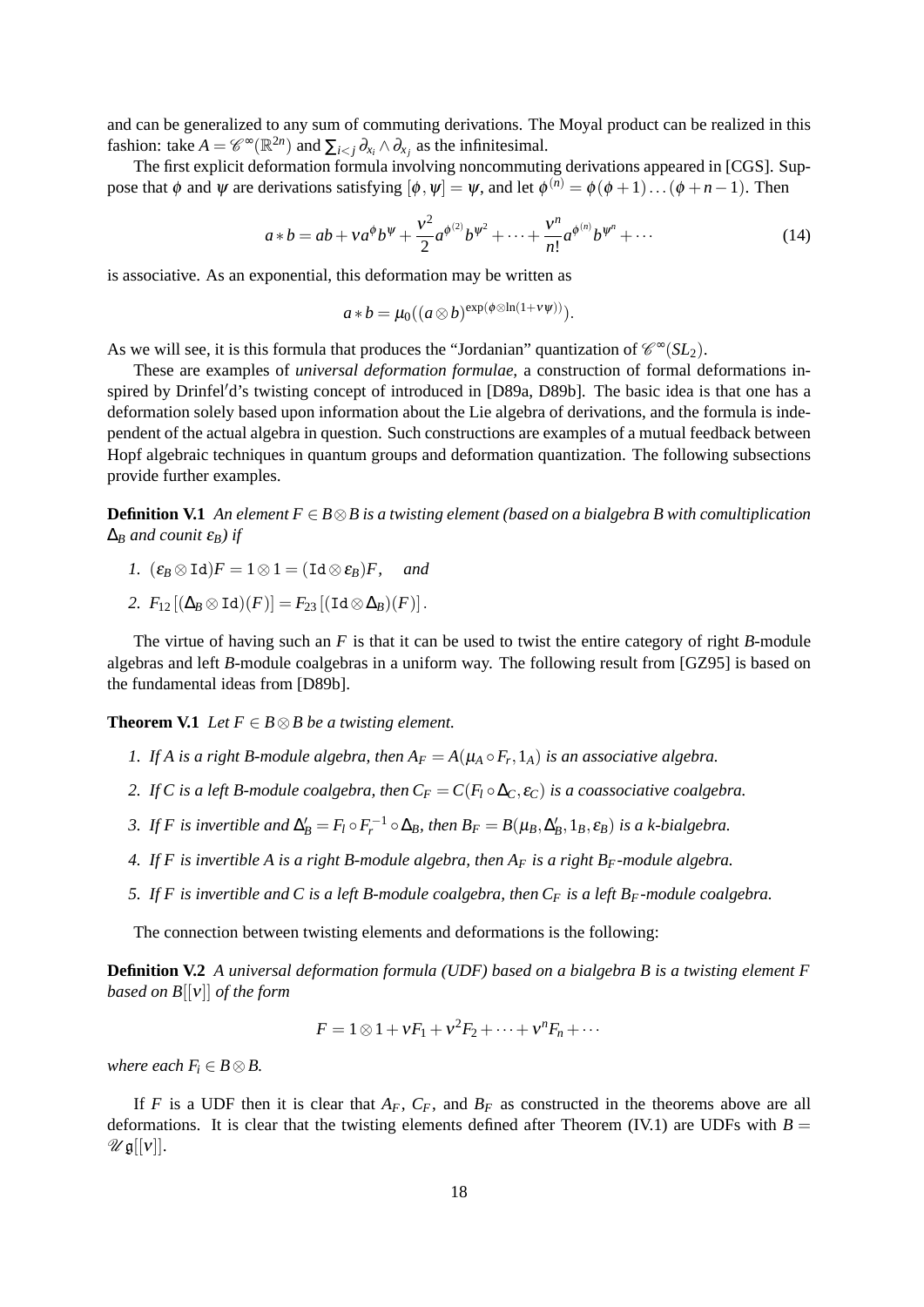### **Example V.1**

- *1. The most basic UDF is based on the bialgebra B* = U a *where* a *is an abelian Lie algebra. The UDF is the classic exponential formula F* =  $\exp$ *vb where b*  $\in \mathfrak{a} \otimes a$  *is arbitrarily chosen. An example of a deformation arising from this UDF arise is the Moyal deformation of*  $\mathscr{C}^{\infty}(\mathbb{R}^{2n})$ . Another example is the deformation of the standard quantum group  $\mathscr{C}^\infty_q(SL(n))$  to the multiparameter *family first introduced in [Re90].*
- *2. Let s is the two-dimensional solvable Lie algebra with basis*  $\{\phi, \psi\}$  *and relation*  $[\phi, \psi] = \psi$ *, and set B* =  $\mathcal{U}$  *s. Then*  $F = \exp(\phi \otimes \ln(1 + v \psi))$  *is a UDF.*
- *3. Other specific examples of UDF's, including ones not based on enveloping algebras, can be found in [BBMa], [CGW], [CM03], [KLM99], [LS02] and [GZ95].*

Note that, according to Theorems (IV.1) and (V.1), a UDF based on  $\mathcal{U}$ g produces a preferred deformation  $\mathscr U$ **g** and matching "covariant" deformations of  $\mathscr C^{\infty}(M)$  for every manifold which admits an action of the Lie group *G*. We shall discuss this topic in more detail later on.

### **V.3 Crossed products**

The literature on Hopf algebras and quantum groups contains a large collection of what we can call generically semi-direct products, or crossed products. These constructions make crucial use of the comultiplication and we will use the standard Sweedler notation for the coproducts  $[Sw69]$ : in a coalgebra  $(H, \Delta)$ ,  $\Delta(x) = \sum_{(x)} x_{(1)} \otimes x_{(2)}$  and, by coassociativity,  $(\text{Id} \otimes \Delta)\Delta(x) = (\Delta \otimes \text{Id})\Delta(x) = \sum_{(x)} x_{(1)} \otimes x_{(2)} \otimes x_{(3)}$ .

Considering crossed products gives explicit, concise and workable formulae. The properties of these structures, as well as for semi-direct products of groups or Lie algebras, may be deduced from the ones of the two original structures. So we can hope to obtain interesting results on, for example, cohomology or representation theories.

We will investigate two original examples: the topological quantum double and the deformation quantizations of some symmetric spaces.

But first, let us give a general idea of what it is. The simplest example of these crossed products is usually called the smash product (see [Sw68, Mn77]):

**Definition V.3** *Let B be a bialgebra and C a B-module algebra. The smash product C*]*B is the algebra constructed on the vector space C* ⊗*B where the multiplication is defined by*

$$
(f \otimes a) \stackrel{\rightharpoonup}{*} (g \otimes b) = \sum_{(a)} f(a_{(1)} \rightarrow g) \otimes a_{(2)}b \tag{15}
$$

*for*  $f, g \in C$  *and*  $a, b \in B$ .

### **Remark V.1**

- 1. (a) Let *H* and *K* be groups and let  $\tau : K \to \text{Aut}(H)$  be an action of *K* on *H*. This induces a  $\mathbb{C}K$ module algebra structure on  $\mathbb{C}H$ . Then  $\mathbb{C}H\sharp\mathbb{C}K\cong \mathbb{C}(H\rtimes K)$ ,  $H\rtimes K$  denoting the semi-direct product of *H* by *K*.
	- (b) Similarly, for Lie algebras h and  $\mathfrak{k}$ , a Lie algebra homomorphism  $\sigma : \mathfrak{k} \to \mathrm{Der}(\mathfrak{h})$  induces a  $\mathscr U$   $\mathfrak k$ -module algebra structure on  $\mathscr U$   $\mathfrak h$ . Then  $\mathscr U$   $\mathfrak h$  $\sharp \mathscr U$   $\mathfrak k \cong \mathscr U$   $(\mathfrak h \rtimes \mathfrak k)$ .
- 2. The smash product can be seen as the algebraic version of what is called "crossed product" in the *C* ∗ -algebra literature [DVDZ, Pe79]. Note that this is an important structure in this context, extensively used, for example, in the works around the Baum-Connes conjecture.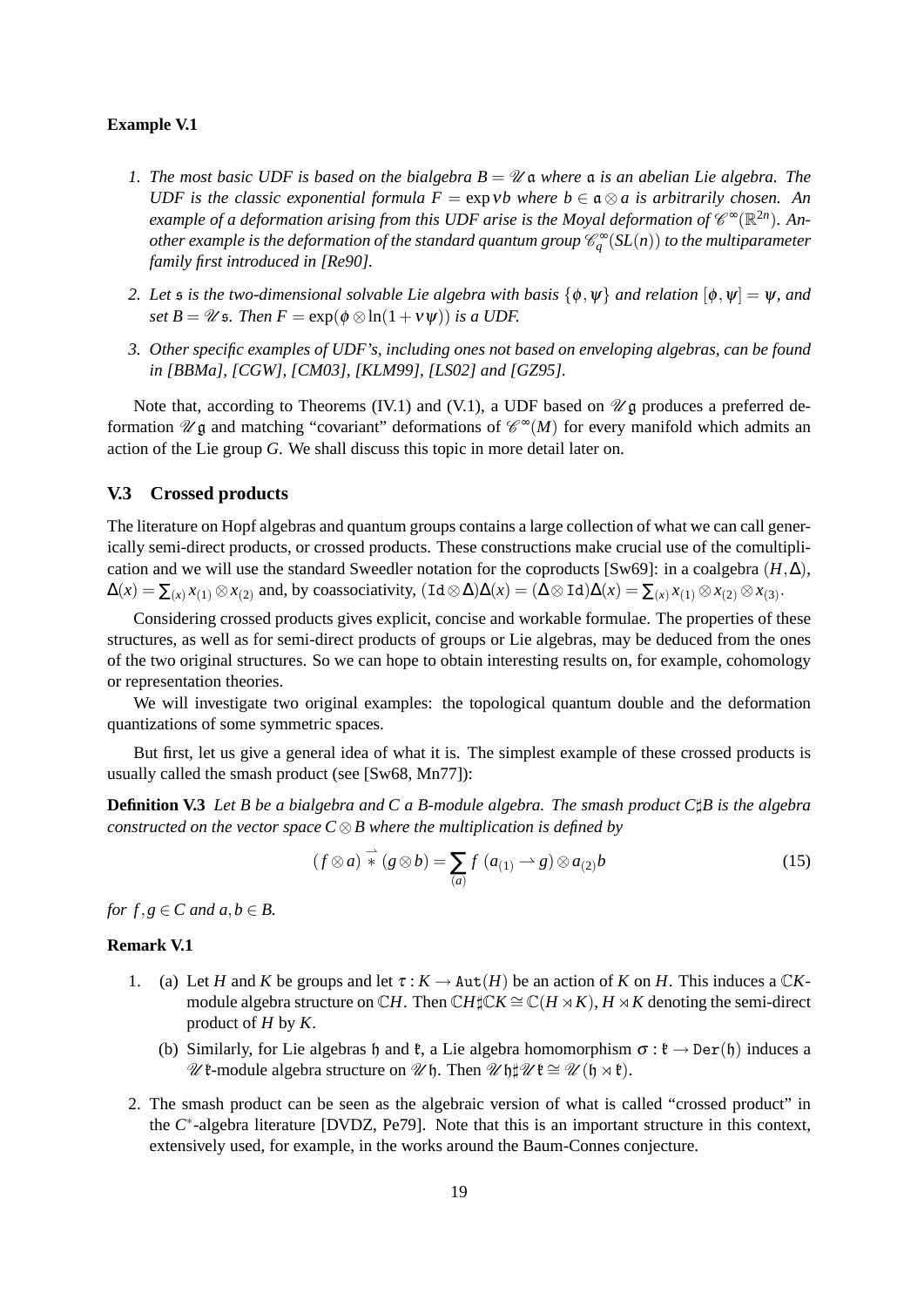Now let us describe some generalizations:

- This product can be seen in the cohomological interpretation of Sweedler [Sw68] as a representative of the trivial class of a theory of extensions. The formula of the smash product can be "twisted" a little more by some 2-cocycle from *B*⊗*B* to *C* and is called a crossed product.
- If *B* and *C* are bialgebras, *C* a *B*-module algebra and *B* a *C*-module algebra, with some compatibilities between the two actions, one can write some kind of more "symmetric" formula. S. Majid has called double crossproduct the resulting algebra [Mj90]. This definition leads to a good description of the structure of quantum double introduced by  $Drinfeld'd$  in  $[Dr87]$  (see below for details).
- If*C* is a bialgebra and *B* is cocommutative, the natural tensor coproduct on*C*⊗*B* yields a bialgebra structure on *C* $\sharp$ *B*. If everything is Hopf, *C* $\sharp$ *B* can be made Hopf as well [Mn77].
- By dualizing Definition V.3, one gets a coalgebra called the cosmash product. Combining smash and cosmash in order to form a bialgebra leads to the notion of bicrossproduct [Mj90].

Before introducing a new and useful generalization of this kind of definitions let us go back to an application of the double crossproduct to the notion of quantum double in the context of topological Hopf algebras.

## **V.3.1 Topological quantum double**

In [Dr87] Drinfel'd defined the quantum double of  $\mathcal{U}_V \mathfrak{g}$  (see also [Sts]). This can be adapted to the context of topological Hopf algebras [Bo94].

For this subsection *A* will denote  $\mathcal{D}(G)$ ,  $\mathcal{A}(G)$ ,  $\mathcal{D}_V(G)$  or  $\mathcal{A}_V(G)$ .

**Definitions** If *A* is described by  $(A, \mu, \Delta, S)$  then  $A^* = (A^*, {^t \Delta}, {^t \mu}, {^t S})$ . Define  $A^0 = A^*{}^{co-op} = (A^*, {}^t\Delta, {}^t\mu^{op}, {}^tS^{op})$ , where  $\mu^{op}(x \otimes y) := \mu(y \otimes x)$  and  $S^{op}$  is the antipode compatible with  $\mu^{op}$  and  $\Delta$ .

If we consider the vector space  $A^* \otimes A$ , Drinfel'd [Dr87] defines the quantum double as follows:

- i)  $D(A) \simeq A^0 \otimes A$  as coalgebras,
- ii) (*f* ⊗*IdA*).(*IdA*<sup>0</sup> ⊗*b*) = *f* ⊗*b*,

iii)  $(Id_{A^0} \otimes e_s) . (e^t \otimes Id_A) = \Delta_s^{kjn} \mu_{plk}^t S_n^{p} (e^l \otimes Id_A) (Id_{A^0} \otimes e_j)$ , where  $\{e_s\}$  is a basis of A and  $\{e^t\}$ the dual basis.

The Drinfel'd double was expressed [Mj90] in a Sweedler form for dually paired Hopf algebras as an example of a theory of 'double smash products'. Adapting that formulation to our topological context we can now define the double as:

**Definition V.4** The double of A, D(A), is the topological Hopf algebra  $(A^*\overline{\otimes}A,\mu_D, {}^t\mu^{op}\otimes\Delta, {}^tS^{op}\otimes S)$ *with*

$$
\mu_D((f \otimes a) \otimes (g \otimes b)) = \sum_{(a)} f < g, S^{op}(a_{(3)})^2 a_{(1)} > \otimes a_{(2)} b
$$
\n
$$
= \sum_{(a)(g)} < g_{(1)}, a_{(1)} > < {}^t S^{op}(g_{(3)}), a_{(3)} > f g_{(2)} \otimes a_{(2)} b
$$

*where*  $\langle , \rangle$  *denotes the pairing A<sup>\*</sup>/A,* "?" *stands for a variable in A and*  $\overline{\otimes}$  *is the completed inductive tensor product.*

As topological vector spaces we have  $D(A) = A^* \overline{\otimes} A$ . Thus  $D(A)^* = A \hat{\otimes} A^*$  and  $D(A)^{**} = D(A)$ . So *D*(*A*) is "almost self dual" (it is self dual up to a completion) and is reflexive.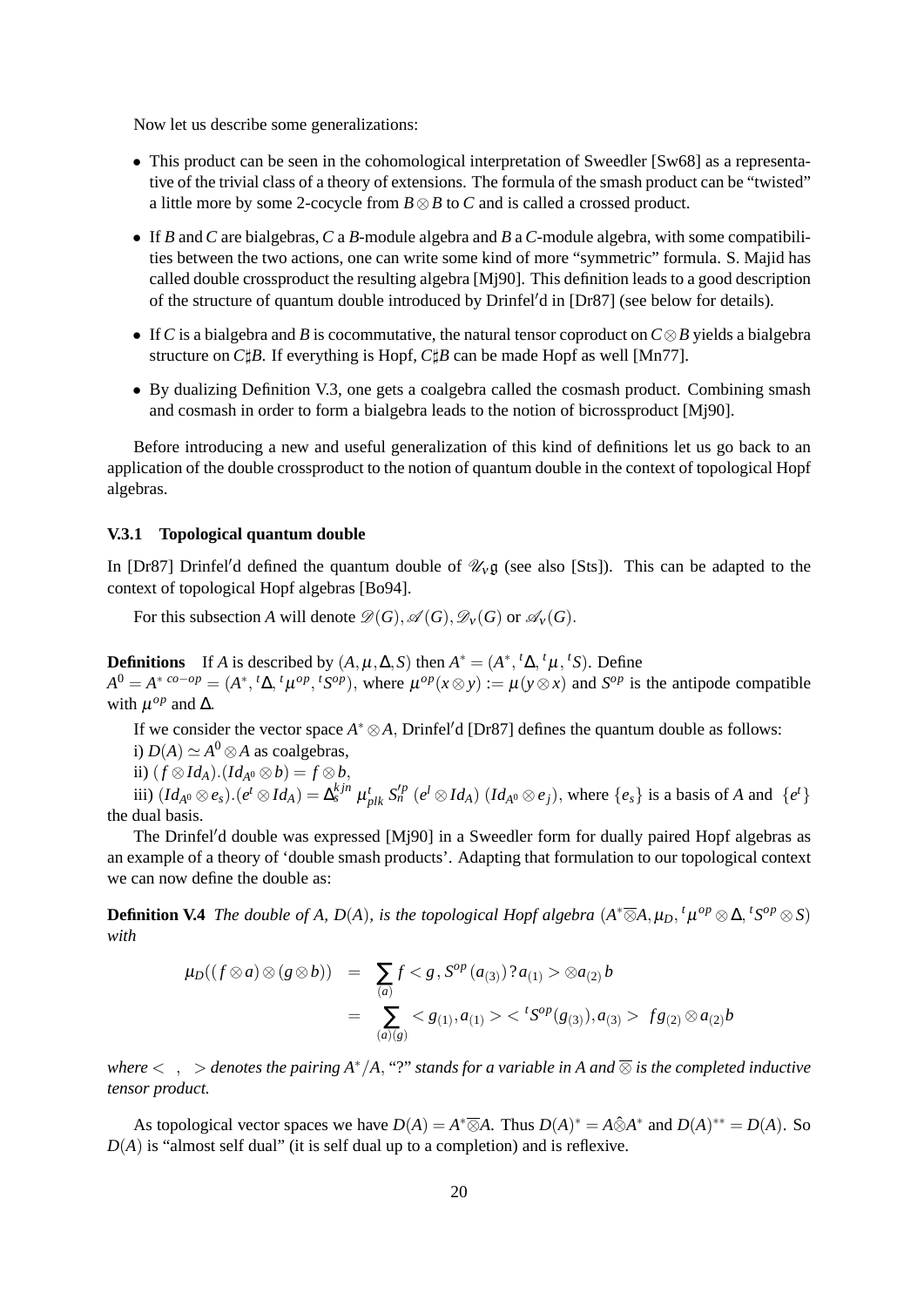#### **Extension theory**

• If *A* is cocommutative then the product  $\mu_D$  of  $D(A)$  is the *smash product*  $\vec{\mu}$  on  $A^0\overline{\otimes}A$ 

$$
\overrightarrow{\mu} ((f \otimes a) \otimes (g \otimes b)) = \sum_{(a)} f(a_{(1)} \rightarrow g) \otimes a_{(2)}b
$$

where  $\rightarrow$  denotes the coadjoint action of *A* on  $A^0$ ,  $\lt a \rightarrow f$ ,  $b \gt \gt \sum_{(a)} \lt f$ ,  $S(a_{(1)})ba_{(2)}$ . This product is the "zero class" of an extension theory, defined by Sweedler [Sw68], classified by a space of 2-cohomology  $H_{sw}^2(A, A^0)$ . The products are of the form, for  $\tau$  a 2-cocycle,

$$
\overrightarrow{\mu}_{\tau}\left((f\otimes a)\otimes(g\otimes b)\right)=\sum_{(a)(b)}f(a_{(1)}\rightarrow g)\tau(a_{(2)}\otimes b_{(2)}))\otimes a_{(3)}b_{(2)}.
$$

• The coproduct of  $D(A)$  is a smash coproduct for the trivial co-action. We can dualize the theory and, putting the two things together, we obtain an extension theory for bialgebras which is classified by a cohomology space  $H^2_{bisy}(A^0, A)$ .

So we can ask the following question: are there other possible definitions of the double as an extension of  $A^0$  by  $A$ ?

We get a partial answer:

**Proposition V.1** ([Bo94])  $H^2_{bisw}(\mathscr{D}(G),\mathscr{C}^\infty(G))$  = {0} *so D*( $\mathscr{D}(G)$ ) *is the unique extension of*  $\mathscr{C}^\infty(G)$  *by*  $\mathscr{D}(G)$ .

### **V.3.2 L-R smash product**

In order to shed light on the general definition which follows, we return to the simplest case of deformation quantization: the Moyal product on  $\mathbb{R}^2$ . We look at  $\mathbb{R}^2$  as  $T^*\mathbb{R} \equiv \mathbb{R} \times \mathbb{R}^*$  and therefore can write  $\mathscr{C}^{\infty}(\mathbb{R}^2) \simeq \mathscr{C}^{\infty}(\mathbb{R}) \hat{\otimes} \mathscr{C}^{\infty}(\mathbb{R}^*)$ . We consider first two functions of a special kind in this algebra:  $u(x) = u(x_1, x_2) = f(x_1)P(x_2)$  and  $v(x) = v(x_1, x_2) = g(x_1)Q(x_2)$  where  $f, g \in \mathcal{C}_0^{\infty}(\mathbb{R})$  and  $P, Q$  are polynomials in  $Pol(\mathbb{R}^*) \simeq SR$ . We can then write the usual coproduct on the symmetric algebra SR as  $\Delta(P)(x_2, y_2) = P(x_2 + y_2) \binom{\text{notation}}{P}$  $P_{(1)}(x_2)P_{(2)}(y_2)$ .

We now look at Formula (8) for the Moyal star product on  $\mathbb{R}^2$  and perform on it some formal calculations (we do not discuss the convergence of the integrals involved). Up to a constant (depending on  $v$ ) we get:

$$
(u * v)(x) = \int_{\mathbb{R}^2 \times \mathbb{R}^2} u(x + y)v(x + z)e^{-\frac{i}{V}\Lambda^{-1}(y,z)}dydz
$$
  
\n
$$
= \int_{\mathbb{R}^2 \times \mathbb{R}^2} f(x_1 + y_1)P(x_2 + y_2)g(x_1 + z_1)Q(x_2 + z_2)e^{-\frac{i}{V}(y_1z_2 - y_2z_1)}dy_1dy_2dz_1dz_2
$$
  
\n
$$
= \int_{\mathbb{R}^2} f(x_1 + y_1)Q(x_2 + z_2)e^{-\frac{i}{V}y_1z_2}dy_1dz_2 \cdot \int_{\mathbb{R}^2} g(x_1 + z_1)P(x_2 + y_2)e^{\frac{i}{V}y_2z_1}dy_2dz_1
$$
  
\n
$$
= \sum_{(P)(Q)} (\partial_{Q_{(1)}}^+ f)(x_1)Q_{(2)}(x_2) \cdot (\partial_{P_{(1)}}^- g)(x_1)P_{(2)}(x_2)
$$
 (up to a constant)

with  $\partial_{Q_{(1)}}^{\pm} = Q_{(1)}(\mp i\nu \partial_{x_1})$  (the same for *P*), since  $F_v^{\pm}(\alpha F_v^{\pm}(h)(\alpha))(x) = \mp i\nu \partial_x h(x)$  for  $h \in \mathscr{C}_0^{\infty}(\mathbb{R})$  with  $F_v^{\pm}(h)(\alpha)$  defined as  $\int_{\mathbb{R}} h(x)e^{\mp \frac{i}{v}x\alpha}dx$ . This suggests the following small generalization of the smash product: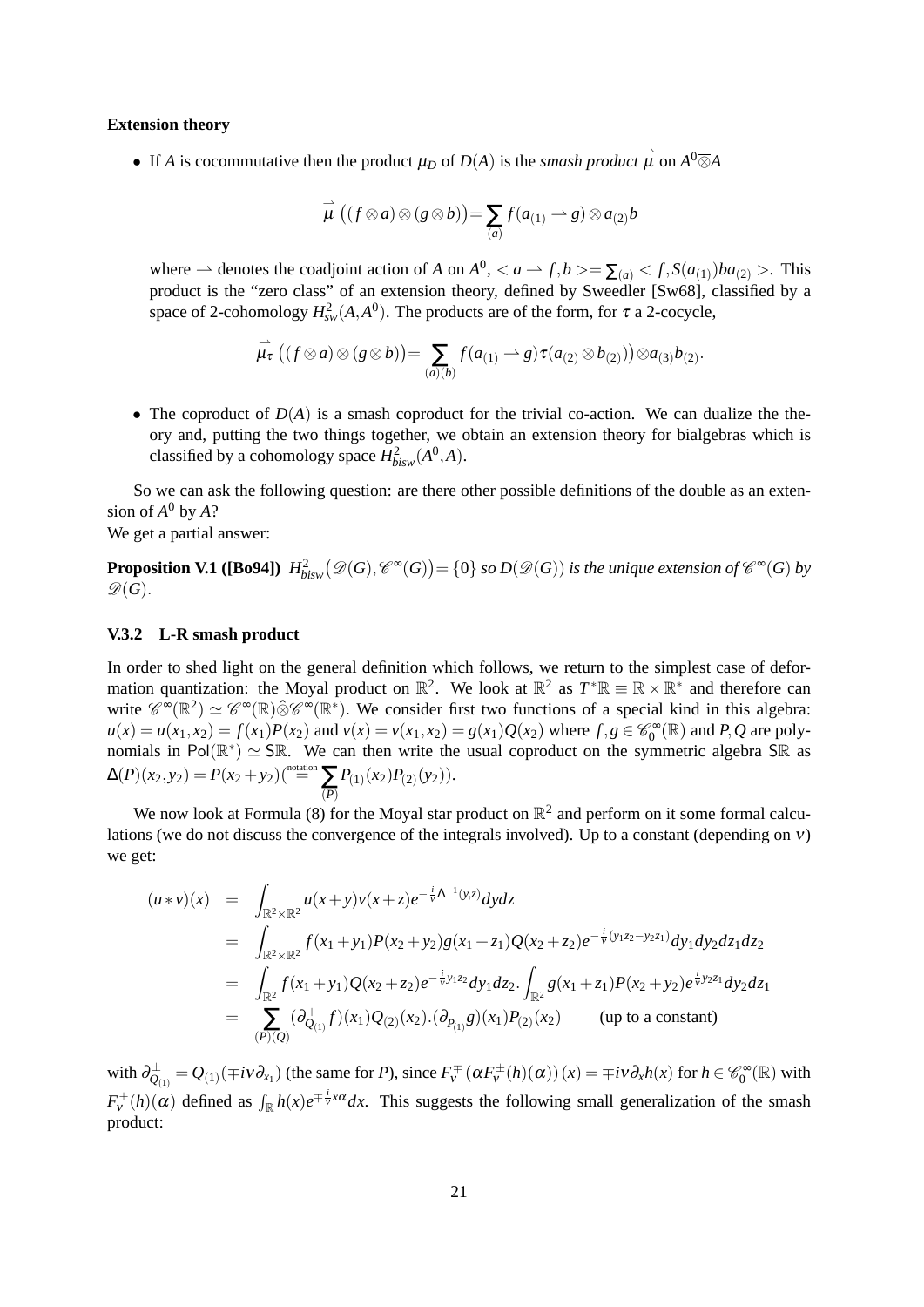**Definition V.5** *Let B be a cocommutative bialgebra and C a B-bimodule algebra (i.e. a B-module algebra for both, left and right, B-module structures). The* **L-R-smash product** *C*\*B is the algebra constructed on the vector space C* ⊗*B where the multiplication is defined by*

$$
(f \otimes a) * (g \otimes b) = \sum_{(a)(b)} (f \leftarrow b_{(1)})(a_{(1)} \rightarrow g) \otimes a_{(2)}b_{(2)}
$$
(16)

*for*  $f, g \in C$  *and*  $a, b \in B$ .

**Proposition V.2** *The L-R smash product is associative.*

In the same spirit, one has

**Lemma V.1** *If* C is a B-bimodule bialgebra, the natural tensor product coalgebra structure on  $C \otimes B$ *defines a bialgebra structure to C*\*B.*

*If C and B are Hopf algebras, C*\*B is a Hopf algebra as well, defining the antipode by*

$$
J_*(f \otimes a) = \sum_{(a)} J_B(a_{(1)}) \to J_C(f) \to J_B(a_{(2)}) \otimes J_B(a_{(3)})
$$
  
= 
$$
\sum_{(a)} (1_C \otimes J_B(a_{(1)})) * (J_C(f) \otimes 1_B) * (1_C \otimes J_B(a_{(2)})).
$$
 (17)

Now by a careful computation, one proves

**Proposition V.3** *Let B be a cocommutative bialgebra, C a B-bimodule algebra and* (*C*\*B*,∗) *their L-Rsmash product.*

*Let S be a linear automorphism of C (as a vector space). We define:*

*(i)* the product  $\bullet^S$  on C by

$$
f \bullet^S g = S^{-1} \left( S(f) . S(g) \right); \tag{18}
$$

*(ii)* the left and right B-module structures,  $\stackrel{S}{\rightharpoonup}$  and  $\stackrel{S}{\rightharpoonup}$ , by

$$
a \stackrel{S}{\longrightarrow} f := S^{-1} (a \longrightarrow S(f))
$$
 and  $f \stackrel{S}{\longrightarrow} a := S^{-1} (S(f) \longrightarrow a);$  (19)

*(iii)* the product,  $*^S$ , on  $C \otimes B$  by

$$
(f \otimes a) *^S (g \otimes b) = T^{-1} (T(f \otimes a) * T(g \otimes b))
$$
 (20)

*where*  $T := S \otimes \text{Id}$ *.* 

*Then*  $(C, \bullet^S)$  *is a B-bimodule algebra for*  $\stackrel{S}{\rightharpoonup}$  *and*  $*^S$  *is the L-R-smash product defined by these structures.*

*Moreover, if*  $(C_.,\Delta_C,J_C,\to,\leftarrow)$  *is a Hopf algebra and a B-bimodule bialgebra, then* 

$$
C_S := (C, \bullet^S, \Delta_C^S := (S^{-1} \otimes S^{-1}) \circ \Delta_C \circ S, J_C^S := S^{-1} \circ J_C \circ S, \xrightarrow{S} \xrightarrow{S}
$$

*is also a Hopf algebra and a B-bimodule bialgebra. Therefore, by Lemma V.1,*

$$
(C_S \natural B, *^S, \Delta^S = (23) \circ (\Delta_C^S \otimes \Delta_B), J_*^S),
$$

 $s$  *is a Hopf algebra for*  $\Delta^S$  *the natural tensor product coalgebra structure on*  $C_S$ *\* $\beta$  *(with*  $(23)$  *:*  $C$ *⊗* $C$ *⊗*  $B$ *⊗*  $B\to C\otimes B\otimes C\otimes B,\ c_1\otimes c_2\otimes b_1\otimes b_2\mapsto c_1\otimes b_1\otimes c_2\otimes b_2)$  and  $J_*^S$  the antipode given on  $C_S\natural B$  by Lemma *V.1. Also, one has*

$$
\Delta^{S} = (T^{-1} \otimes T^{-1}) \circ (23) \circ (\Delta_{C} \otimes \Delta_{B}) \circ T \text{ and } J_{*}^{S} = T^{-1} \circ J_{*} \circ T
$$

*with*  $T = S \otimes \text{Id}$ *.*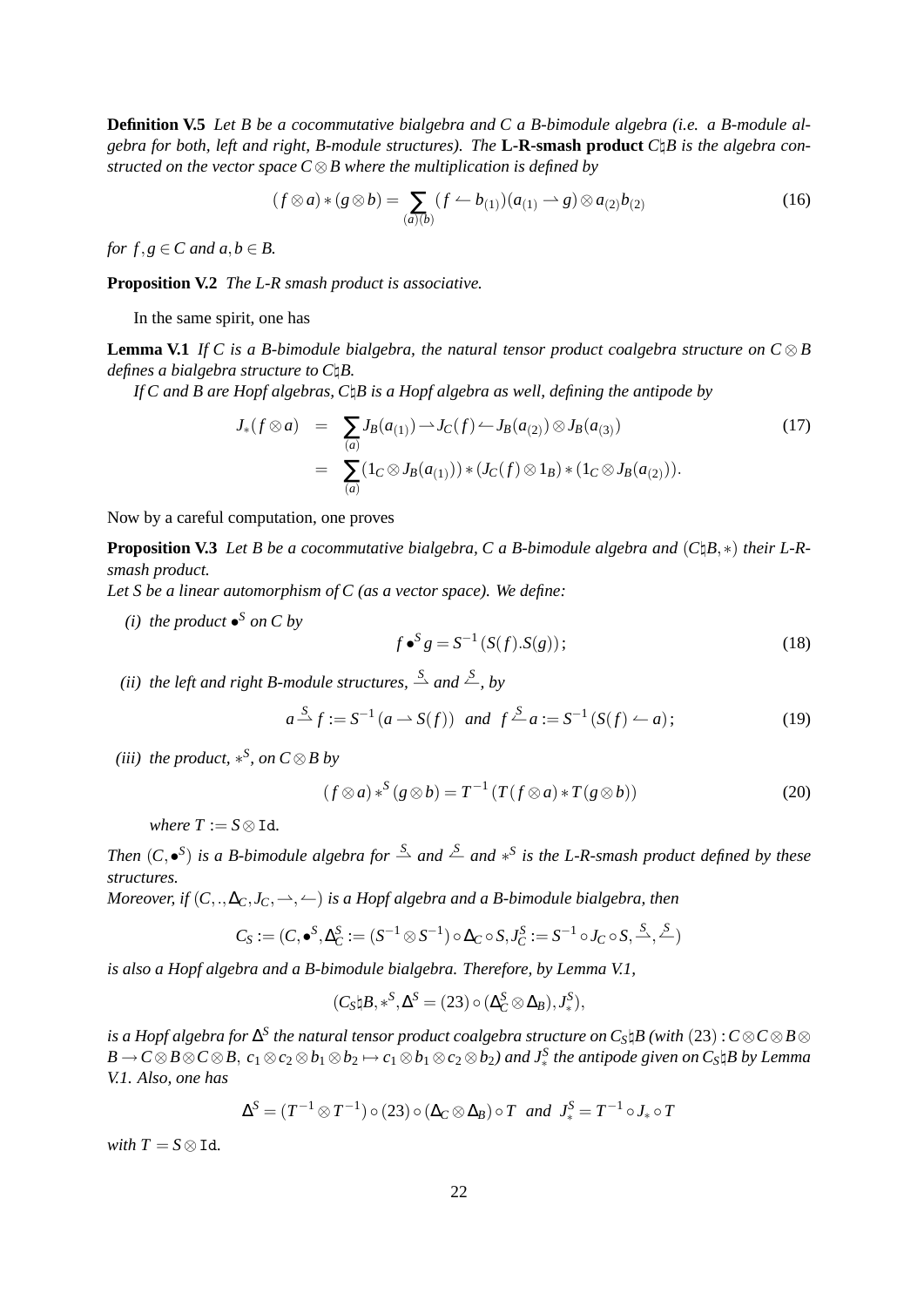## **V.3.3** Examples in deformation quantization on  $T^*(G)$

Let *G* be a Lie group with Lie algebra  $\mathfrak g$  and  $T^*(G)$  its cotangent bundle. We denote by  $\mathscr U \mathfrak g$ , T $\mathfrak g$  and S $\mathfrak g$ respectively the enveloping, tensor and symmetric algebras of  $g$ . Let  $Pol(g^*)$  be the algebra of polynomial functions on  $g^*$ . We have the usual identifications:

$$
\mathscr{C}^\infty(T^*G)\simeq \mathscr{C}^\infty(G\times \mathfrak{g}^*)\simeq \mathscr{C}^\infty(G)\hat{\otimes}\mathscr{C}^\infty(\mathfrak{g}^*)\supset \mathscr{C}^\infty(G)\otimes \text{Pol}(\mathfrak{g}^*)\simeq \mathscr{C}^\infty(G)\otimes \text{Sg}.
$$

First we deform Sg via the "parametrized version",  $\mathcal{U}_{\gamma}$  g, of  $\mathcal{U}$  g defined by

$$
\mathscr{U}_v \mathfrak{g} = \frac{\mathsf{Tg}[[v]]}{\langle XY - YX - v[X,Y]; X, Y \in \mathfrak{g} \rangle}.
$$

 $\mathcal{U}_V$ **g** is naturally a Hopf algebra with  $\Delta(X) = 1 ⊗ X + X ⊗ 1$ ,  $\varepsilon(X) = 0$  and  $S(X) = -X$  for  $X ∈ \mathfrak{g}$ . For *X* ∈ g, we denote by *X* (resp.  $\overline{X}$ ) the left- (resp. right-) invariant vector field on *G* such that  $X_e = \overline{X}_e = X$ . We consider the following  $\mathbb{K}[[v]]$ -bilinear actions of  $B = \mathcal{U}_v \mathfrak{g}$  on  $C = \mathcal{C}^{\infty}(G)[[v]]$ , for  $f \in C$  and  $\lambda \in$  $[0,1]$ :

(i) 
$$
(X \rightarrow f)(x) = v(\lambda - 1) (\widetilde{X}.f)(x),
$$

(ii) 
$$
(f \leftarrow X)(x) = v \lambda (\overline{X}.f)(x)
$$
.

One then has

**Lemma V.2** *C is a B-bimodule algebra w.r.t. the above left and right actions (i) and (ii).*

**Definition V.6** *We denote by*  $*_\lambda$  *the star product on*  $(\mathscr{C}^\infty(G) \otimes \text{Pol}(\mathfrak{g}^*))[[v]]$  *given by the L-R-smash*  $p$ roduct on  $\mathscr{C}^{\infty}(G)[[{\bf v}]]\otimes \mathscr{U}_{{\bf v}}$ g constructed from the bimodule structure of the preceding lemma.

**Proposition V.4** *For*  $G = \mathbb{R}^n$ ,  $*_\frac{1}{2}$  *is the Moyal star product (Weyl ordered),*  $*_0$  *is the standard ordered star product and* ∗<sub>1</sub> *the anti-standard ordered one. In general* ∗λ *yields the* λ-*ordered quantization*, *within the notation of M. Pflaum [Pf99].*

**Remark V.2** In the general case, it would be interesting to compare our  $\lambda$ -ordered L-R smash product with classical constructions of star products on  $T^*(G)$  with Gutt's product as one example [Gu83].

## **V.3.4 Hopf structures**

We have discussed (see Lemma V.1) the possibility of having a Hopf structure on  $C\beta B$ . Let us consider the particular case of  $\mathscr{C}^{\infty}(\mathbb{R}^n)[[v]]\sharp \mathscr{U}_{v}\mathbb{R}^{n} = \mathscr{C}^{\infty}(\mathbb{R}^n)[[v]]\sharp S\mathbb{R}^{n}$  ( $\mathbb{R}^{n}$  is commutative).  $S\mathbb{R}^{n}$  is endowed with its natural Hopf structure but we also need a Hopf structure on  $\mathscr{C}^{\infty}(\mathbb{R}^{n})[[v]] = \mathscr{C}^{\infty}(\mathbb{R}^{n}) \otimes \mathbb{R}[[v]]$ . We will not use the usual one. Our alternative structure is defined as follows.

**Definition V.7** *We endow*  $\mathbb{R}[[v]]$  *with the usual product, the co-product*  $\Delta(P)(t_1,t_2) := P(t_1+t_2)$ *, the counit*  $\varepsilon(P) = P(0)$  *and the antipode*  $J(v) = -v$ . We consider the Hopf algebra  $(\mathscr{C}^{\infty}(\mathbb{R}^n), \cdot, 1, \Delta_C, \varepsilon_C, J_C)$ , *with pointwise multiplication, the unit* **1** *(the constant function of value* 1*), the coproduct*  $\Delta_C(f)(x, y) =$  $f(x+y)$ , the co-unit  $\mathcal{E}(f) = f(0)$  and the antipode  $J_C(f)(x) = f(-x)$ . The tensor product of these two *Hopf algebras then yields a Hopf algebra denoted by*

$$
(\mathscr{C}^{\infty}(\mathbb{R}^n)[[v]],..,1,\Delta_v,\epsilon_v,J_v).
$$

*Note that*  $\Delta_v$  *and*  $J_v$  *are not linear in v. We then define, on the L-R smash*  $\mathscr{C}^\infty(\mathbb{R}^n)[[v]]\sharp \mathsf{S}\mathbb{R}^n$ ,

 $\Delta_* := (23) \circ (\Delta_v \otimes \Delta_B), \quad \varepsilon_* := \varepsilon_v \otimes \varepsilon_B \quad \text{and} \quad J_* \text{ as in Lemma V.1}.$ 

**Proposition V.5**  $(\mathscr{C}^{\infty}(\mathbb{R}^n)[[v]]\sharp \mathbb{S}\mathbb{R}^n, *_{\lambda}, \mathbf{1} \otimes 1, \Delta_*, \varepsilon_*, J_*)$  *is a Hopf algebra.* 

**Remark V.3** The case  $\lambda = \frac{1}{2}$  $\frac{1}{2}$  yields the usual Hopf structure on the enveloping algebra of the Heisenberg Lie algebra.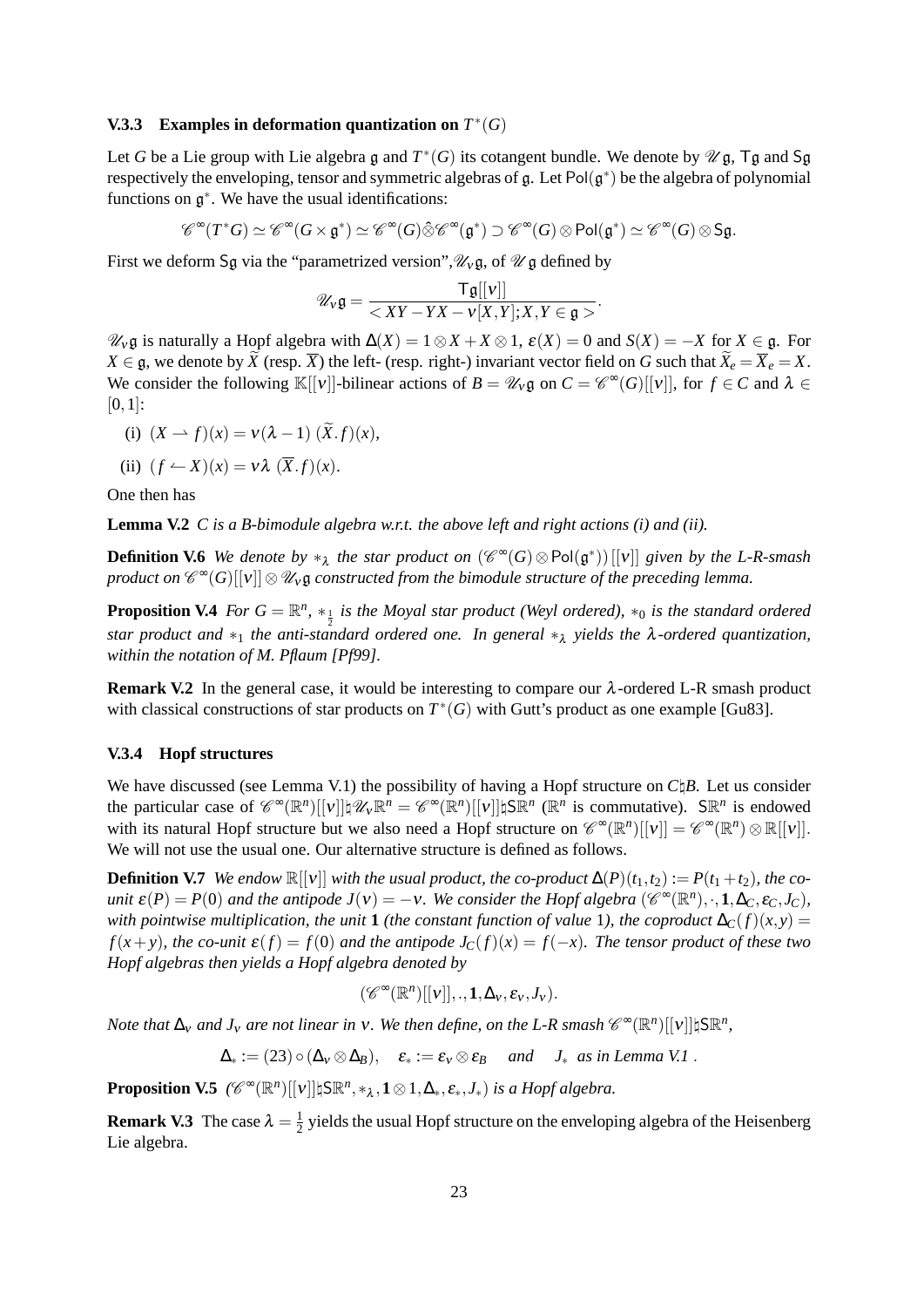## **V.4 UDFs revisited and quantization of symmetric spaces**

## **V.4.1 Introduction**

The previous discussion of universal deformation formulae was purely formal. However, the ideas can be extended to include geometric considerations, which allows for more flexibility in the applications.

Let *G* be a group acting on a set *M*. Denote by  $\tau : G \times M \to M : (g, x) \mapsto \tau_g(x)$  the (left) action and by  $\alpha$ :  $G \times \text{Fun}(M) \to \text{Fun}(M)$  the corresponding action on the space of (complex valued) functions (or formal series) on *M* ( $\alpha_g := \tau_{g^{-1}}^*$ ). Assume that on a subspace  $\mathbb{A} \subset \text{Fun}(G)$ , one has an associative  $\mathbb{C}\text{-algebra product} *^G_{\mathbb{A}} : \mathbb{A} \times \mathbb{A} \to \mathbb{A}$  such that

- (i) A is invariant under the (left) regular action of *G* on Fun(*G*),
- (ii) the product  $*_{A}^{G}$  is left-invariant as well i.e. for all  $g \in G$ ;  $a, b \in A$ , one has

$$
(L_g^* a) *^G_{\mathbb{A}} (L_g^* b) = L_g^* (a *^G_{\mathbb{A}} b). \tag{21}
$$

(In Hopf algebra language, this means that  $(A, *_{A}^{G})$  is a  $\mathbb{C}G$ -module algebra.)

Given a function on *M*,  $u \in Fun(M)$ , and a point  $x \in M$ , one denotes by  $\alpha^x(u) \in Fun(G)$  the function on *G* defined as

$$
\alpha^x(u)(g) := \alpha_g(u)(x). \tag{22}
$$

Then one readily observes that the subspace  $\mathbb{B} \subset \text{Fun}(M)$  defined as

$$
\mathbb{B} := \{ u \in \text{Fun}(M) \, | \, \forall x \in M : \alpha^x(u) \in \mathbb{A} \}
$$
\n
$$
(23)
$$

becomes an associative C-algebra when endowed with the product  $*^M_\mathbb{B}$  given by

$$
u *_{\mathbb{B}}^M v(x) := (\alpha^x(u) *_{\mathbb{A}}^G \alpha^x(v))(e)
$$
 (24)

(*e* denotes the neutral element of *G*). Of course, all this can be defined for right actions as well.

**Definition V.8** *A pair* (A,\*<sub>A</sub><sup>*G*</sup>) *is called a (left)* universal deformation *of G, while Formula (24) is called the associated* universal deformation formula *(briefly* UDF*).*

In the present article, we will be concerned with the case where  $G$  is a Lie group. The function space  $A$ will be either

- a functional subspace (or a topological completion) of  $\mathcal{C}^{\infty}(G,\mathbb{C})$  containing the smooth compactly supported functions in which case we will talk about *strict deformation* (following Rieffel [Ri89]), or,

- the space  $A = \mathscr{C}^{\infty}(G)[[v]]$  of formal power series with coefficients in the smooth functions on *G* in which case, we'll speak about *formal deformation*. In any case, we'll assume the product ∗<sub>A</sub><sup>*G*</sup> admits an asymptotic expansion of star-product type:

$$
a *^G_A b \sim ab + \frac{v}{2i} \mathbf{w}(du, dv) + o(v^2)
$$
  $(a, b \in \mathcal{C}_c^{\infty}(G)),$ 

where **w** denotes some (left-invariant) Poisson bivector on *G*[BFFLS]. In the strict cases considered here, the product will be defined by an integral three-point kernel  $K \in \mathcal{C}^{\infty}(G \times G \times G)$ :

$$
a *^G_{\mathbb{A}} b(g) := \int_{G \times G} a(g_1) b(g_2) K(g, g_1, g_2) dg_1 dg_2 \qquad (a, b \in \mathbb{A})
$$

where d*g* denotes a normalized left-invariant Haar measure on *G*. Moreover, our kernels will be of *WKB type* [We94, Ks94] i.e.:

$$
K=A\,e^{\frac{i}{v}\Phi},
$$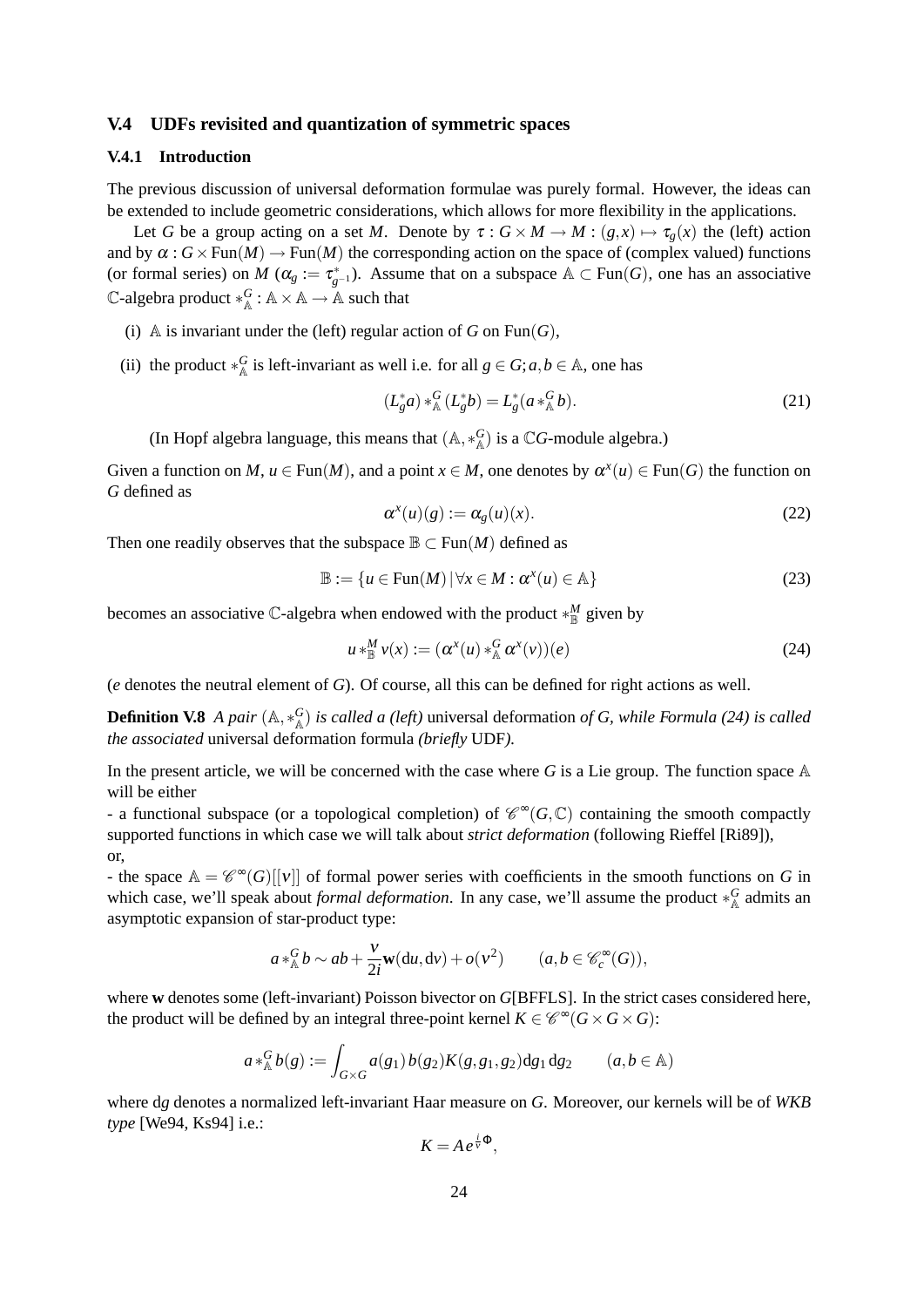with *A* (the *amplitude*) and  $\Phi$  (the *phase*) in  $\mathcal{C}^{\infty}(G \times G \times G, \mathbb{R})$  being invariant under the (diagonal) action by left-translations.

Note that in the case where the group *G* acts smoothly on a smooth manifold *M* by diffeomorphisms:  $\tau: G \times M \to M: (g, x) \mapsto \tau_g(x)$ , the first-order expansion term of  $u *^M_{\mathbb{B}} v$ ,  $u, v \in C^{\infty}(M)$  defines a Poisson structure  $w^M$  on *M* which can be expressed in terms of a basis  $\{X_i\}$  of the Lie algebra g of *G* as:

$$
\mathbf{w}^M = \left[\mathbf{w}_e\right]^{ij} X_i^* \wedge X_j^*,\tag{25}
$$

where  $X^*$  denotes the fundamental vector field on *M* associated to  $X \in \mathfrak{g}$ .

#### **V.4.2 Elementary solvable symplectic symmetric spaces and their strict quantization**

#### **Symmetric spaces**

**Definition V.9 ([Bi95]**) *A* symplectic symmetric space *is a triple*  $(M, \omega, s)$ *, where*  $(M, \omega)$  *is a smooth connected symplectic manifold and*  $s : M \times M \rightarrow M$  *is a smooth map such that:* 

- *(i) for all x in M, the partial map*  $s_x : M \to M : y \mapsto s_x(y) := s(x, y)$  *is an involutive symplectic diffeomorphism of*  $(M, \omega)$  *called the* symmetry *at x.*
- *(ii) For all x in M, x is an isolated fixed point of sx.*
- *(iii)* For all x and y in M, one has  $s_x s_y s_x = s_{s_x(y)}$ .

*Two symplectic symmetric spaces*  $(M, \omega, s)$  *and*  $(M', \omega', s')$  *are* isomorphic *if there exists a symplectic*  $\phi : (M, \omega) \to (M', \omega')$  *such that*  $\phi s_x = s'_{\phi(x)} \phi$ .

We denote by *G* the *transvection group* of  $(M, s)$  (i.e. the subgroup of  $Aut(M, \omega, s)$  generated by  $\{s_x \circ s_y; x, y \in M\}$ 

**Definition V.10** *Let* (g,σ) *be an* involutive algebra*, that is,* g *is a finite dimensional real Lie algebra and* σ *is an involutive automorphism of* g*. Let* Ω *be a skewsymmetric bilinear form on* g*. Then the triple* (g,σ,Ω) *is called a* symplectic triple *if the following properties are satisfied:*

- *1. Let*  $\mathfrak{g} = \mathfrak{k} \oplus \mathfrak{p}$  *where*  $\mathfrak{k}$  *(resp.*  $\mathfrak{p}$ *) is the*  $+1$  *(resp.*  $-1$ *) eigenspace of*  $\sigma$ *. Then*  $[\mathfrak{p}, \mathfrak{p}] = \mathfrak{k}$  *and the representation of*  $\mathfrak k$  *on*  $\mathfrak p$ *, given by the adjoint action, is faithful.*
- *2.*  $\Omega$  *is a Chevalley 2-cocycle for the trivial representation of*  $\mathfrak g$  *on*  $\mathbb R$  *such that*  $\forall X \in \mathfrak k$ ,  $i(X)\Omega = 0$ . *Moreover, the restriction of*  $\Omega$  *to*  $p \times p$  *is nondegenerate.*

*The dimension of*  $\frak{p}$  *defines the* dimension *of the triple. Two such triples*  $(\frak{g}_i, \sigma_i, \Omega_i)$   $(i = 1, 2)$  *are* isomorphic *if there exists a Lie algebra isomorphism*  $\psi : \mathfrak{g}_1 \to \mathfrak{g}_2$  *such that*  $\psi \circ \sigma_1 = \sigma_2 \circ \psi$  *and*  $\psi^* \Omega_2 =$  $\Omega_1$ .

**Proposition V.6 ([Bi95])** *There is a bijective correspondence between the isomorphism classes of simply connected symplectic symmetric spaces* (*M*,ω,*s*) *and the isomorphism classes of symmetric triples*  $(\mathfrak{g}, \sigma, \Omega)$ .

**Proposition V.7** *To each symplectic symmetric space (corresponding to a class*  $[(\mathfrak{g}, \sigma, \Omega)]$ )*, we can associate an other triple*  $\tau = (\mathfrak{h}(\mathfrak{g}), \sigma, \Omega)$  *such that* 

- h(g) *is a one dimensional central extension of* g*.*
- $(h(g), \sigma)$  *is an involutive Lie algebra such that if*  $h(g) = l \oplus p$  *is the decomposition w.r.t.*  $\sigma$  *one has*  $[p, p] = [$ ,
- $\Omega$  *is a Chevalley 2-coboundary (i.e.*  $\Omega = \delta \xi$ ,  $\xi \in \mathfrak{h}(\mathfrak{g})^*$ ) such that  $i(\iota)\Omega = 0$  *and*  $\Omega|_{\mathfrak{p} \times \mathfrak{p}}$  *is symplectic.*

*Such a triple is called* exact triple*.*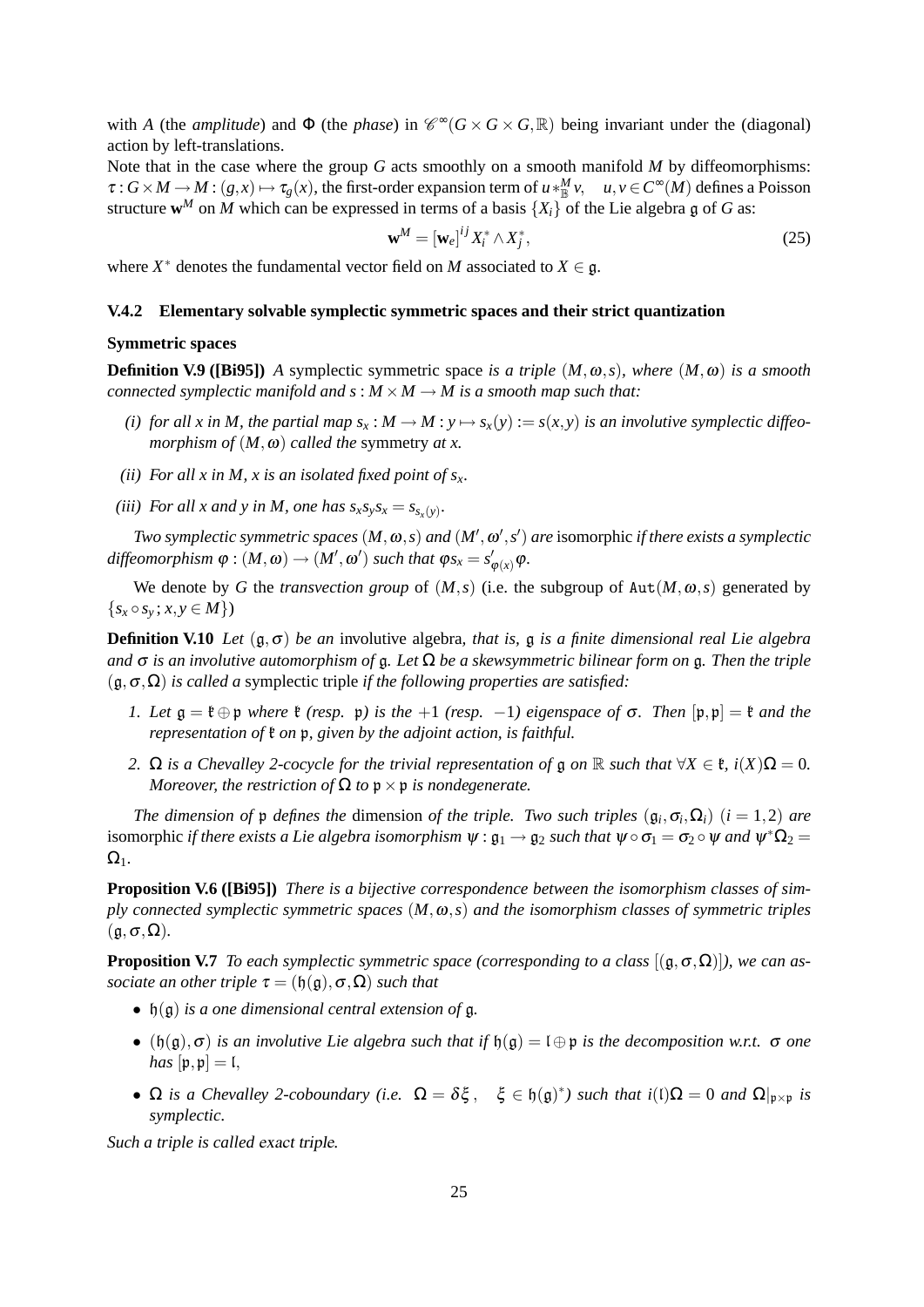**Elementary solvable symplectic symmetric spaces** In Definition V.11 below, we define a particular type of solvable symmetric spaces which we call elementary. It has been proven ([Bi98], Proposition 3.2) that every solvable symmetric space is realized through a sequence of split extensions by Abelian (flat) factors successively taken over an elementary solvable symmetric space. We therefore consider elementary solvable symmetric spaces as the "first induction step" when studying solvable symmetric spaces.

**Definition V.11** *A symplectic symmetric space* (*M*,ω,*s*) *is called an* elementary solvable *symplectic symmetric space if its associated exact triple*  $(\mathfrak{h}(\mathfrak{g}), \sigma, \Omega = \delta \xi)$  *(see Lemma V.7) is of the following type.* 

*(i)* The Lie algebra  $\mathfrak{h}(\mathfrak{g})$  *is a split extension of Abelian Lie algebras*  $\mathfrak{a}$  *and*  $\mathfrak{b}$  *:* 

 $0 \rightarrow \mathfrak{b} \longrightarrow \mathfrak{h}(\mathfrak{g}) \longrightarrow \mathfrak{a} \rightarrow 0.$ 

*(ii)* The automorphism  $\sigma$  preserves the splitting  $\mathfrak{h}(\mathfrak{g}) = \mathfrak{b} \oplus \mathfrak{a}$ .

*Such an exact triple (associated to an elementary solvable symplectic symmetric space) is called an* elementary solvable exact triple*.*

Observe that, since  $a \cap \ell \subset a \cap [b(g), b(g)] = 0$ , one has  $a \subset p$ . Therefore  $b = \ell \oplus \ell$ , with  $\ell \subset p$ . Moreover, since l and a are Abelian and  $\Omega$  is nondegenerate, the subspaces a and l of p are dual Lagrangians.

Now let  $(M, \omega, s)$  be an elementary solvable symplectic symmetric space with associated exact triple  $(h(g), \sigma, \Omega = \delta \xi)$  as above. In a neighborhood *U* of the origin, the map

$$
\mathfrak{p} = \mathfrak{a} \times \mathfrak{l} \to M : (a, l) \mapsto \exp(a) \exp(l).o \tag{26}
$$

turns out to be a Darboux chart when  $U \subset p$  has the symplectic structure  $\Omega = \delta \xi$ . Moreover, there exists a unique immersion  $\phi : U \cap \mathfrak{a} \to \mathfrak{a}$  such that in the local coordinate system (26), one has the following linearization property:

$$
\xi(\sinh(a)l) = \xi[\phi(a), l];\tag{27}
$$

where, for  $a \in \mathfrak{a}$  we set  $sinh(a) := \frac{1}{2}$  $\frac{1}{2}$ (exp( $\rho(a)$ ) – exp( $-\rho(a)$ ))) ∈ End(b). This immersion is called the *twisting map*.

**Proposition V.8** *An elementary solvable symplectic symmetric space is strictly geodesically convex if and only if its associated twisting map extends to* a *as a global diffeomorphism of* a*. In this case, the Darboux chart (26) extends as a global symplectomorphism*  $(\mathfrak{p}, \Omega) \rightarrow (M, \omega)$ *.* 

**Quantization** Associated to the twisting map one has a three-point function  $S \in \mathcal{C}^{\infty}(M \times M \times M, \mathbb{R})$ called the *WKB-phase* of the elementary solvable symplectic symmetric space:

$$
S(x_0, x_1, x_2) := \xi \left( \oint_{0,1,2} \sinh(a_0 - a_1) l_2 \right);
$$
 (28)

where  $\oint_{0,1,2}$  stands for cyclic summation and where  $x_i = (a_i, l_i)$   $(i = 0, 1, 2)$ . The phase *S* turns out to be invariant under the (diagonal) action of the symmetries  $\{s_x\}_{x \in M}$  on  $M \times M \times M$ . This will be the essential constituent of the associative oscillatory kernel defining a symmetry-invariant strict quantization on every elementary solvable symplectic symmetric space. We now recall this construction as in [Bi00].

**Definition V.12** *For a compactly supported function*  $u \in C_c^{\infty}(\mathfrak{p})$ *, identifying*  $\mathfrak{l}^*$  *with*  $\mathfrak{a}$ *, we denote by*  $\tilde{u} \in \mathscr{C}^\infty(\mathfrak{a} \times \mathfrak{a})$  *its partial Fourier transform:* 

$$
\tilde{u}(a,\alpha) := \int_{\mathfrak{l}} e^{i\Omega(\alpha,l)} u(a,l) \mathrm{d}l. \tag{29}
$$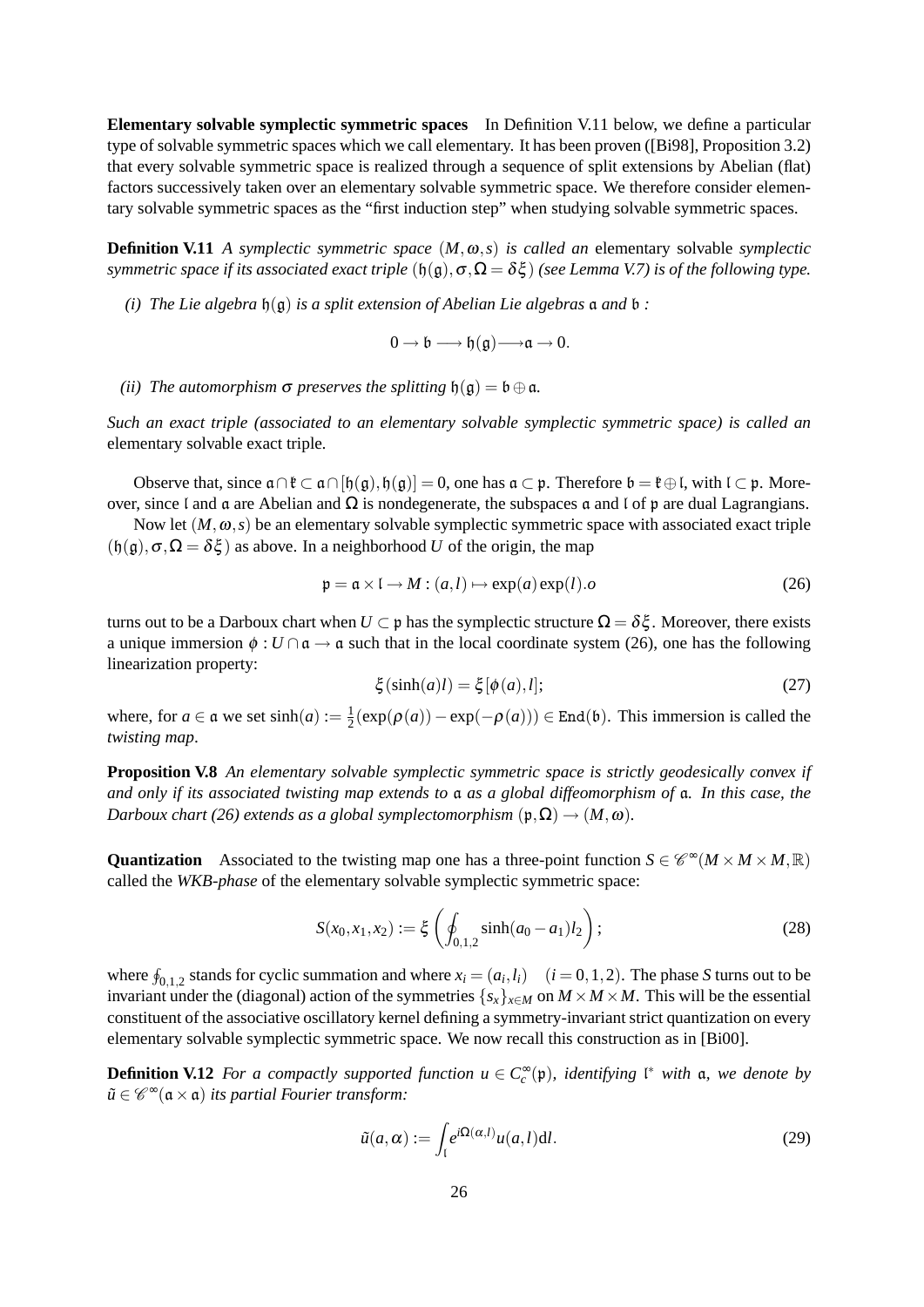*We also denote by*  $\phi_v : \mathfrak{a} \to \mathfrak{a}$  *the one-parameter family of twisting maps:* 

$$
\phi_V(a) := \frac{2}{V} \phi\left(\frac{V}{2}a\right). \tag{30}
$$

*For*  $u, v \in C_c^{\infty}(\mathfrak{p})$ *, we set* 

$$
\langle u \mid v \rangle_{v} := \int_{\mathfrak{a} \times \mathfrak{a}} \tilde{u}(a, \alpha) \overline{\tilde{v}(a, \alpha)} |Jac_{\phi^{-1}}(\alpha)| da d\alpha. \tag{31}
$$

*The pair*  $(\mathscr{C}^{\infty}(\mathfrak{p}), <, >_{v})$  *is a pre-Hilbert space, and we denote by*  $\mathscr{H}_{v}$  *its Hilbert completion.* 

The Hilbert product  $\lt, \gt, \gt, \gt$  turns out to be symmetry-invariant on  $\mathcal{C}_c^{\infty}(M)$ . The action of the transvection group then extends by continuity to an isometric action on  $\mathcal{H}_{v}$ .

**Theorem V.2** *[Bi00]* Let  $(M, \omega, s)$  be a strictly geodesically convex elementary solvable symplectic *symmetric space. Realize it symplectically as* ( $\mathfrak{p} = \mathfrak{a} \times I, \Omega$ ), and define the two-point function A  $\in$  $\mathscr{C}^{\infty}(M \times M)$  by:

$$
A(x_1, x_2) := |Jac_{\phi}(a_1 - a_2.)|
$$
\n(32)

*This function is called the* WKB-amplitude *and turns out to be symmetry-invariant. In this notation, one has the following.*

*(i) For all*  $v \in \mathbb{R} \setminus \{0\}$  *and*  $u, v \in \mathcal{C}_c^{\infty}(M)$ *, the formula:* 

$$
u *_{v} v(x_{0}) := \int_{M \times M} u(x_{1}) v(x_{2}) A(x_{1}, x_{2}) e^{\frac{i}{v} S(x_{0}, x_{1}, x_{2})} dx_{1} dx_{2}
$$
 (33)

*extends as an associative product on*  $\mathcal{H}_V$  *(dx denotes some normalization of the symplectic volume on* (*M*,ω)*). Moreover, (for suitable u*,*v and x*0*) the stationary phase method yields a power series expansion of the form*

$$
u *_{v} v(x_{0}) \sim uv(x_{0}) + \frac{v}{2i} \{u, v\} (x_{0}) + o(v^{2});
$$
\n(34)

*where*  $\{ , \}$  *denotes the symplectic Poisson bracket on*  $(M, \omega)$ *.* 

*(ii)* The pair  $(\mathcal{H}_v, *_v)$  *is a topological Hilbert algebra which the transvection group of*  $(M, \omega, s)$  *acts on by automorphisms.*

A classical procedure then produces a similar result in the  $C^*$ -context, see [Bi00] for details.

**Remark V.4** Whether a symmetric space is strictly geodesically convex is of course entirely encoded in the spectral content of the splitting endomorphism  $\rho : \mathfrak{a} \to \text{End}(\mathfrak{b})$ . This is discussed in detail in [Bi00].

Before applying these results, let us discuss heuristically the ideas that led to this quantization. Denote by  $\tilde{G}$  the group naturally obtained from the Lie algebra  $\mathfrak{h}(\mathfrak{g})$ . Proposition V.8 gives a global Darboux chart from  $\mathfrak{p} \simeq \mathfrak{a} \times \mathfrak{l} \simeq M$  to the coadjoint orbit  $\mathscr{O} = Ad^*(\tilde{G}).\xi \subset \mathfrak{h}(\mathfrak{g})^*$ . Denote by  $\lambda_X \in \mathscr{C}^\infty(\mathfrak{p})$  the Hamiltonian function associated to the infinitesimal action of  $X \in \mathfrak{h}(\mathfrak{g})$  and by  $*_{v}^{M}$  the standard Moyal star product on  $(p, \Omega)$ . So, using ideas coming from star representation theory (see Section V.1) we remark that  $[\lambda_X, \lambda_Y]_{\ast^M_Y} = \frac{v}{i} \{\lambda_X, \lambda_Y\}$ , that is,  $\ast^M_V$  is  $\mathfrak{h}(\mathfrak{g})$ -covariant. This covariance allows us to define a representation of  $\mathfrak{h}(\mathfrak{g})$  on the space  $\mathcal{C}^{\infty}(\mathcal{O})[[v]], \rho_{v}(X)u = \frac{i}{N}$  $\frac{\iota}{v} [\lambda_X, u]_{*^M_v}.$ 

Through the partial Fourier transform *F* (29) ( $F(u) := \tilde{u}$ ) we obtain a representation on  $\mathcal{C}^{\infty}(\mathfrak{a} \times$ a)[[v]],  $\tilde{\rho}_v$  s.t.  $\tilde{\rho}_v(X)\tilde{u} = X_a \tilde{u} + c_v(X)\tilde{u}$ . The expression of the cocycle  $c_v$  is very similar to the one of the "twisting map"  $\phi_V$  (30). So now let us consider a deformation of the partial Fourier transform defined by  $Z_v(u)(a,\alpha) = \tilde{u}(a,\phi_v(\alpha))$ . Defining the commutative product  $\bullet_v$  on  $\mathcal{C}^{\infty}(\mathfrak{a} \times \mathfrak{a})[[v]]$  by  $f \bullet_v$  $g = Z_v(Z_v^{-1}(f).Z_v^{-1}(g))$ , calculations show that  $\bullet_v$  is invariant under  $\tilde{\rho}_v$ .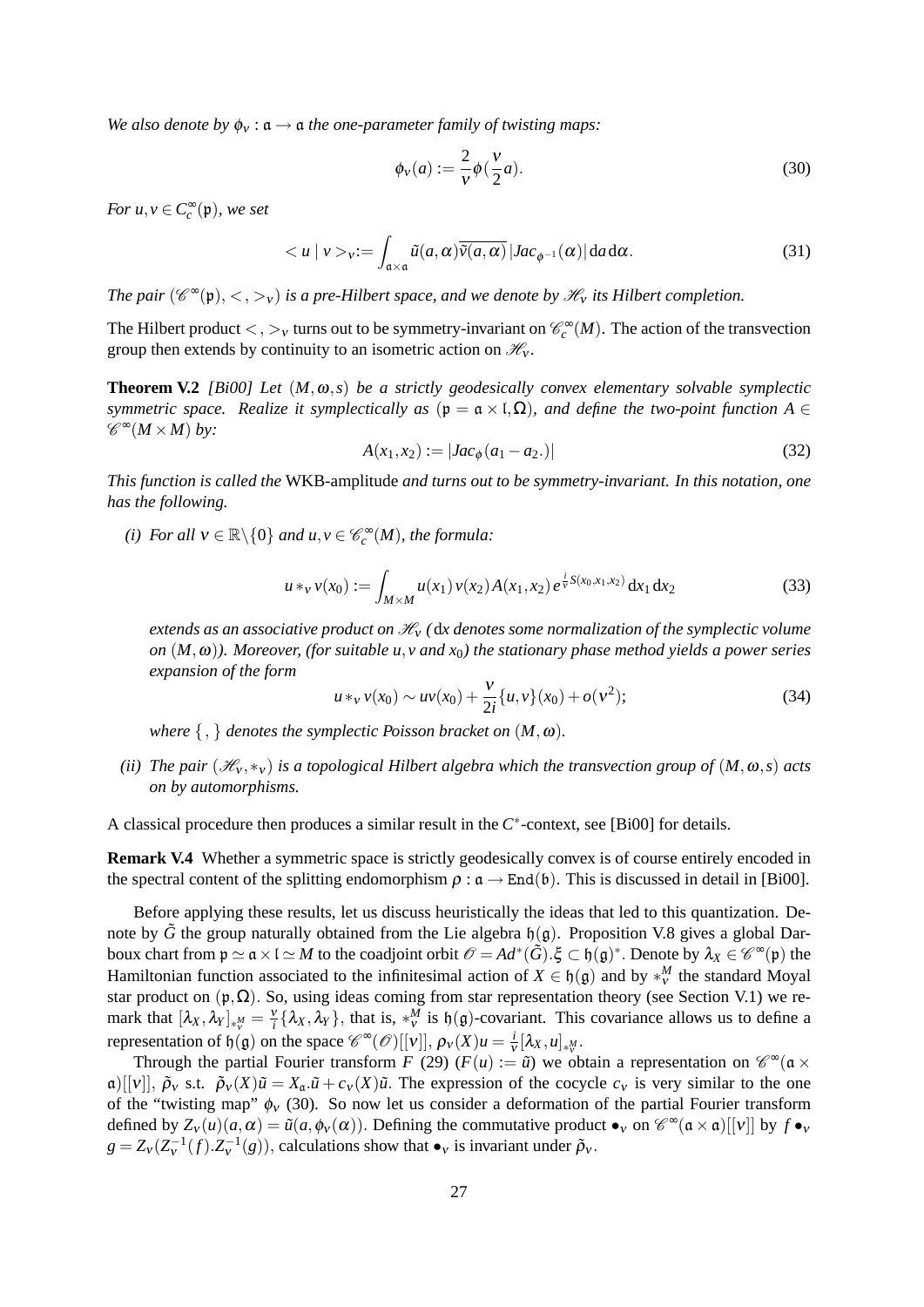More, we have  $Z_v^{-1} \circ \tilde{\rho}_v(X) \circ Z_v = X^*$ ,  $X^*$  being the vector field induced on *M* by the action of  $\mathfrak{h}(\mathfrak{g})$ . That means that the action of  $\mathfrak{h}(\mathfrak{g})$  on the "underlying manifold"  $M_v$  of  $(\mathscr{C}^{\infty}(\mathfrak{a}\times\mathfrak{a})[[v]], \bullet_v)$  is equivalent to the one of  $\mathfrak{h}(\mathfrak{g})$  on *M*. So, "going back" to *M* by  $F^{-1}$  we define  $T_v = F^{-1} \circ Z_v$  and we get a formal product on  $\mathscr{C}^{\infty}(\mathfrak{p})[[v]]$  defined by

$$
u *_{v} v = T_{v}^{-1} (T_{v} u *_{v}^{M} T_{v} v)
$$
\n(35)

which is invariant under the coadjoint action of  $\tilde{G}$  on  $\mathcal{O} = \mathfrak{p}$ .

## **V.4.3 UDF and Hopf algebra structure**

In [BBMa] we define a specific class of Lie groups called elementary solvable pre-symplectic Lie groups. Let *g* be a group in this class. By the quantification of elementary solvable symmetric spaces described above, we get a left *G*-invariant star product on a *G*-invariant (under the regular action of *G*) algebra of functions on *G*, A. That is, we get a UDF  $(A, *_{A}^{G})$  (see definition V.8) for every group *G* in this class. The formulas are convergent (strict deformation quantization). By asymptotic expansion we obtain also a formal UDF on  $\mathscr{C}^{\infty}(G)[[v]].$ 

Now, at the formal level, we will obtain compatible coproducts and antipode, seeing the above quantization as a L-R smash product (definition V.5).

To do that let us recall that the obtained star products are of the form

$$
u *_{v} v = T_{v}^{-1}(T_{v} u *_{v}^{M} T_{v} v)
$$

with  $T = F^{-1} \circ (\text{Id} \otimes \phi_v^*) \circ F$ . But *F* does not act on the a variable, so we can see it as a map from  $\mathscr{C}^{\infty}(I)$ to  $\mathscr{C}^{\infty}(\mathfrak{a})$ . So we have  $T = \text{Id} \otimes S$  with  $S = F^{-1} \circ \phi_v^* \circ F$ . Considering that

$$
\mathscr{C}^{\infty}(M)\simeq \mathscr{C}^{\infty}(\mathfrak{p})\simeq \mathscr{C}^{\infty}(\mathfrak{a})\hat{\otimes}\mathscr{C}^{\infty}(\mathfrak{l})\underset{a\simeq \mathfrak{l}^{*}}{\simeq} \mathscr{C}^{\infty}(\mathfrak{l}^{*})\hat{\otimes}\mathscr{C}^{\infty}(\mathfrak{l})\supset Pol(\mathfrak{l}^{*})\otimes \mathscr{C}^{\infty}(\mathfrak{l})\underset{\mathfrak{l}\ \text{Abelian}}{\simeq} \mathscr{U}\mathfrak{l}\otimes \mathscr{C}^{\infty}(\mathfrak{l}),
$$

it is easy to show

**Proposition V.9** *The formal version of the invariant WKB-quantization of an elementary solvable symplectic symmetric spaces defined in Theorem V.2 is a L-R-smash product of the form* ∗ *S (cf. Proposition V.3).*

**Corollary V.1** *The UDF's for elementary solvable pre-symplectic Lie groups admit compatible coproducts and antipodes.*

Then [BBMb] gives a UDF and an associated Hopf algebra structure for every three dimensional solvable Lie group. The dressing action of the "book" group on *SU*(2) is particularly investigated.

## **VI TOWARDS EXPLICIT REALIZATIONS, II**

In the next sections, we revisit in more detail the ideas that were hinted upon in Section (IV.1). Recall that any formal deformation of  $\mathscr U\mathfrak g$  or  $\mathscr C^\infty(G)$  is preferred and all are produced by modified twisting elements (solutions of (11) with non-trivial  $\Phi$ ) or twisting elements (solutions of (11) with  $\Phi = 1 \otimes 1 \otimes 1$ ). In both cases,  $F = 1 \otimes 1 + v_r + O(v^2)$ . We will be particularly interested in the infinitesimal *r*.

The deformation of  $\mathscr{U} \mathfrak{g}$  or  $\mathscr{C}^{\infty}(G)$  is called "triangular" if F is a twisting element. A standard cohomological equivalence argument can be invoked to ensure that the infinitesimal *r* lies in  $\mathfrak{g} \wedge \mathfrak{g}$  and satisfies the *classical Yang-Baxter equation* (CYBE)

$$
[r_{12}, r_{13}] + [r_{12}, r_{23}] + [r_{13}, r_{23}] = 0.
$$
 (36)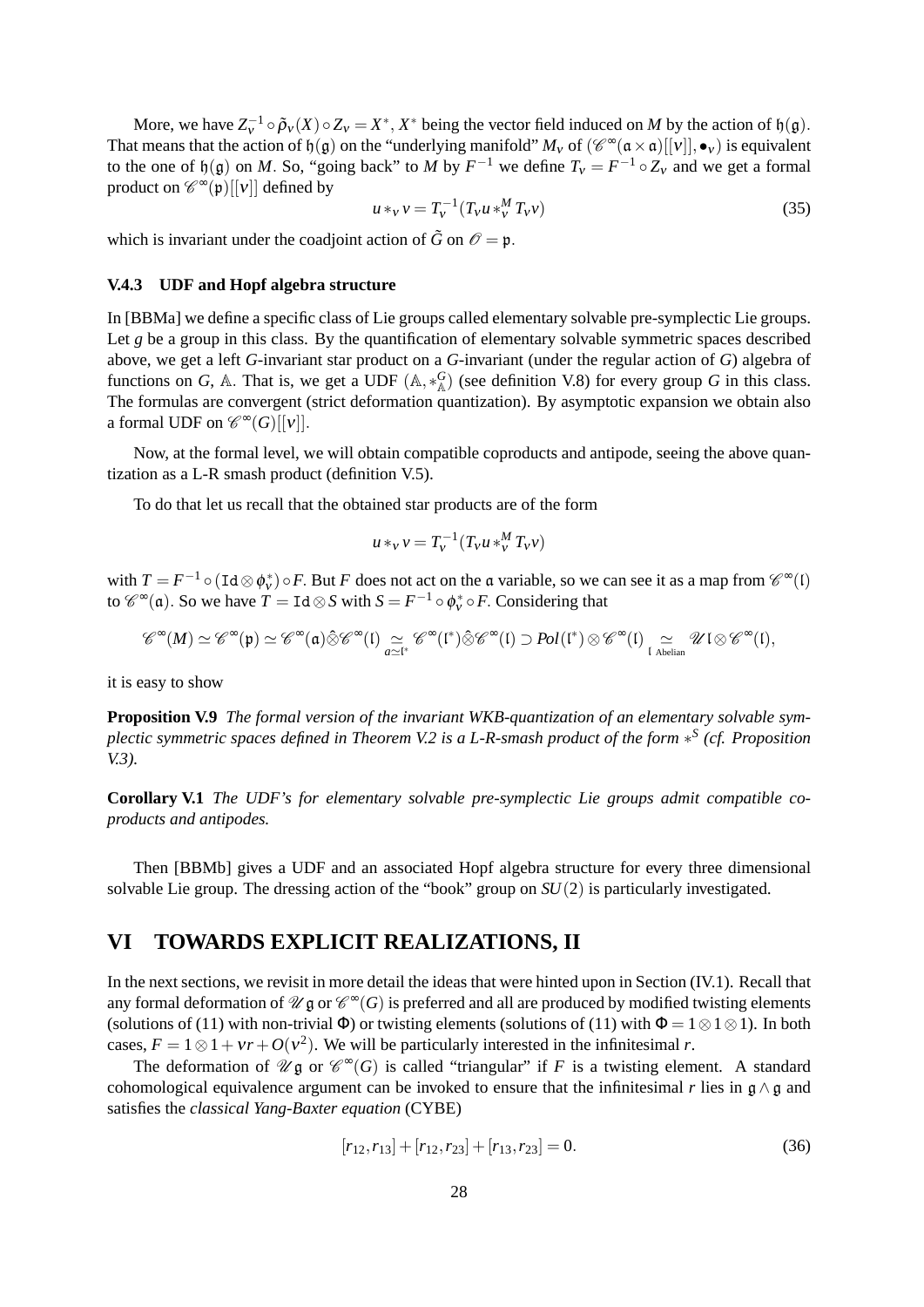We will frequently call this type of infinitesimal a *triangular r-matrix.*

The deformation of  $\mathscr{U} \mathfrak{g}$  or  $\mathscr{C}^{\infty}(G)$  is called *quasi-triangular* if *F* is a modified twisting element. A deep result of Drinfel'd [D89b] asserts that, in the quasi-triangular case, the element  $\Phi$  is uniquely determined up to a certain natural equivalence. The element Φ is known as the *associator* and it has deep connections to the theory of quasi-Hopf algebras, the Kniznik-Zamolodchikov equations, and a theorem of Kohno regarding certain representations of braid groups. It also enters in a crucial way in the operadic demonstration [Ta98, Hi03] of the Kontsevich formality theorem [Ko97] (which gives the existence of a star-product on every Poisson manifold).

We do not have the time to discuss these matters in this survey. In this case however, the infinitesimal *r* still satisfies the CYBE but  $r \in \mathfrak{g} \otimes \mathfrak{g}$  is no longer skew. Instead, we have  $r + r_{21} = \Omega$  where  $\Omega$  is the Casimir element in g⊗g chosen with respect to some fixed invariant bilinear form on g. In this case, the infinitesimal *r* is called a *quasi-triangular r*-matrix, and it necessarily follows that  $\tilde{r} = r - \frac{\Omega}{2}$  $\frac{22}{2} \in \mathfrak{g} \wedge \mathfrak{g}$  will satisfy the *modified classical Yang-Baxter equation* (MCYBE)

$$
[\tilde{r}_{12}, \tilde{r}_{13}] + [\tilde{r}_{12}, \tilde{r}_{23}] + [\tilde{r}_{13}, \tilde{r}_{23}] \in (\mathfrak{g} \wedge \mathfrak{g} \wedge \mathfrak{g})^{\mathfrak{g}}.
$$
 (37)

Given an *r*-matrix of either type, it is natural to seek the twisting element *F* (guaranteed to exist by [Dr85, D89b]) whose infinitesimal is *r*. In the explicit sense, the results are quite scarce. Indeed, as previously mentioned, *F* is unknown for all quasi-triangular *r*-matrices including, in particular, the "standard" solution which serves as the infinitesimal for the quantum groups  $\mathscr{U}_q(\mathfrak{g})$  and  $\mathscr{C}_q^{\infty}(G)$ .

## **VI.1 Preferred** ∗**-products for the standard quantum n-space**

Since the  $F$  is unknown, it should be no surprise that the preferred  $*$ -products have not been exhibited even for  $\mathcal{C}_q^{\infty}(SL(n))$ . However, we do have the preferred \*-products for the covariant quantization,  $\mathscr{C}_q^{\infty}(\mathbb{C}^n)$ , of the function algebra  $\mathscr{C}^{\infty}(\mathbb{C}^n)$ . If  $x_i$  are the coordinate functions on  $\mathbb{C}^n$ , then  $\mathscr{C}_q^{\infty}(\mathbb{C}^n)$  is characterized by the relations  $x_ix_j = qx_jx_i$  for  $i < j$ . In the classical case, the action of the group  $SL_n$  on  $\mathbb{C}^n$  makes  $\mathscr{C}^{\infty}(\mathbb{C}^n)$  into an  $\mathscr{C}^{\infty}(SL(n))$ -comodule algebra. This means that  $\mathscr{C}^{\infty}(\mathbb{C}^n)$  is an  $\mathscr{C}^{\infty}(SL(n))$ comodule with the compatibility condition that the coaction map is an algebra homomorphism. The same is true at the quantized level:  $\mathcal{C}_q^{\infty}(\mathbb{C}^n)$  is an  $\mathcal{C}_q^{\infty}(SL(n))$ -comodule algebra. A preferred covariant deformation in this case is a  $*$ -product on  $\mathscr{C}^{\infty}(\mathbb{C}^n)$  which is compatible with both the original unchanged (on all elements) comodule structure map (on all elements) and the preferred quantization of  $\mathcal{C}^{\infty}(SL(n))$ to  $\mathscr{C}_q^{\infty}(SL(n)).$ 

In order to describe the preferred ∗-products for the quantum linear space, we need some combinatorial notation. Define the *q*-factorial to be

$$
m!_q = \frac{(1-q^m)(1-q^{m-1})\cdots(1-q)}{(1-q)^m}.
$$

and for  $\lambda \in \mathbb{N}^n$  with  $|\lambda| = \lambda_1 + \cdots + \lambda_n$  let

$$
\langle \lambda \rangle_q = \frac{|\lambda|!_q}{\lambda_1!_q \cdots \lambda_n!_q}
$$

be the *q*-multinomial coefficient. Without the subscript,  $\langle \lambda \rangle$  will denote the usual multinomial coefficient. The symbol  $X^{\lambda}$  will denote the monomial  $x_1^{\lambda_1} \cdots x_n^{\lambda_n}$ . Note that by linearity, it is only necessary to consider the product of monomials. The ordinary commutative multiplication is simply expressible as  $X^{\lambda}X^{\nu} = X^{\lambda+\nu}$ . Finally, for  $\lambda, \nu \in \mathbb{N}^n$  set

$$
(\lambda : v) = \sum_{i=1}^n \sum_{j>i} \lambda_i v_j.
$$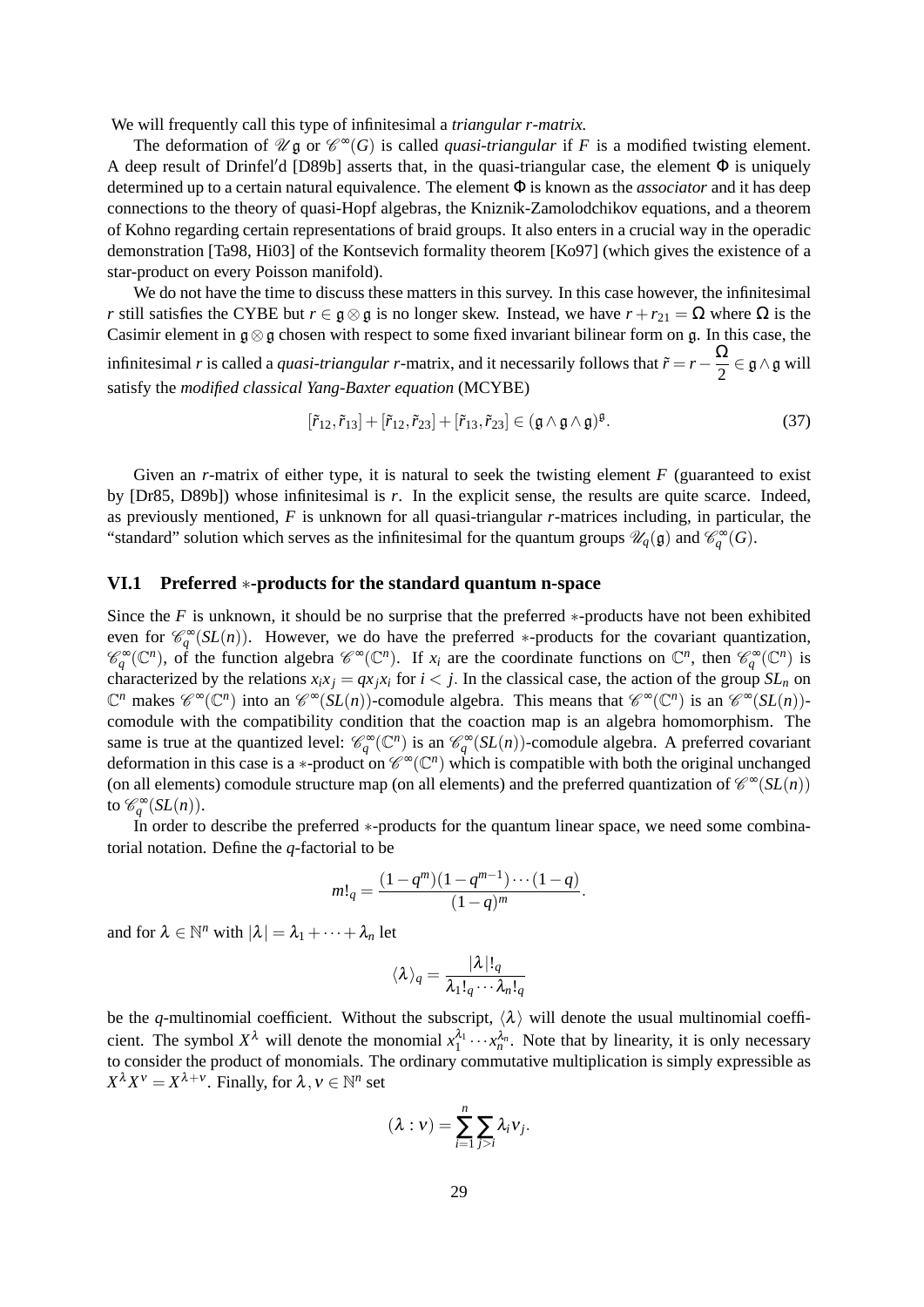**Theorem VI.1** [GGS90, G92] The preferred deformation for the quantum linear space  $\mathscr{C}_q(\mathbb{C}^n)$  is given *by*

$$
X^{\lambda} * X^{\nu} = \left(\frac{\langle \lambda \rangle_{q^2} \langle \nu \rangle_{q^2} \langle \lambda + \nu \rangle}{\langle \lambda \rangle \langle \nu \rangle \langle \lambda + \nu \rangle_{q^2}}\right)^{1/2} q^{(\lambda : \nu)} X^{\lambda + \nu}.
$$
 (38)

The presence of the factor  $q^{(\lambda:\nu)}$  is clear as it comes directly from the defining relations  $x_ix_j = qx_jx_i$ of  $\mathscr{C}_{q}^{\infty}(\mathbb{C}^{n})$ . The other numerical factor in the formula may be viewed as a ratio of norms and its necessity is less obvious. Note that some of the products in (38) are undefined when *q* is a root of unity which helps explain from the deformation quantization viewpoint that the standard quantum groups at roots of unity have different behavior than at generic specializations of *q*. Upon seeing this formula in 1990, Ludwig Faddeev was startled and claimed that, within a year, we would have the preferred ∗-products on all of  $\mathcal{C}_q^{\infty}(SL(n))$ . Unfortunately, time has not been kind to his prediction as this problem is unfortunately still open.

Formula (38) of Theorem VI.1 was recently rediscovered by Blohmann in [Bl03] using *q*-Clebsch-Gordan coefficients.

#### **VI.2 Triangular** *r***-matrices and twists**

Suppose that  $r$  is a triangular  $r$ -matrix (a solution of (VI). Drinfel'd has given a procedure in [Dr85] which, given a triangular  $r$ , produces the twisting  $F$ . It is generally difficult though to extract the exact form of *F* since the construction uses, among other things, the Campbell-Baker-Hausdorff formula for the series of  $\ln(e^x e^y)$  where  $x, y \in \mathfrak{g}$ . In the "strong" explicit sense, the twisting *F* is known only for certain classes of *r*-matrices including the "Jordanian" solution for sl(2) and several of its generalizations.

Let us recall the basic classification scheme (see [BD82]) for triangular *r*-matrices. Our formulation follows that of Stolin [St91]. A Lie algebra f is quasi-Frobenius if there exists a non-degenerate twococycle  $\phi : f \wedge f \to \mathbb{C}$ . The connection to triangular *r*-matrices is that the cocycle condition for the bilinear form  $\phi$  is equivalent to  $\phi^{-1}$  (the element of  $\phi \wedge \phi$  whose matrix of coefficients is the inverse of the matrix of φ) satisfying the classical Yang-Baxter equation. The problem of finding triangular *r*matrices up to equivalence is then reduced to listing the quasi-Frobenius Lie algebras, their normalizers, and calculating the second cohomology group  $H^2(\mathfrak{f}, \mathbb{C})$ . A simple Lie algebra g is never quasi-Frobenius but if  $r \in \mathfrak{g} \wedge \mathfrak{g}$  is classical *r*-matrix, then there is a unique quasi-Frobenius "carrier" subalgebra  $f \subset \mathfrak{g}$ for which  $r \in \mathfrak{f} \wedge \mathfrak{f}$ . Note that such an f is necessarily even-dimensional. This approach does not give a constructive classification of triangular *r*-matrices as there is no effective way to find all quasi-Frobenius Lie subalgebras of g.

The easiest example of the foregoing is when f is an abelian subalgebra of g. Then any  $r \in \{\land\}$  is a classical *r*-matrix and it is elementary to check that the corresponding twisting element is  $F = \exp(vr)$ . We have already seen that this twisting element (=UDF) produces, in particular, the Moyal deformation.

Perhaps the most well known example of a triangular *r*-matrix is based on the Borel subalgebra of  $\mathfrak{sl}(2)$  which is generated by *h* and *e* with  $[h,e] = 2e$ . The *r*-matrix  $h \wedge e$  is the infinitesimal of the "Jordanian" quantization of  $\mathcal{C}^{\infty}(SL(2))$ , which is its unique (up to equivalence) triangular quantization. The twisting element can be derived using (14) and comes out to be  $F = \exp(\frac{h}{2} \otimes \ln(1 + ve))$ . Note that the infinitesimal is  $h \otimes e$  and not  $h \wedge e$ . These are equivalent *r*-matrices and the twisting element with infinitesimal  $h \wedge e$  is given in [GZ95].

There are various extensions of the Jordanian *r*-matrix to  $\mathfrak{sl}(n)$  with  $n > 2$ . In particular, the triangular *r*-matrix

$$
r = (e_{11} - e_{nn}) \wedge e_{1n} + 2 \sum_{j=2}^{n-1} e_{1j} \wedge e_{jn}
$$

was exhibited in [GGS90]. The element *F* for this family has been called an *extended Jordanian* twist and was derived independently in [GZ95] and [KLM99], although the latter reference has the following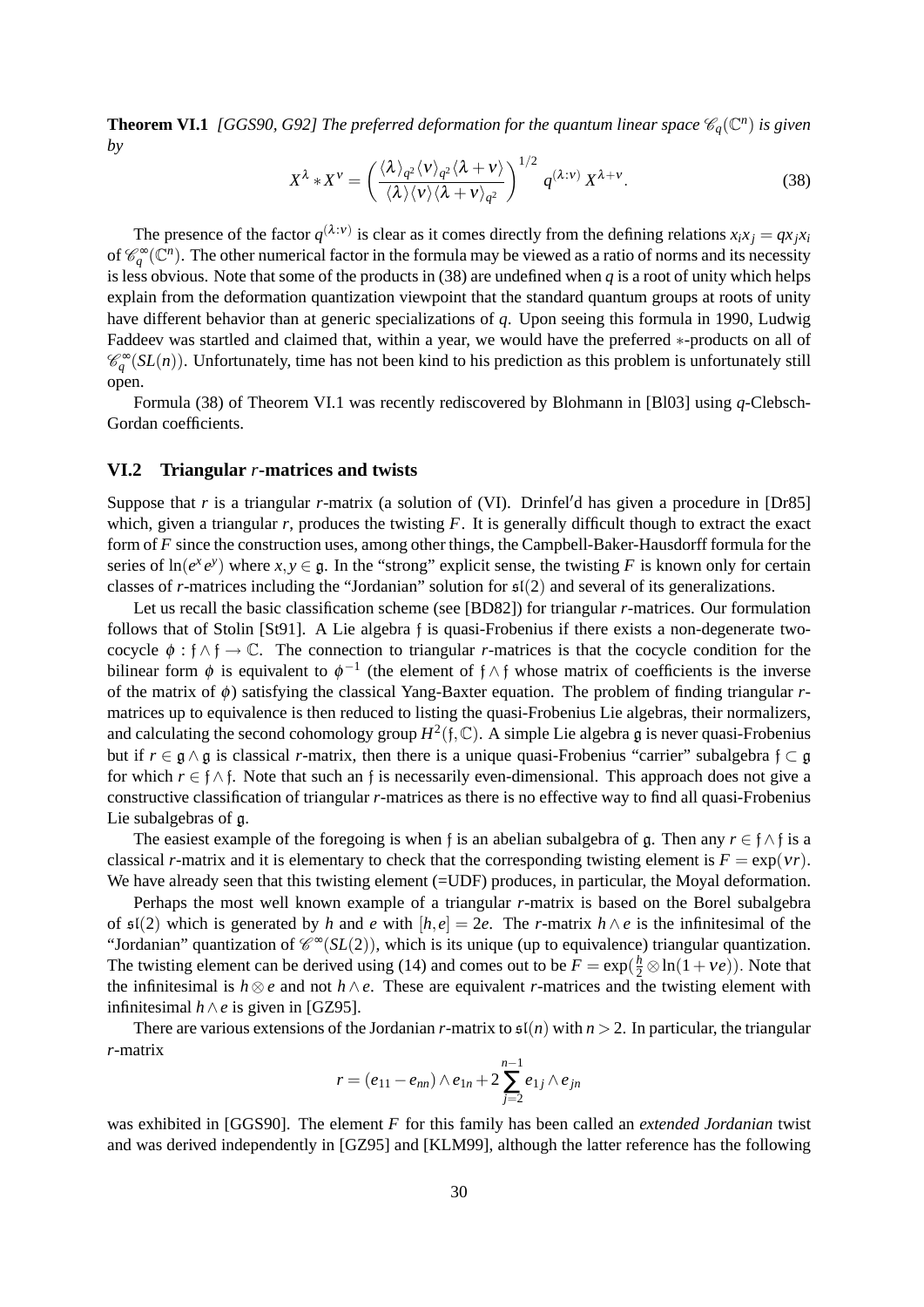more compact form of the twisting element:

$$
F = \exp\left\{2v\sum_{i=2}^{n-1}e_{1i}\otimes e_{in}e^{-\sigma}\right\}\exp\left\{(e_{11}-e_{nn})\otimes\sigma\right\}
$$

where  $\sigma = \frac{1}{2}$  $\frac{1}{2}$ ln(1+2*ve*<sub>1*n*</sub>). Note that the carriers for this family are contained in the Borel subalgebra of  $\mathfrak{sl}(n)$ , and are hence solvable.

Another interesting generalization of the Jordanian twist is a family of *r*-matrices whose carriers, in contrast with the above examples, are non-solvable subalgebras of  $\mathfrak{sl}(n)$ . In particular, the carrier algebra is the (Frobenius) Lie algebra  $\mathfrak{p}_1$  which denotes the maximal parabolic subalgebra generated by all simple positive root vectors  $e_{i,i+1}$ , the Cartan subalgebra of traceless matrices, and the simple negative root vectors  $e_{i+1,i}$  *except*  $e_{21}$ . For example, when  $n = 3$ , this Lie algebra consists of all traceless matrices of the form

$$
\begin{pmatrix} * & * & * \ 0 & * & * \ 0 & * & * \end{pmatrix}.
$$

The *r*-matrix with carrier  $p_1 \text{ }\subset \text{ } \mathfrak{sl}(n)$  was discovered in [GG97]. For  $n=3$  the explicit form is

$$
r = (2e_{11} - e_{22} - e_{33}) \wedge e_{12} + (e_{11} + e_{22} - 2e_{33}) \wedge e_{23} + e_{13} \wedge e_{32}.
$$

The twist for this family is only known in the case of  $n = 3$ ; it has the form of a product of an extended Jordanian twist (as illustrated above) with a "deformed" Jordan type twist. Details of this interesting twist can be found in [LS02].

#### **VI.3** Quasi-triangular *r*-matrices: The Belavin-Drinfel'd classification

We now turn to the case of quasi-triangular *r*-matrices. First, some good news. There is a complete constructive classification of all such  $r \in \mathfrak{g} \otimes \mathfrak{g}$  when g is simple. This is the famous Belavin-Drinfel'd classification, see [BD84]. To describe this classification we need some notation. Let h be a Cartan subalgebra of g. The root system will be denoted by  $\Delta$  and  $\Gamma$  will be a set of simple roots. Let  $\Omega_0 \in \mathfrak{g} \otimes \mathfrak{g}$ be the restriction of the Casimir element  $\Omega$  to  $\mathfrak{h} \otimes \mathfrak{h}$ .

**Definition VI.1** *A Belavin-Drinfel'd triple for* g *is a triple*  $(\Gamma_1, \Gamma_2, T)$  *where*  $\Gamma_i$  *are subsets of the positive simple roots of* g *and*  $T : \Gamma_1 \to \Gamma_2$  *is a bijection which preserves the invariant bilinear form and for all*  $\alpha \in \Gamma_1$ *, there exists k > 1 such that*  $T^k \notin \Gamma_1$ *.* 

Given such a triple (henceforth simply denoted *T*), an element  $s \in \mathfrak{h} \otimes \mathfrak{h}$  is called *T*-admissible if

$$
s + s_{21} = \Omega_0
$$
 and  $(T(\alpha) \otimes 1)s + (1 \otimes \alpha)s = \Omega_0$ 

for all  $\alpha \in \Gamma_1$ . A *T*-admissible *s* is always of the form  $s = \tilde{s} + \Omega_0/2$  where  $\tilde{s} \in \mathfrak{h} \wedge \mathfrak{h}$ . The set of all admissible  $\tilde{s}$  forms a linear subvariety of  $\mathfrak{h} \wedge \mathfrak{h}$  whose dimension is  $\binom{d}{2}$  $\binom{d}{2}$  where  $d = \#(\Gamma - \Gamma_1)$ .

The map *T* can be extended to an isomorphism of Lie subalgebras  $T: \mathfrak{g}_1 \to \mathfrak{g}_2$  where  $\mathfrak{g}_i$  is the Lie subalgebra of g generated by the simple roots in  $\Gamma_i$ . Choose  $e_{\alpha} \in \mathfrak{g}_{\alpha}$  such that  $(e_{\alpha}, e_{-\alpha}) = 1$  and  $T(e_\alpha) = e_{T\alpha}$  and define an ordering on  $\Delta$  by  $\alpha \prec \beta$  if  $T^k\alpha = \beta$  for some positive integer *k*. View  $\mathfrak{g} \wedge \mathfrak{g}$ as a subset of  $\mathfrak{g} \otimes \mathfrak{g}$  according to the identification  $x \wedge y = 1/2(x \otimes y - y \otimes x)$ . The spectacular result of Belavin and Drinfel'd is the content of the next theorem.

**Theorem VI.2** *[BD84] Let* g *be a simple complex Lie algebra and suppose that T is a triple. Then for every admissible s, the element*

$$
r = s + \sum_{\alpha > 0} e_{-\alpha} \otimes e_{\alpha} + 2 \sum_{\substack{\alpha, \beta > 0 \\ \alpha \prec \beta}} e_{-\alpha} \wedge e_{\beta}
$$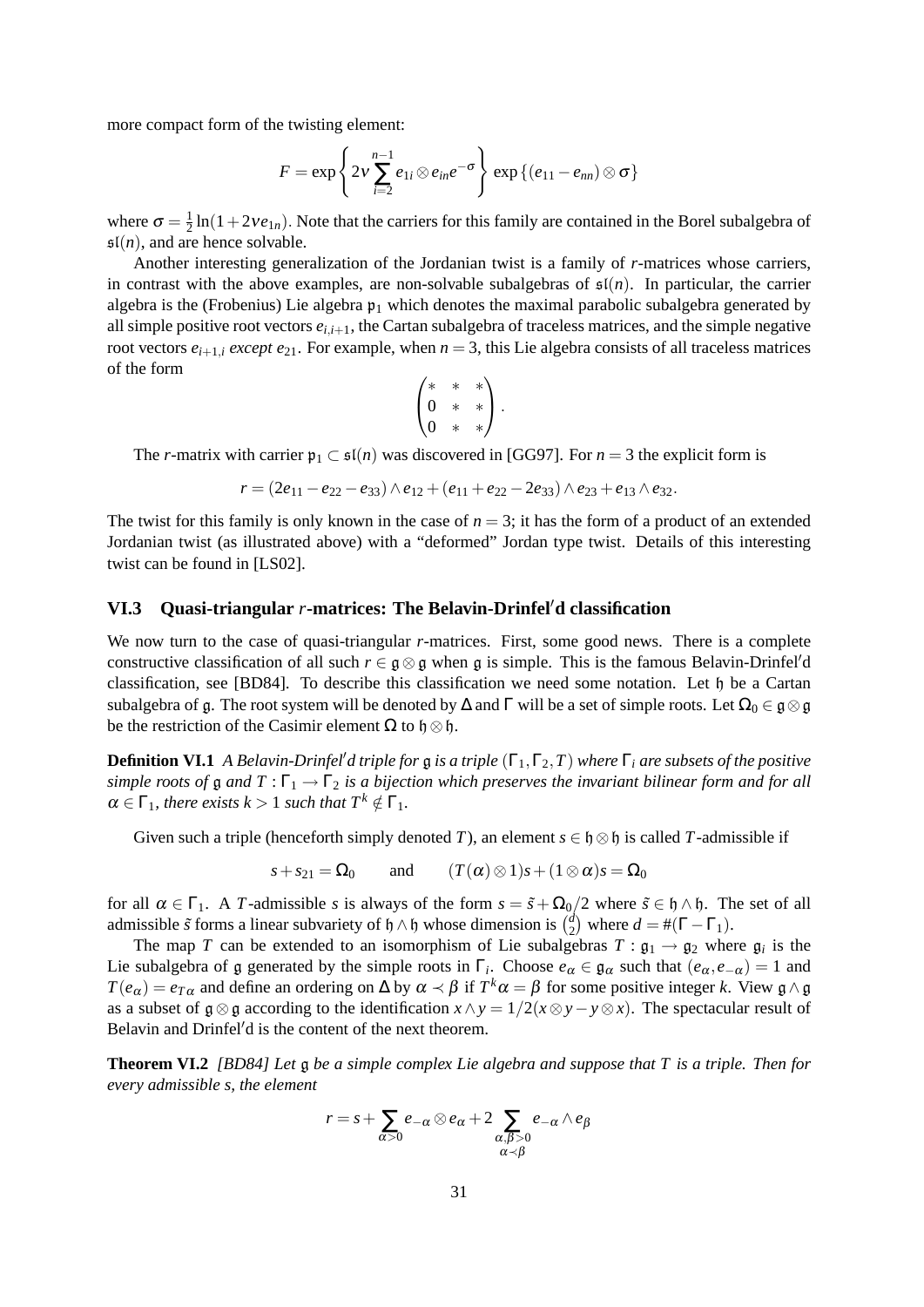*is a quasi-triangular solution to the Yang-Baxter equation satisfying*  $r_{12} + r_{21} = \Omega$ *. Moreover, every such solution is of this form up to the adjoint action of*  $\mathfrak{g}$  *on*  $\mathfrak{g} \otimes \mathfrak{g}$ *.* 

The standard solution,  $r_{st} = \Omega_0 + \sum_{\alpha > 0} e_{-\alpha} \otimes e_{\alpha}$ , corresponds to the empty triple (with  $\Gamma_i = \emptyset$ ) and  $\tilde{s} = 0$ . It is the infinitesimal for the quantum groups  $\mathcal{U}_q(\mathfrak{g})$  and  $\mathcal{C}_q^{\infty}(G)$ . For this triple, any  $s = \Omega_0 + \tilde{s}$ with  $\tilde{s} \in \mathfrak{h} \wedge \mathfrak{h}$  is admissible so the dimension of this family of solutions is  $\binom{l}{2}$  $\binom{l}{2}$  where *l* is the rank of g.

At the other extreme, there are certain triples for which there is a unique *T*-admissible element. For  $\mathfrak{g} = \mathfrak{sl}_n$ , these are the *generalized Cremmer-Gervais* triples, see [GG97]. If  $\{\alpha_1, \dots, \alpha_{n-1}\}$  are the simple positive roots and *i* is relatively prime to *n*, then the triple  $T_i$  with

$$
\Gamma_1 = \Gamma - \{\alpha_{n-i}\}, \qquad \Gamma_2 = \Gamma - \{\alpha_m\}, \qquad T(\alpha_j) = \alpha_{i+j \mod n} \tag{39}
$$

is a generalized Belavin-Triple. The *r*-matrix where  $m = 1$  serves as the infinitesimal of the Cremmer-Gervais *R*-matrix, see [CG90]. The original approach of Cremmer-Gervais made no mention of the Belavin-Drinfel'd triple; the connection was first made in [GGS93].

### **VI.4 Boundary solutions of the classical Yang-Baxter equation**

Suppose  $r \in \mathfrak{g} \wedge \mathfrak{g}$  is a solution of the modified classical Yang-Baxter equation (VI)  $[r_{12}, r_{13}] + [r_{12}, r_{23}] +$  $[r_{13}, r_{23}] = c\omega$  where  $\omega$  is a g-invariant element in  $\alpha \wedge \beta \wedge \beta$  and *c* is a scalar. It should be intuitively clear that as *c* tends to zero, *r* tends to a solution of the classical Yang-Baxter equation. This theory of this type of "degeneration" was made precise in [GG97], and it is essentially the concept of contraction which was elaborated upon earlier in this paper.

Let  $\mathcal{M}$  be the set of all solutions to the modified classical Yang-Baxter equation in the projective space  $\mathbb{P}(\mathfrak{g} \wedge \mathfrak{g})$  of lines in  $\mathfrak{g} \wedge \mathfrak{g}$ . Similarly,  $\mathscr{C}$  will denote the solutions to the classical Yang-Baxter equation in  $\mathbb{P}(\mathfrak{g} \wedge \mathfrak{g})$ .

### **Theorem VI.3** *[GG97]*

- *1. The set* M *is a quasi-projective variety (i.e. an open subset of* M*, its closure).*
- *2. Any element in the closure of M not lying in M is contained in*  $\mathcal{C}$ *.*
- *3. There exist elements of*  $\mathscr C$  *which are not in*  $\overline{\mathscr M}$ *.*

In light of the theorem, call an *r* which lies in  $\overline{\mathcal{M}}$  but not  $\mathcal M$  a *boundary solution* of the classical Yang-Baxter equation.

**Question VI.1** *Is there a reasonable constructive classification of the boundary r-matrices? As stated earlier, no such classification seems likely for all triangular r-matrices. But the relation of the boundary solutions to the constructively known set* M *gives plausibility to a positive answer to this question.*

An easy way to construct boundary *r* matrices is the following: Take an ad-nilpotent element  $x \in \mathfrak{g}$ and any modified classical *r*-matrix *r*. Then  $exp(\xi \, \text{ad}_x) \cdot r$  is necessarily of the form  $r + \xi r_1 + \cdots + \xi^m r_m$ . Dividing the result by  $\xi^m$  and letting  $\xi$  approach zero then shows that  $r_m$  must be a boundary solution of the classical Yang-Baxter equation. The extended Jordanian and parabolic triangular *r*-matrices discussed earlier were first realized with this construction. The extended Jordanian *r* lies in the boundary of an orbit of the standard solution to the modified classical Yang-Baxter equation, see [GGS90]. The more interesting example is the parabolic *r*-matrix. It lies in the closure of an orbit of the Cremmer-Gervais solution to the modified classical Yang-Baxter equation. What is striking here is that both the parabolic solution and the Cremmer-Gervais solution are uniquely determined by the first root of  $\mathfrak{sl}(n)$ . The parabolic subalgebra is the unique  $r$ -matrix with carrier  $p_1$  (determined by deleting the first negative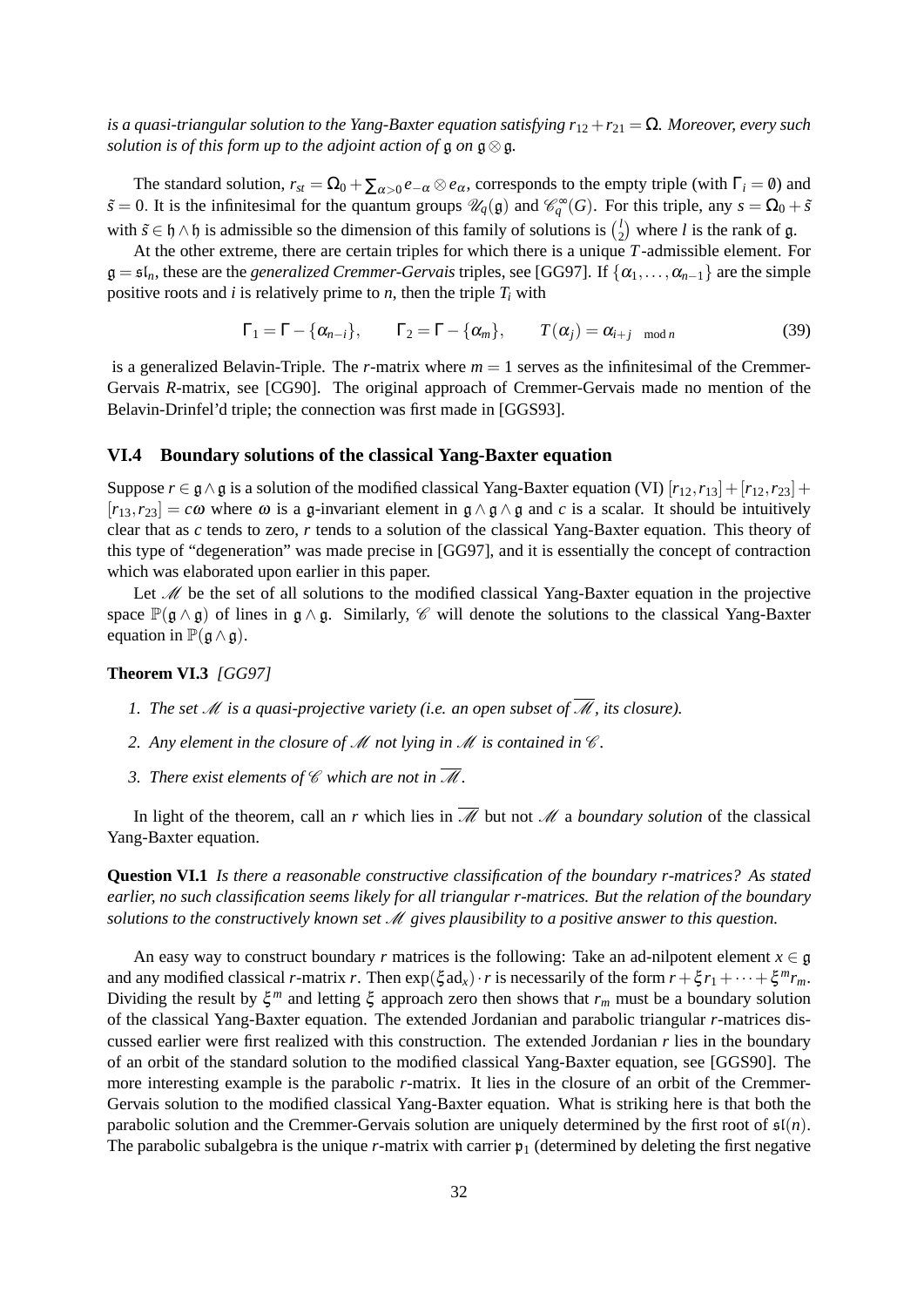root), and the Cremmer-Gervais triple is the unique one whose  $\Gamma_2$  omits only the first root. There should be a parallel situation with the modified Cremmer-Gervais triples, each of which is uniquely determined by an integer relatively prime to *n*. Elashvili has proved in [E82] that the parabolic subalgebra  $\mathfrak{p}_i$  of  $\mathfrak{sl}(n)$ determined by deleting  $\alpha_i = e_{i+1,i}$  is quasi-Frobenius if and only if *i* and *n* are relatively prime.

**Conjecture VI.1** *Suppose i is relatively prime to n. Then the triangular r-matrix whose carrier is the maximal parabolic subalgebra* p*<sup>i</sup> lies in the closure of the orbit of the modified Cremmer-Gervais quasitriangular r-matrix determined by the triple T<sup>i</sup> (defined in formula (VI.3)).*

In unpublished work, the second and third authors have verified this conjecture by direct computation in the case  $n = 5$  and  $i = 2$ .

## **VI.5 The GGS "Magic" Formula**

The central aspect of the FRT approach is a quantum Yang-Baxter matrix  $R \in End(V \otimes V)$  where *V* is the vector representation of  $G$ . The matrix  $R$  is used to provide commutation relations for the generators which define the quantized Hopf algebra of functions. Given a solution *r* to the classical Yang-Baxter equation (triangular or quasi-triangular), a natural question is quantize it to an *-matrix of the form*  $*R*$  $1 + v_r + v^2r_2 + \cdots$  which satisfies the quantum Yang-Baxter equation  $R_{12}R_{13}R_{23} = R_{23}R_{13}R_{12}$  (QYBE).

If *r* is triangular and *F* is its corresponding twisting element, then  $\mathscr{R} = FF_{21}^{-1}(\mathscr{U} \mathfrak{g} \otimes \mathscr{U} \mathfrak{g})[[v]]$  is a universal solution to the QYBE. Specializing to the vector representation then gives a quantum Yang-Baxter matrix. However, it is hard to be explicit here because the *F* is unknown in the strong explicit sense, except in some cases previously mentioned. However, if *r* is quasi-triangular, there is the Belavin-Drinfel'd classification and an interesting question is to quantize these *r*-matrices. For general simple g there is no satisfactory answer as of yet, but for  $\mathfrak{sl}(n)$  there is a remarkable explicit quantization called the *GGS Formula*, see [GGS93]. Our esteemed colleague Yvette Kosmann-Schwarzbach calls this the *magic* formula because of its simplicity and the remarkable fact that such a simple formula can work for all quasi-triangular *r*-matrices.

For the standard solution  $r_{st}$  the corresponding *R*-matrix

$$
R_{st} = q \sum_{i} e_{ii} \otimes e_{ii} + \sum_{i \neq j} e_{ii} \otimes e_{jj} + (q - q^{-1}) \sum_{i > j} e_{ij} \otimes e_{ji}
$$
(40)

is well-known. In addition to the quantum Yang-Baxter equation, *PRst* satisfies the Hecke relation  $(PR-q)(PR+q^{-1}) = 0$  where *P* is the matrix representing the interchange of factors in  $V \otimes V$ . If  $\tilde{s} \in \mathfrak{h} \wedge \mathfrak{h}$ then recall that  $r_{st} + \tilde{s}$  is a quasi-triangular *r*-matrix associated to the empty triple. Its quantization has the elementary form  $q^{s}R_{st}q^{s}$  and was first given in [Re90], a paper which initiated a flurry of activity in the area of multiparameter quantum groups.

Until 1993, the only other specific *R*-matrix was that given by Cremmer and Gervais in [CG90]. Then a conjecture was made by Gerstenhaber, Giaquinto and Schack which gave a formula which was conjectured to produce an *R*-matrix from each Belavin-Drinfel'd *r*-matrix for  $\mathfrak{sl}(n)$ . This became known as the "GGS Conjecture." Evidence of the conjecture's validity was confirmed by computer programs for all triples up through  $\mathfrak{sl}(5)$  in [GH98], and for all triples up through  $\mathfrak{sl}(12)$  in [Sch99]. Up to a natural notion of equivalence, there are 210,300 triples for  $\mathfrak{sl}(12)$ .

To describe the GGS formula, we need some notation. Let  $r_{st} + s + a$  be a Belavin-Drinfel'd quasitriangular *r*-matrix. Recall that  $s = \tilde{s} + \Omega_0/2$  with  $\tilde{s} \in \mathfrak{h} \otimes \mathfrak{h}$ . Set

$$
\varepsilon = ar_{st} + r_{st}a + a^2.
$$

For  $M \in M_n(\mathbb{C}) \otimes M_n(\mathbb{C})$  we use the Kronecker notation  $M = \sum M_{ik}^{jl} e_{ij} \otimes e_{kl}$ . Define

$$
\tilde{a} = \sum a_{ij}^{kl} q^{a_{ij}^{kl}} \epsilon_{ij}^{kl} e_{ij} \otimes e_{kl}
$$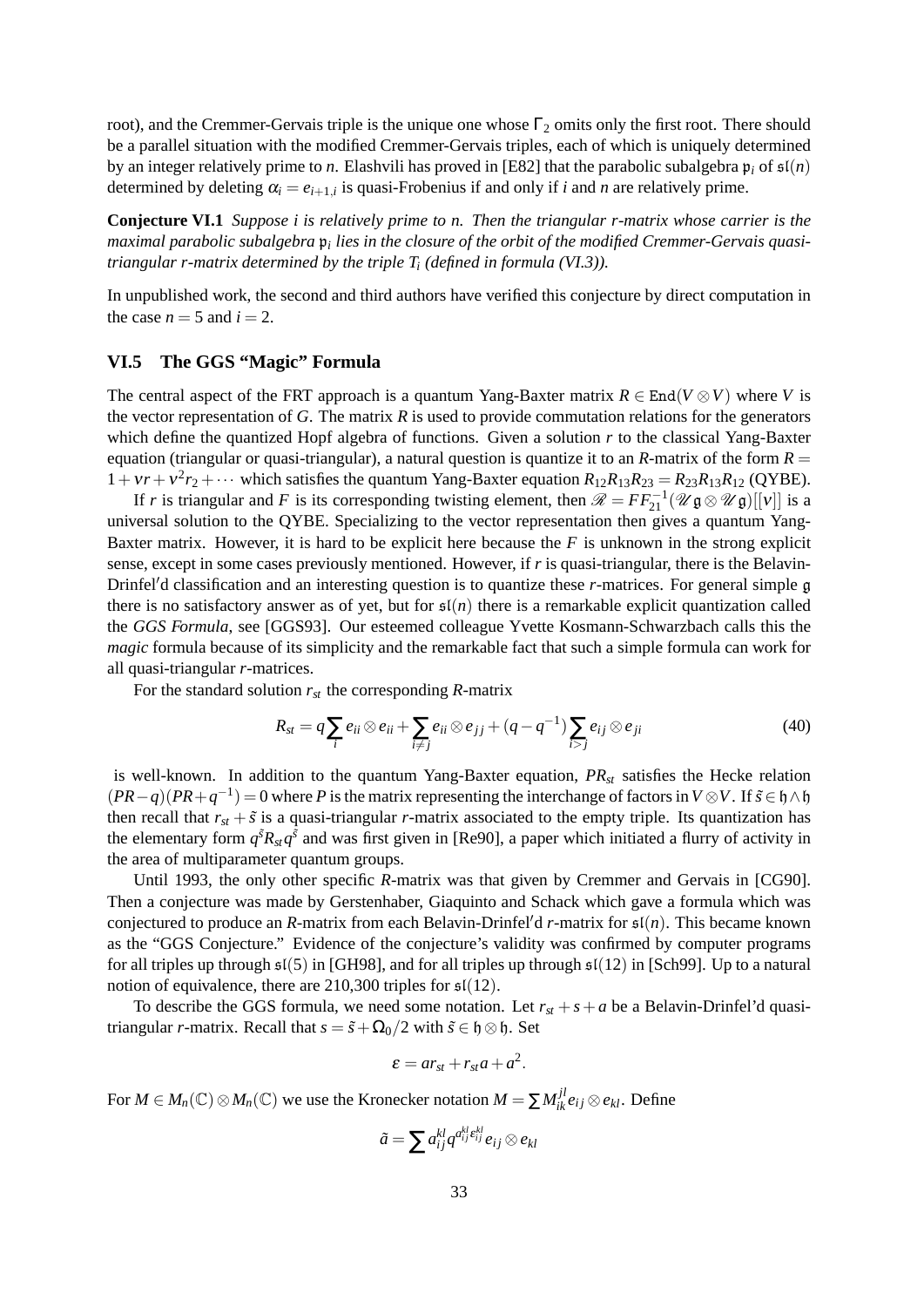**Theorem VI.4** *[GGS93, Sch00] Let rst* + *s* + *a be a Belavin-Drinfel'd quasi-triangular r-matrix, and define*

$$
R_{GGS} = q^{\tilde{s}} (R_{st} + (q - q^{-1})\tilde{a}) q^{\tilde{s}}.
$$
\n
$$
(41)
$$

*Then RGGS satisfies the quantum Yang-Baxter equation which quantizes r, and PRGGS satisfies the Hecke relation.*

The proof of the conjecture is due to Schedler [Sch00] and is rather complicated. In related work, Etingof, Schedler, and Schiffmann gave an (explicit) quantization of the so-called dynamical *r*-matrices for simple Lie algebras [ESS]. A special case of their construction gives a universal quantization of any quasi-triangular *r*-matrix. Even though the construction is "explicit", it is a formidable task to perform computations with the universal quantization in a specific representation. Indeed, Schedler begins his proof of the GGS conjecture with the ESS universal quantization and then he proceeds to evaluate it in the tensor square of the vector representation. After 25 pages of lengthy combinatorial computations, he finds out that the result is exactly the GGS matrix! Something is wanting, however, for a more elementary proof as the statement of the GGS conjecture is just an assertion about specific linear transformation of a finite dimensional vector space.

## **Question VI.2**

- *1. Find a similar GGS-type formula which quantizes the quasi-triangular r-matrices for the other classical series (B,C,D) of simple Lie algebras. So far, no progress has been made in this direction.*
- *2. Find a "boundary GGS formula." By this, we mean formula which quantizes the boundary rmatrices. For example, it was proved in [GG98a] that for any triangular r-matrix in*  $\mathfrak{sl}(n) \wedge \mathfrak{sl}(n)$ *which lies in the boundary of the standard solution* ∑ *i*>*j*  $e_{ij} \wedge e_{ji}$  *to the MCYBE, then*  $\exp(\xi r)$  *is a*

*boundary solution to the QYBE.*

In a matter related to the second question, Hodges and Endelman have shown in [EH00] that the Cremmer-Gervais *R*-matrix degenerates to a QYBE matrix which quantizes the parabolic triangular *r*matrix associated to the parabolic subalgebra  $p_1$  of  $\mathfrak{sl}(n)$ . This may be seen as the quantum version of the degeneration of the Cremmer-Gervais quasi-triangular *r*-matrix to the triangular parabolic *r*-matrix.

#### **VI.6 Quantizing in representation space**

Let *V* be the vector representation of a simple complex Lie algebra g. In the last section, we exhibited a canonical OYBE matrix  $R \in End(V \otimes V)$  associated to each Belavin-Drinfel'd infinitesimal for  $\mathfrak{sl}(n)$ . The FRT formalism then may be used to produce commutation relations for the generators of a quantization  $\mathbb{C}_R[SL(n)]$  of the coordinate Hopf algebra of  $SL(n)$ . Each *R*-matrix also enjoys many other nice

properties. For example, the operator  $\hat{R} = PR$  has eigenvalues *q* and  $-q^{-1}$  with multiplicities  $\frac{n^2 + n}{2}$  $\frac{1}{2}$  and  $n^2 - 1$ 

 $\frac{1}{2}$ , respectively. These numbers coincide with the multiplicities of the eigenspaces corresponding to the eigenvalues  $\pm 1$  of the permutation operator P.

What the *R*-matrix does not do, however, is *quantize* the module  $V \otimes V$  – that is transform the +1eigenspace for *P* to the *q*-eigenspaces for *R*ˆ and the −1-eigenspace for *P* to the −*q* −1 -eigenspace for *R*ˆ. Some explanation is in order to explain more precisely what we mean here. In the classical  $(q = 1)$  case the module *V*  $\otimes$ *V* splits into a direct sum *V*<sup>+</sup>  $\oplus$ *V*<sup>-</sup>, where *V*<sup>+</sup> consists of the symmetric vectors (eigenvalue 1 for *P*) and  $V^-$  is the space of skew-symmetric vectors (eigenvalue -1 for *P*). In the quantized case the same idea holds. Specifically,  $V \otimes V \cong V_q^+ \oplus V_q^-$  where  $V_q^+$  is the space of *q*-symmetric vectors (eigenvalue *q* for  $\hat{R}$ ) and  $V_q^-$  is the space of *q*-skew-symmetric vectors (eigenvalue  $-q^{-1}$ ) for  $\hat{R}$ . What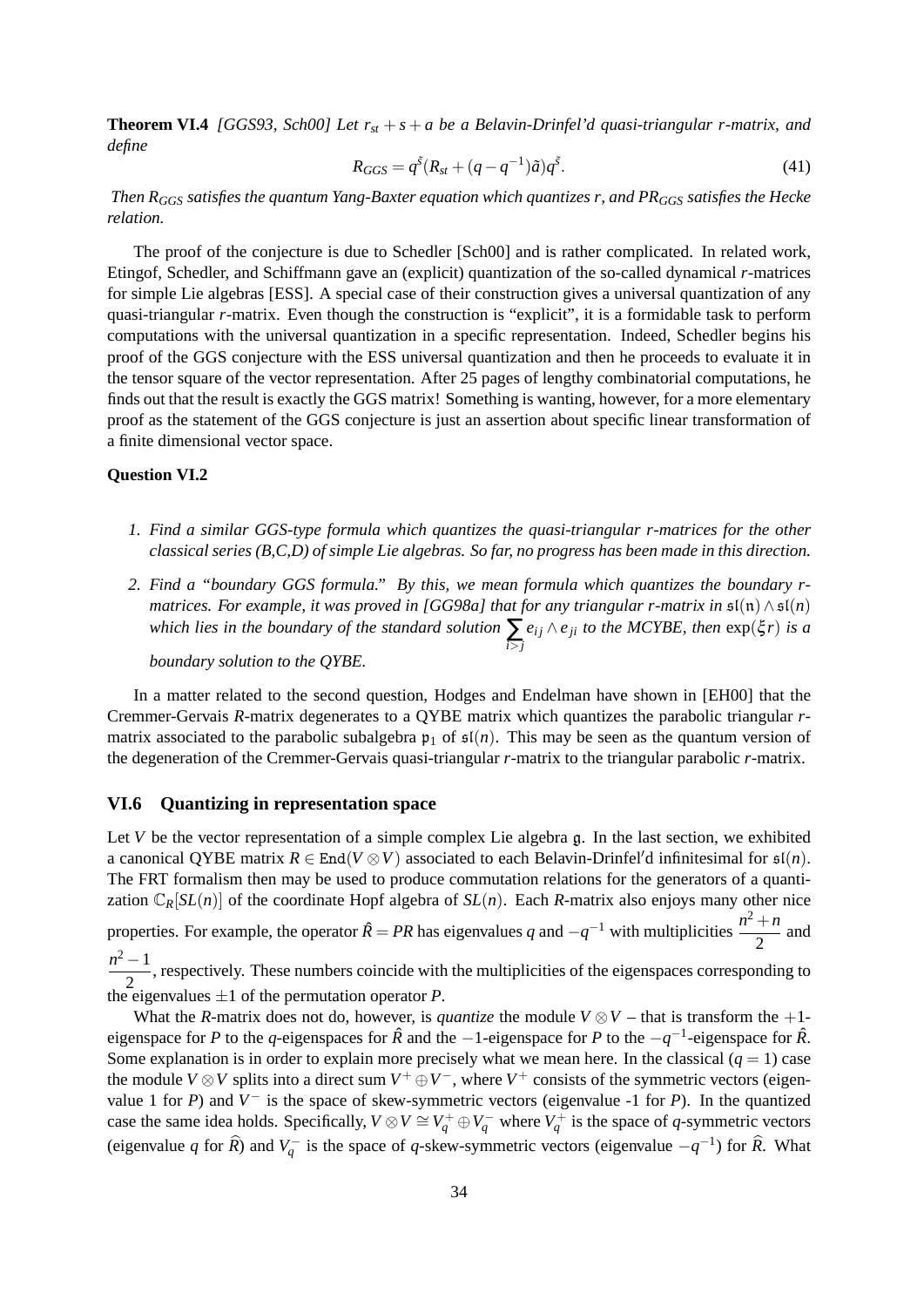we seek is a *quantizing transformation*  $Q \in End(V \otimes V)$  which takes  $V^+$  to  $V_q^+$  and  $V^-$  to  $V_q^-$ . If the Belavin-Drinfel'd infinitesimal of *R* is *r*, then it is known that any possible quantizing transformation  $Q$ has infinitesimal  $\tilde{r} = r - \frac{\Omega}{2}$  $\frac{\Omega}{2}$ , the solution to the MCYBE associated to *r*. Ideally we would like to have a canonical (explicit of course!) simple formula for the quantizing transformation *Q* as a function of ˜*r*.

For the standard solution  $R_{st}$ , we do have a pleasant description of  $Q$  which we now describe. The solution to the MCYBE associated to  $r_{st}$  is  $\tilde{r}_{st} = \sum_{i > j}$  $e_{ij} \wedge e_{ji}$ . Let  $e_1, \ldots, e_n$  be the standard basis of  $V \cong \mathbb{C}^n$ .

It will be convenient to use the inner product on *V* defined by  $(e_i, e_j) = \delta_{ij}$ . This extends to one on *V*  $\otimes$ *V* in which the set of all  $e_i \otimes e_j$  forms an orthonormal basis. Then an elementary calculation shows that

$$
V_q^+ = \left\{ \{ e_i \otimes e_i \mid 1 \le i \le n \} \quad \bigcup \quad \left\{ \frac{q e_i \otimes e_j + e_j \otimes e_i}{\sqrt{1 + q^2}} \mid i < j \right\} \right\}
$$

and

$$
V_q^- = \left\{ \left\{ \frac{e_i \otimes e_j - q e_j \otimes e_i}{\sqrt{1 + q^2}} \mid i < j \right\} \right\}.
$$

Note that these are orthogonal bases and that setting  $q = 1$  gives orthogonal bases for the eigenspaces  $V^{\pm}$  of *P*.

**Theorem VI.5** *[GGS90] Let*  $Q = \exp(v\tilde{r}_{st})$  *and*  $q = \sec v - \tan v$ . *Then*  $Q(e_i \otimes e_i) = e_i \otimes e_i$  for each i *and for all*  $i < j$ 

$$
Q\left[\frac{e_i\otimes e_j+e_j\otimes e_i}{\sqrt{2}}\right]=\frac{qe_i\otimes e_j+e_j\otimes e_i}{\sqrt{1+q^2}},\quad and \quad Q\left[\frac{e_i\otimes e_j-e_j\otimes e_i}{\sqrt{2}}\right]=\frac{e_i\otimes e_j-qe_j\otimes e_i}{\sqrt{1+q^2}}
$$

*and*

$$
\hat{R}_{st} = \frac{1}{\cos v} (Q^{-1}PQ - \sin v).
$$

Thus  $Q$  is an orthogonal quantizing transformation and  $\hat{R}_{st}$  (and hence also  $R_{st}$ ) is easily recoverable from *Q*. In fact, the transformation *Q* performs the quantization eigenvector by eigenvector, which is quite desirable. In the simplest case of  $n = 2$ , Q is a rotation in the plane spanned by  $e_1 \otimes e_2$  and  $e_2 \otimes e_1$ . The striking aspect of this theorem is that *Q*, being just an exponential, is produced in a very elementary way solely based on infinitesimal data. Thus we recover  $R_{st}$  in a particularly simple way. Also note that the choice of  $q = \sec v - \tan v$  is absolutely necessary for the theorem. From the viewpoint of deformation quantization, it turns out that this seems to be the natural choice for the parameter *q*, and not  $e^{\nu}$ , or  $e^{i\nu}$  as many (including us!) authors tend to use.

It was shown in [GGS90] (see also [Bl03]) that if  $F \in \mathcal{U}(\mathfrak{sl}(n))\otimes \mathcal{U}(\mathfrak{sl}(n))[[v]]$  is the modified twisting element which gives the preferred deformation of  $\mathscr{C}^{\infty}(SL(n))$  to  $\mathscr{C}^{\infty}_q(SL(n))$ , then  $(\rho \otimes \rho)F = Q^{-1}$ where  $\rho : \mathfrak{sl}(n) \to \text{End}(V)$  is the vector representation. Thus, the inverse of the quantizing transformation *Q* coincides with the image of the modified twisting element in the vector representation.

Optimally, we would like to have such an elementary quantizing transformation as a simple function of the corresponding ˜*rst* for the orthogonal and symplectic Lie algebras. Recent work of second and third authors shows that this is indeed possible, but the construction is more subtle. The difficulty lies in the fact that for these Lie algebras,  $V \otimes V$  contains a one-dimensional g-module, a vector which represents the defining bilinear form of g. For the orthogonal Lie algebras, this vector splits off of the symmetric vectors and in the symplectic case it splits off of the skew vectors. A similar decomposition occurs in the quantized cases. This difficulty is parallelled in fact that the operator  $\hat{R}_{st}$  has three eigenvalues. For type  $B_n$ , they are  $q, -q^{-1}$  and  $q^{1-N}$  where  $N = 2n + 1$ , and the remaining types of  $C_n$  and  $D_n$  have a similarly formed third eigenvalue. Unfortunately, space prohibits a detailed description of the quantizing transformation in these cases. We can just say what it is not: unlike the  $A<sub>n</sub>$  series, the exponential of  $\tilde{r}_{st}$  does not produce the quantizing transformation. Nevertheless, like many deformation problems, the exponential function plays a substantial role in the construction of the quantizing transformation.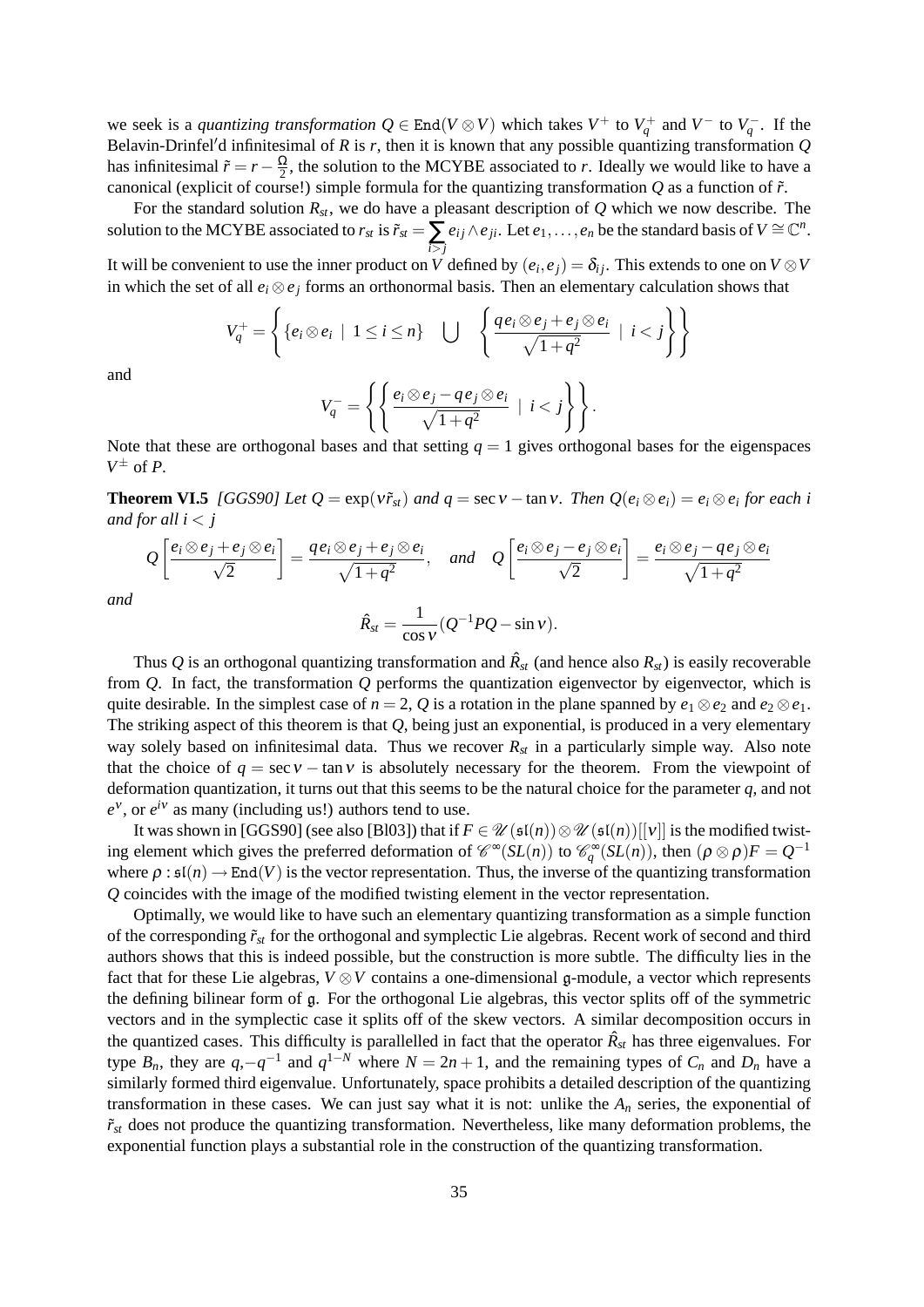## **References**

- [Ab80] Abe E., *Hopf algebras*. Cambridge Tracts in Mathematics, **74**. Cambridge University Press, 1980.
- [AL03] Alekseev A. and Lachowska A. "Invariant ∗-products on coadjoint orbits and the Shapovalov pairing," math.QA/0308100.
- [ACG] Arnal D., Cahen M. and Gutt S. "Representations of compact Lie groups and quantization by deformation," *Bull. Acad. Royale Belg.* **74** (1988), 123–141; "Star exponential and holomorphic discrete series," *Bull. Soc. Math. Belg.* **41** (1989), 207–227.
- [AC79] Arnal D. and Cortet J-C. "Geometrical theory of contractions and representations," *J. Math. Phys.* **20** (1979), 556–563.
- [AC85a] Arnal D. and Cortet J-C., "Nilpotent Fourier transform and applications," *Lett. Math. Phys.* **9** (1985), 25–34.
- [AC85b] Arnal D. and Cortet J-C., "Star-products in the method of orbits for nilpotent Lie groups," *J. Geom. Phys.* **2** (1985), 83–116.
- [AC90] Arnal D. and Cortet J-C., "Représentations star des groupes exponentiels," *J. Funct. Anal.* **92** (1990), 103–135.
- [ACL] Arnal D., Cortet J-C. and Ludwig J., "Moyal product and representations of solvable Lie groups," *J. Funct. Anal.* **133** (1995), 402–424.
- [ACM] Arnal D., Cortet J-C. and Molin P., "Star-produit et représentation de masse nulle du groupe de Poincare," ´ *C.R. Acad. Sci. Paris Ser. A ´* **293**, 309–312 (1981).
- [BFLS] Basart H., Flato M., Lichnerowicz A. and Sternheimer D., "Deformation theory applied to quantization and statistical mechanics," *Lett. Math. Phys.* **8** (1984), 483–494.
- [BFFLS] Bayen F., Flato M., Fronsdal C., Lichnerowicz A., and Sternheimer D., "Deformation theory and quantization I. Deformations of symplectic structures," *Ann. Physics* **111** (1978), 61–110. "Deformation theory and quantization II. Physical applications," *Ann. Physics* **111** (1978), 111–151.
- [BD82] Belavin A. and Drinfel'd V., "Solutions of the classical Yang-Baxter equation for simple Lie algebras," (Russian), *Funktsional. Anal. i Prilozhen.* **16** (1982), 1–29.
- [BD84] Belavin A. and Drinfel'd V., "Triangle equations and simple Lie algebras," *Mathematical Physics Reviews* **4**, 93 – 165, Harwood Academic Publ., Chur 1984.
- [Bers] Bers L. *Selected works of Lipman Bers.* Part 1. Papers on complex analysis. Edited by Irwin Kra and Bernard Maskit. American Mathematical Society, Providence, RI, 1998. "Quasiconformal mappings and Teichmüller's theorem," *Analytic functions* pp. 89–119, Princeton Univ. Press, Princeton, N.J. 1960.
- [BB98] Bertrand J. and Bertrand P. "Symbolic calculus on the time-frequency half-plane," *J. Math. Phys.* **39** (1998), 4071–4090.
- [Bg96] Bidegain F., "A candidate for a noncompact quantum group," *Lett. Math. Phys.*, **36** (1996), 157–167.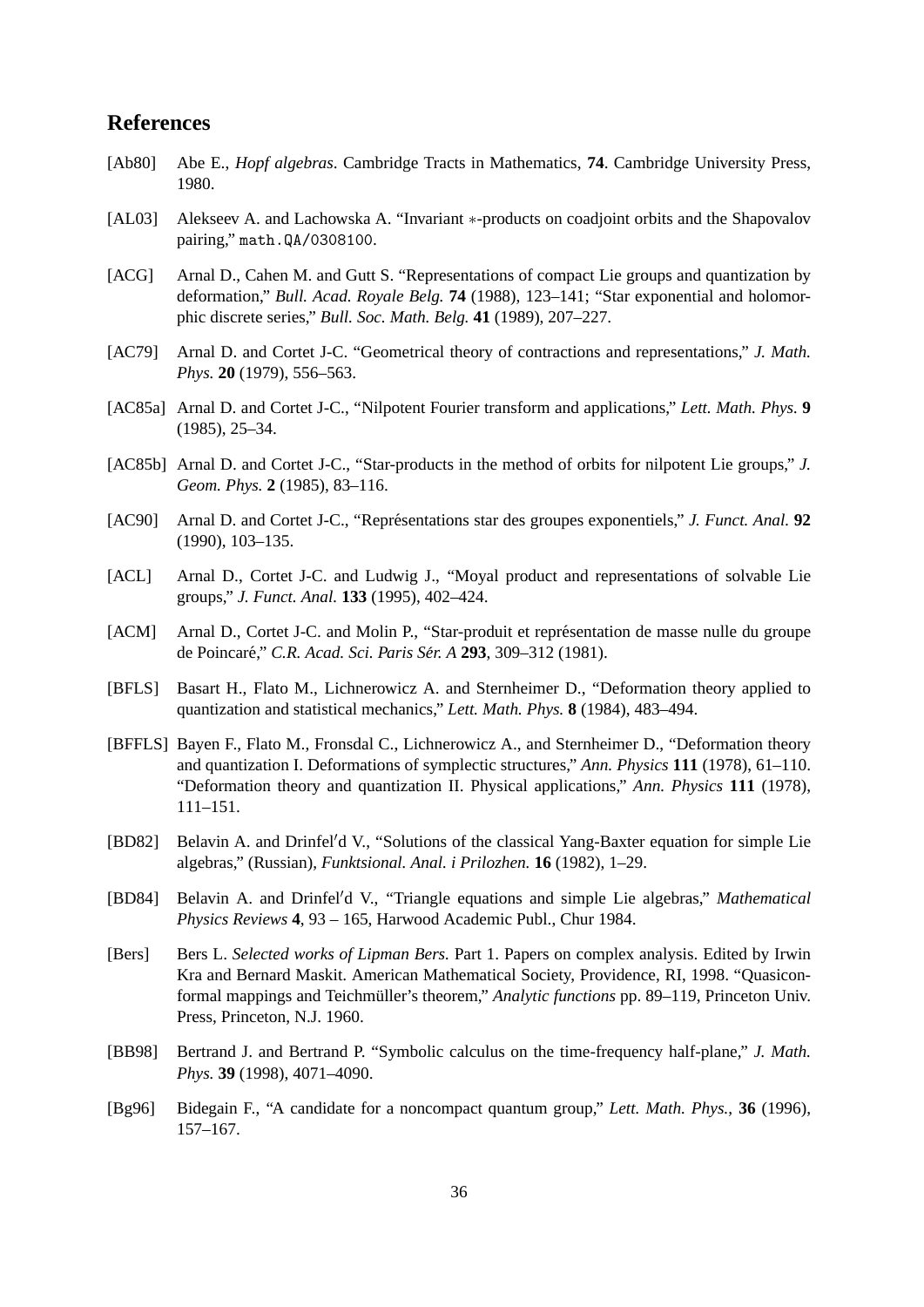- [BP95] Bidegain F. and Pinczon G., "A star-product approach to noncompact quantum groups," *Lett. Math. Phys.* **33** (1995), 231–240 (hep-th/9409054).
- [BP96] Bidegain F. and Pinczon G., "Quantization of Poisson-Lie groups and applications," *Comm. Math. Phys.*, **179** (1996), 295–332.
- [Bi95] Bieliavsky P,. *Espaces symetriques symplectiques ´* , Ph.D. thesis, Universite Libre de Bruxelles, ´ 1995.
- [Bi98] Bieliavsky P., "Four-dimensional simply connected symplectic symmetric spaces," *Geom. Dedicata* **69** (1998), 291–316.
- [Bi00] Bieliavsky P., "Strict quantization of solvable symmetric spaces," *J. Sympl. Geom.* **1** (2002), 269–320.
- [BBMa] Bieliavsky P., Bonneau P. and Maeda Y., "Universal Deformation Formulae, Symplectic Lie groups and Symmetric Spaces," math.QA/0308189 (2003).
- [BBMb] Bieliavsky P., Bonneau P. and Maeda Y., "Universal Deformation Formulae for Three-Dimensional Solvable Lie groups," math.QA/0308188 (2003).
- [BM02] Bieliavsky P. and Maeda Y., "Convergent star product algebras on "*ax*+*b*"," *Lett. Math. Phys.* **62** (2002), 233–243.
- [BM01] Bieliavsky P. and Massar M., "Oscillatory integral formulae for left-invariant star products on a class of Lie groups," *Lett. Math. Phys.* **58** (2001), 115–128.
- [Bl03] Blohmann C., "Covariant realization of quantum spaces as star products by Drinfel'd twists," *J. Math. Phys.* **44** (2003), 4736–4755.
- [Bo92] Bonneau P., "Cohomology and associated deformations for not necessarily co-associative bialgebras," *Lett. Math. Phys.*, **26** (1992), 277–283.
- [Bo94] Bonneau P., "Topological quantum double," *Rev. Math. Phys.*, **6** (1994), 305–318.
- [BFGP] Bonneau p., Flato M., Gerstenhaber M., and Pinczon G., "The hidden group structure of quantum groups: strong duality, rigidity and preferred deformations," *Comm. Math. Phys.*, **161** (1994), 125–156.
- [BFP] Bonneau P., Flato M., and Pinczon G., "A natural and rigid model of quantum groups," *Lett. Math. Phys.*, **25** (1992), 75–84.
- [dB23] de Broglie L., "Ondes et quanta," *C.R. Acad. SCi. Paris* **177** (1923), 507–510. Recherches sur la théorie des quanta, Thèse, Paris (1924). La mécanique ondulatoire, Gauthier-Villars, Paris 1928.
- [CGR] Cahen M., Gutt S. and Rawnsley J., "Quantization of Kähler manifolds IV," Lett. Math. Phys. **34** (1995), 159–168.
- [CGW] Caldararu A., Giaquinto A., and Witherspoon S., "Algebraic deformations arising from orbifolds with discrete torsion," *Jour. Pure Appl. Alg.*, **187** (2004), 51–70.
- [CGS] Coll V., Gerstenhaber M., and Giaquinto A., "An explicit deformation formula with noncommuting derivations," Ring theory 1989, Israel Math. Conf. Proc., **1**, 396–403, Weizmann, Jerusalem 1989.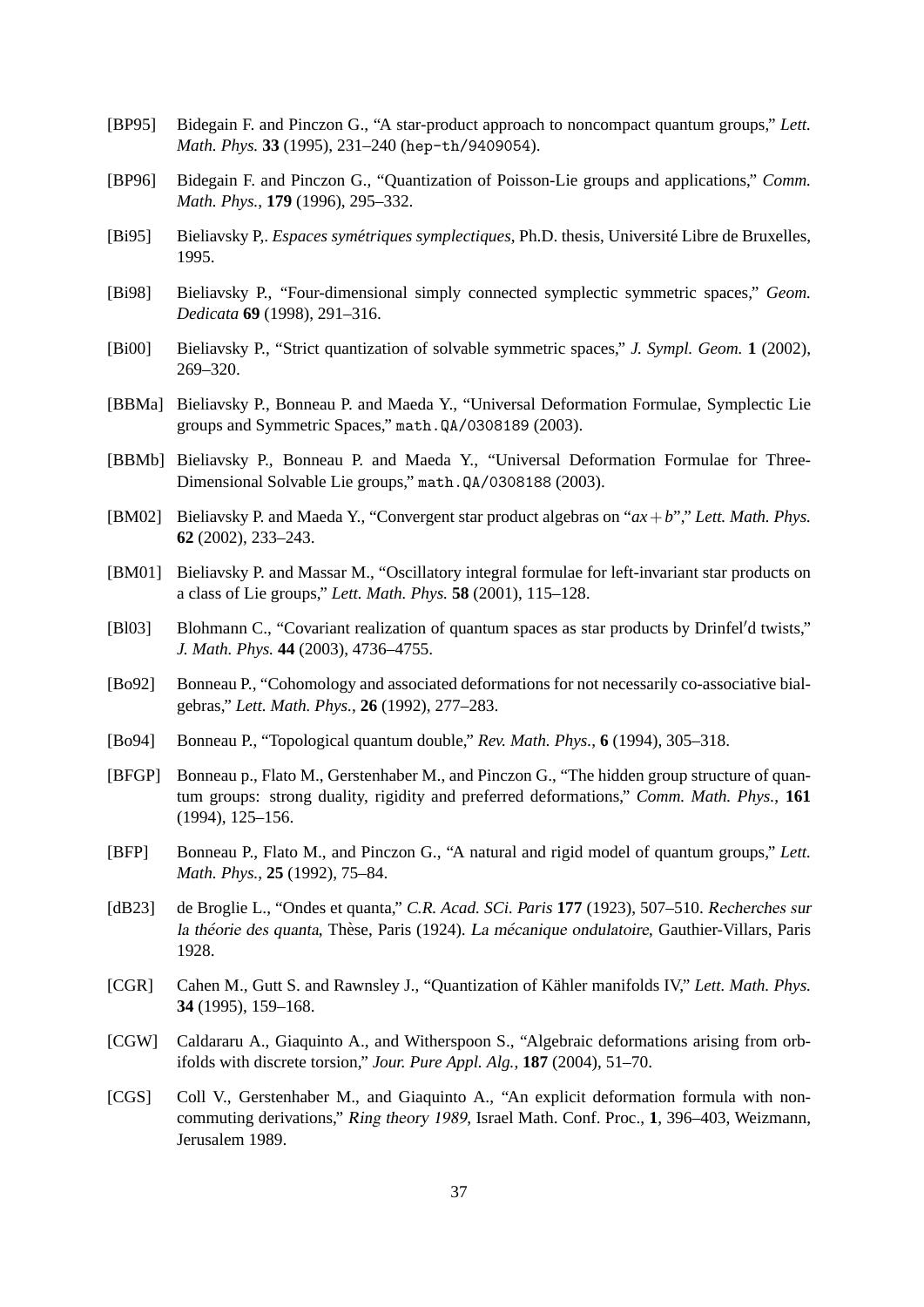- [CDV] Connes A. and Dubois-Violette M., "Moduli space and structure of noncommutative 3 spheres," *Lett. Math. Phys.* **66** (2003), 99–121 (math.QA/0308275).
- [CL01] Connes A. and Landi G., "Noncommutative manifolds, the instanton algebra and isospectral deformations," *Comm. Math. Phys.* **221** (2001), 141–159.
- [CK99] Connes A. and Kreimer D., "Lessons from Quantum Field Theory Hopf Algebras and Spacetime Geometries," *Lett. Math. Phys.* **48** (1999), 85–96.
- [CM04] Connes A. and Marcoli M., "From Physics to Number Theory via Noncommutative Geometry. Part I: Quantum Statistical Mechanics of Q-lattices," math.NT/0404128.
- [CM03] Connes A. and Moscovici A., "Modular Hecke Algebras and their Hopf Symmetry," *Moscow Math. J.* **4** (2004), 67–109 (math.QA/0301089). "Rankin-Cohen Brackets and the Hopf Algebra of Transverse Geometry," *ibid.* 111–130 (math.QA/0304316).
- [CG90] Cremmer E. and Gervais J-L., "The quantum group structure associated with nonlinearly extended Virasoro algebras." *Comm. Math. Phys.* **134** (1990), 619–632.
- [DFST] Dito G., Flato M., Sternheimer D. and Takhtajan L., "Deformation Quantization and Nambu Mechanics," *Comm. Math. Phys.* **183** (1997) 1–22 (hep-th/9602016).
- [DS02] Dito G. and Sternheimer D., "Deformation Quantization: Genesis, Developments and Metamorphoses," in: Deformation quantization (G.Halbout ed.), IRMA Lectures in Math. Theoret. Phys. **1**, 9–54. Walter de Gruyter, Berlin 2002 (math.QA/0202168).
- [DN01] Douglas M. and Nekrasov N., "Noncommutative Field Theory," *Rev.Mod.Phys.* **73** (2001), 977–1029 (hep-th/0106048).
- [DVDZ] Drabant B., Van Daele A. and Zhang Y., "Actions of multiplier Hopf algebras," *Commun. Algebra* **27** (1999), 4117–4172.
- [Dr85] Drinfel'd V., "Hopf algebras and the quantum Yang-Baxter equation," Dokl. Akad. Nauk SSSR **283** (1985), 1060–1064.
- [Dr87] Drinfel'd V., "Quantum groups," in Proceedings of the International Congress of Mathematicians, Vol. 1–2 (Berkeley, Calif., 1986), 798–820, Amer. Math. Soc. Providence, RI 1987.
- [D89a] Drinfel'd V, "Almost cocommutative Hopf algebras," *Algebra i Analiz*, 1 (1989), 30–46.
- [D89b] Drinfel'd V., "Quasi-Hopf algebras," *Algebra i Analiz*, **1** (1989), 114–148.
- [D93] Drinfel'd V., "On Poisson homogeneous spaces of Poisson-Lie groups," *Teoret. Mat. Fiz.*, 95 (1993), 226–227; translation in *Theoret. and Math. Phys.*, **95** (1993), 524–525.
- [E82] Elashvili, A., "Frobenius Lie algebras," *Funktsional. Anal. i Prilozhen.* **16** (1982), 94–95.
- [EH00] Endelman R. and Hodges T., "Generalized Jordanian *R*-matrices of Cremmer-Gervais type," *Lett. Math. Phys.* **52** (2000), 225–237.
- [En02] Enriquez B., "A cohomological construction of quantization functors of Lie bialgebras," math.QA/0212325. "On quantization functors of Lie bialgebras," The 2000 Twente Conference on Lie Groups (Enschede), *Acta Appl. Math.* **73** (2002), 133–140.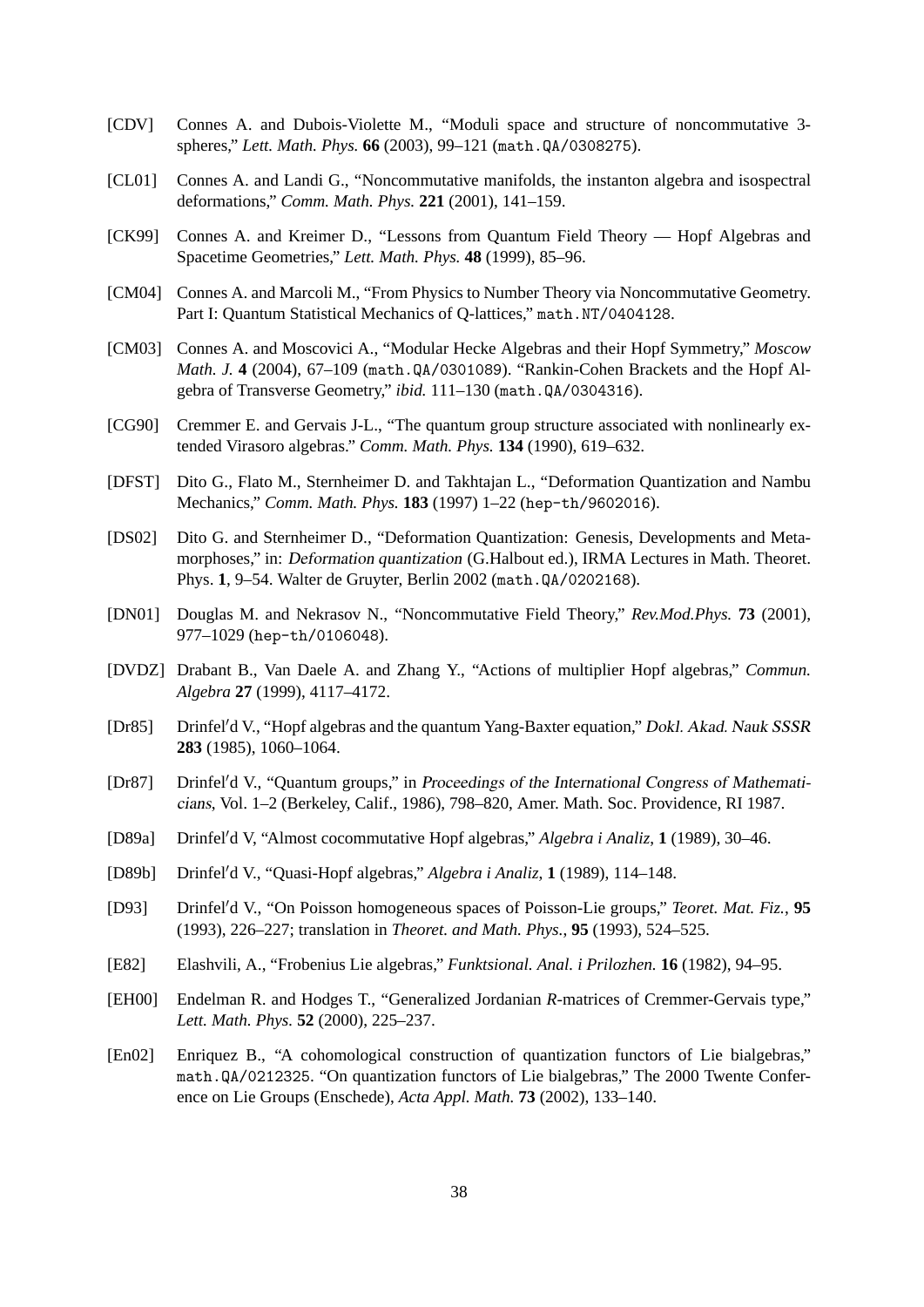- [EK96] Etingof P. and Kazhdan D., "Quantization of Lie bialgebras I," *Selecta Math. (N.S.)*, **2** (1996), 1–41; II, III *ibid.* **4** (1998), 213–231, 233–269; IV, V *ibid.* **6** (2000), 79–104, 105–130; "Quantization of Poisson algebraic groups and Poisson homogeneous spaces," in Symétries quantiques (Les Houches, 1995), 935–946, North-Holland, Amsterdam 1998.
- [ESS] Etingof P., Schedler T., and Schiffmann O., "Explicit quantization of dynamical *r*-matrices for finite dimensional semisimple Lie algebras," *J. Amer. Math. Soc.* **13** (2000), 595–609.
- [FRT] Faddeev L.D., Reshetikhin N.Yu. and Takhtajan L.A., "Quantization of Lie groups and Lie algebras," in Algebraic analysis, Vol. I, pp. 129–139. Academic Press, Boston, MA 1988.
- [Fe94] Fedosov B.V., "A simple geometrical construction of deformation quantization," *J. Diff. Geom.* **40** (1994), 213–238. Deformation quantization and index theory, Mathematical Topics **9**, Akademie Verlag, Berlin (1996).
- [Fl82] Flato M., "Deformation view of physical theories," *Czechoslovak J. Phys.* **B32** (1982), 472– 475.
- [FLS] Flato M., Lichnerowicz A. and Sternheimer D. "Deformations of Poisson brackets, Dirac brackets and applications," *J. Math. Phys.* **17** (1976), 1754–1762. "Crochets de Moyal-Vey et quantification," *C.R. Acad. Sci. Paris Ser. A ´* **283** (1976), 19–24.
- [FN57] Frölicher, A. and Nijenuis, A., "A theorem on stability of complex structures," *Proc. Nat. Acad. Sci., U.S.A.* **43** (1957), 239–241.
- [Fr79] Frønsdal C., "Some ideas on quantization," *Rep. Math. Phys.* **15** (1979), 111–145. Frønsdal C. and Sternheimer D. "Explicit relations for Deformation Quantization in a Lie algebra context" (work in progress).
- [Fr97] Frønsdal C., "Generalization and exact deformations of quantum groups," *Publ. Res. Inst. Math. Sci.* **33** (1997), 91–149.
- [Fr02] Frønsdal C., "Harrison cohomology and abelian deformation quantization on algebraic varieties," in : Deformation quantization (G.Halbout ed.), IRMA Lect. Math. Theor. Phys. **1**, 149–161, de Gruyter, Berlin 2002 (hep-th/0109001.)
- [Ge63] Gerstenhaber M., "The cohomology structure of an associative ring," *Ann. Math.* **78** (1963), 267–288.
- [Ge64] Gerstenhaber M., "On the deformation of rings and algebras," *Ann. Math.* **79** (1964), 59–103.
- [Ge68] Gerstenhaber M., "On the deformations of rings and algebras, III," *Ann. Math.* **88** (1968), 1–34.
- [GG97] Gerstenhaber M. and Giaquinto A., "Boundary solutions of the classical Yang-Baxter equation," *Lett. Math. Phys.* **40** (1997), 337–353.
- [GG98a] Gerstenhaber M. and Giaquinto A., "Boundary solutions of the quantum Yang-Baxter equation and solutions in three dimensions," *Lett. Math. Phys.* **44** (1998), 131–141.
- [GG98b] Gerstenhaber M. and Giaquinto A. "Compatible deformations," in: E.L. Green and B. Huisgen-Zimmermann (eds.), Trends in the Representation Theory of Finite Dimensional Algebras, Contemporary Mathematics **229**, 159–168, American Mathematical Society, Providence 1998.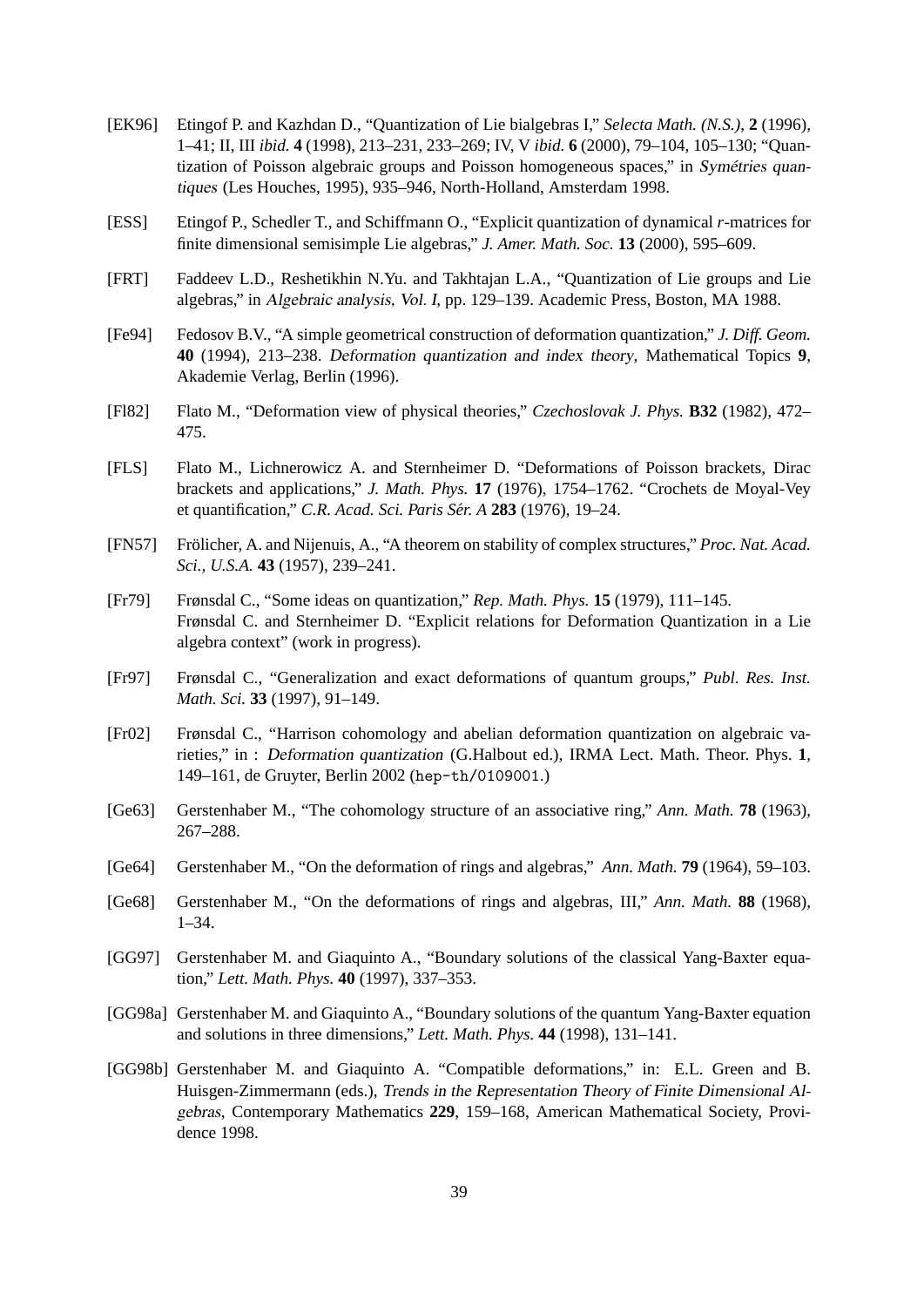- [GGS90] Gerstenhaber M., Giaquinto A. and Schack S.D., "Quantum symmetry," in Lect. Notes in Math. **1510**, 9–46, Springer 1990.
- [GGS93] Gerstenhaber M., Giaquinto A. and Schack S.D., "Construction of quantum groups from Belavin-Drinfel'd infinitesimals," Quantum deformations of algebras and their representations, Israel Math. Conf. Proc. **7**, 45 – 64 Bar-Ilan Univ., Ramat Gan 1993.
- [GGSp] Gerstenhaber M., Giaquinto A. and Schaps M., "The Donald-Flanigan Problem for Finite Reflection Groups, *Lett. Math. Phys.* **56** (2001), 41–72.
- [GS88] Gerstenhaber M. and Schack S.D., "Algebraic cohomology and deformation theory," in Deformation Theory of Algebras and Structures and Applications (M. Hazewinkel and M. Gerstenhaber Eds.), NATO ASI Ser. C **247**, 11–264, Kluwer Acad. Publ., Dordrecht 1988.
- [GS90] Gerstenhaber M. and Schack S.D., "Bialgebra cohomology, deformations, and quantum groups," *Proc. Natl. Acad. Sci. USA*, **87** (1990) 478–481.
- [GS90b] Gerstenhaber M. and Schack S.D., "Algebras, bialgebras, quantum groups, and algebraic deformations," in Deformation theory and quantum groups with applications to mathematical physics (J. Stasheff and M. Gerstenhaber, Eds.), Contemporary Math **134**, 51–92, Amer. Math. Soc., Providence, RI 1992.
- [G92] Giaquinto A., "Quantization of tensor representations and deformation of matrix bialgebras," *J. Pure Appl. Algebra* **79** (1992), 169–190.
- [GH98] Giaquinto A. and Hodges T., "Nonstandard solutions of the Yang-Baxter equation," *Lett. Math. Phys.* **44** (1998), 67–75.
- [GZ95] Giaquinto A. and Zhang J.J., "Quantum Weyl Algebras," *Jour. of Algebra* **176** (1995), 861– 881.
- [GZ98] Giaquinto A. and Zhang J.J., "Bialgebra actions, twists, and universal deformation formulas," *J. Pure Appl. Algebra* **128** (1998), 133–151.
- [Gr46] Groenewold H., "On the principles of elementary quantum mechanics," *Physica* **12** (1946), 405–460.
- [Gr55] Grothendieck A., "Produits tensoriels topologiques et espaces nucleaires," ´ *Mem. Amer. Math. Soc.*, No 16 (140p.), 1955.
- [Gu83] Gutt S., "An explicit <sup>∗</sup> -product on the cotangent bundle of a Lie group, *Lett. Math. Phys.* **7** (1983), 249–258.
- [Hi03] Hinich V., "Tamarkin's proof of Kontsevich formality theorem," *Forum Mathematicum* **15** (2003), 591– 61.
- [HKR] Hochschild G., Kostant B. and Rosenberg A., "Differential forms on regular affine algebras," *Trans. Am. Math. Soc.* **102** (1962), 383–406.
- [WI53] Inonu E. and Wigner E.P., "On the contraction of groups and their representations," *Proc. Nat. Acad. Sci. U. S. A.* **39** (1953), 510–524.
- [Ji85] Jimbo M., "A *q*-difference algebra of  $\mathcal{U}(\mathfrak{g})$  and the Yang-Baxter equation," *Lett. Math. Phys.* **10** (1985), 63–69.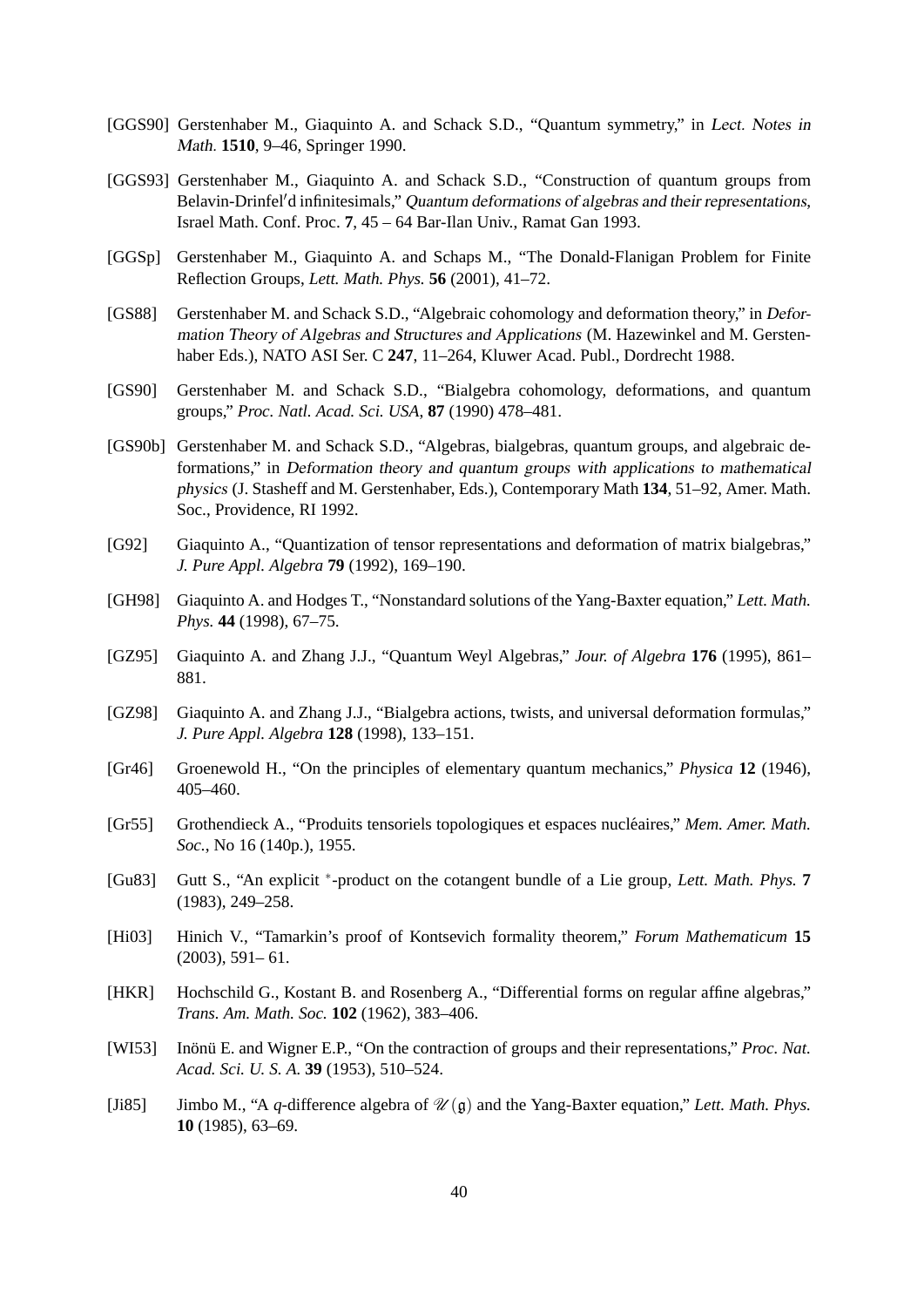- [Kb98] Karabegov A.V., "Cohomological classification of deformation quantizations with separation of variables," *Lett. Math. Phys.* **43** (1998), 347–357; "Berezin's quantization on flag manifolds and spherical modules," *Trans. Amer. Math. Soc.* **350** (1998), 1467–1479.
- [Ks94] Karasev M. "Formulas for non-commutative products of functions in terms of membranes and strings I," *Russian J. Math. Phys.* **2** (1994), 445–462.
- [KS58] Kodaira K. and Spencer D.C., "On the variation of almost-complex structure," *Algebraic geometry and topology. A symposium in honor of S. Lefschetz*, 139–150. Princeton University Press, Princeton, N. J. (1957). "On deformations of complex analytic structures I, II," *Ann. of Math.* **67** (1958), 328–466; "III Stability theorems for complex structures," *ibid.* **71** (1960), 43–76.
- [Ko97] Kontsevich M., "Deformation Quantization of Poisson Manifolds," *Lett. Math. Phys.* **66** (2003), 157–216 (q-alg/9709040).
- [KoR] Kontsevich M. and Rosenberg, A. L., "Noncommutative smooth spaces," *The Gelfand Mathematical Seminars, 1996–1999*, 85–108, Gelfand Math. Sem., Birkhauser Boston 2000 ¨ (math.AG/9812158).
- [Ko99] Kontsevich M., "Operads and Motives in Deformation Quantization," *Lett.Math.Phys.* **48** (1999), 35–72 (math.QA/9904055).
- [KoS] Kontsevich M. and Soibelman Y., "Deformations of algebras over operads and the Deligne conjecture," in: G. Dito and D. Sternheimer (eds.), Conférence Moshé Flato 1999, Math. Phys. Stud. **21**, 255–307, Kluwer Acad. Publ., Dordrecht 2000 (math.QA/0001151).
- [Ko01] Kontsevich M., "Deformation quantization of algebraic varieties," *Lett. Math. Phys.* **56** (2001), 271–294 (math.AG/0106006).
- [KZ01] Kontsevich M. and Zagier D., "Periods," in Mathematics unlimited—2001 and beyond, 771– 808, Springer, Berlin 2001.
- [KLM99] Kulish P.P., Lyakhovsky V. D. and Mudrov A. I., "Extended Jordanian twists for Lie algebras," *J. Math. Phys.* **40** (1999), 4569–4586.
- [KR81] Kulish P.P. and Reshetikhin N.Yu., "Quantum linear problem for the sine-Gordon equation and higher representations," *Zap. Nauch. Sem. LOMI* **101** (1981), 101–110 (English translation in *Jour. Sov. Math.* **23** (1983), 24–35).
- [LP93] M. Lesimple and G. Pinczon, "Deformations of representations of Lie groups and Lie algebras," *J. Math. Phys.* **34** (1993), 4251–4272.
- [Ln67] Lévy-Nahas M., "Deformations and contractions of Lie algebras," *J. Math. Phys.* **8** (1967), 1211–1222.
- [Li75] Lichnerowicz A., "Variété symplectique et dynamique associée à une sous-variété," C. R. *Acad. Sci. Paris* Ser. A-B ´ **280** (1975), A523–A527.
- [LM88] Lichnerowicz A. and Medina A., "On Lie groups with left-invariant symplectic or Kählerian structures," *Lett. Math. Phys.* **16** (1988), no. 3, 225–235.
- [Lo69] Loos O., Symmetric Spaces, Benjamin, New-York, 1969.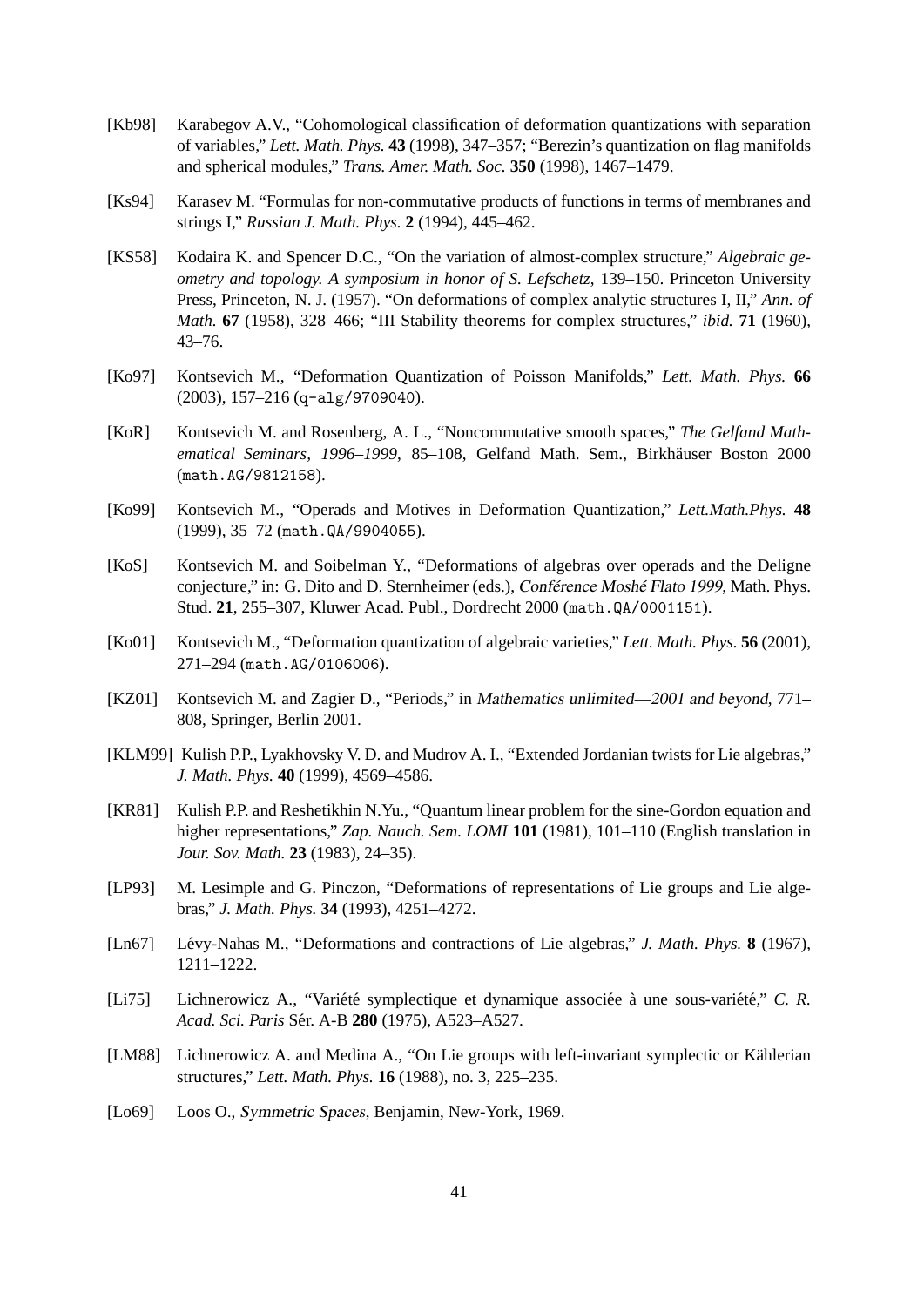- [LR91] Lu J-H. and Ratiu T., "On the nonlinear convexity result of Kostant," *Jour. Amer. Math. Soc.* **4** (1991), 349–363.
- [LW90] Lu J-H. and Weinstein A., "Poisson Lie groups, dressing transformations, and Bruhat decompositions," *J. Diff. Geom.* **31** (1990), 501–526.
- [LS02] Lyakhovsky, V. D. and Samsonov, M. E., "Elementary parabolic twist," *J. Algebra Appl.* **1** (2002), 413–424.
- [ML75] Mac Lane S., *Homology*. Springer-Verlag, 1975.
- [Ma86] Maillard J.M., "On the twisted convolution product and the Weyl transform of tempered distributions," *J. Geom. Phys.* **3** (1986), 231–261.
- [Ma04] Maillard J.M., "Star exponentials for any ordering of the elements of the inhomogeneous symplectic Lie algebra," *J. Math. Phys.* **45** (2004), 785–793.
- [Mj90] Majid S., "Physics for algebraists: Non-commutative and non-cocommutative Hopf algebras by a bicrossproduct construction," *J. Algebra* **130** (1990), 17–64.
- [Mj92] Majid S., "Tannaka-Krein theorem for quasi-Hopf algebras and other results," in Deformation theory and quantum groups with applications to mathematical physics (Amherst, MA, 1990), *Contemp. Math.*, **134** (1992), 219–232.
- [Mj93] Majid S., "Braided matrix structure of the Sklyanin algebra and of the quantum Lorentz group," *Comm. Math. Phys.* **156** (1993), 607–638. See also:
- [Mj02] Majid S., A quantum groups primer, London Mathematical Society Lecture Note Series **292**, x+169 pp., Cambridge University Press, Cambridge, 2002.
- [MZ96] Martin C. and Zouagui M., "A noncommutative Hopf structure on  $\mathcal{C}^{\infty}[SL(2,\mathbb{C})]$  as a quantum Lorentz group," *J. Math. Phys.*, **37** (1996), 3611–3629.
- [MM65] Milnor J. and Moore J., "On the structure of Hopf algebras," *Ann. Math.* **81** (1965), 211–264.
- [Mn77] Molnar R., "Semi-direct products of Hopf algebras," *J. Algebra* **47** (1977), 29–51.
- [Mr86] Moreno C., "Invariant star products and representations of compact semi-simple Lie groups," *Lett. Math. Phys.* **12** (1986), 217–229.
- [Mo49] Moyal J.E., "Quantum mechanics as a statistical theory," *Proc. Cambridge Phil. Soc.* **45** (1949), 99–124.
- [Na98] Nadaud F., "Generalized deformations, Koszul resolutions, Moyal Products," *Reviews Math. Phys.* **10** (1998), 685–704, "Generalized Deformations and Hochschild Cohomology," *Lett. Math. Phys.* **58** (2001), 41–55.
- [Nb73] Nambu Y., "Generalized Hamilton dynamics," *Phys. Rev.* **D7** (1973), 2405–2412.
- [OSWZ] Ogievetsky O., Schmidke W., Wess J., and Zumino B., "Six generator *q*-deformed Lorentz algebra," *Lett. Math. Phys.* **23** (1991), 233–240.
- [Pe79] Pedersen G., C\*-algebras and their automorphism groups, London Mathematical Society Monographs **14**, Academic Press, London–New York 1979.
- [Pi97] Pinczon G., "Non commutative deformation theory," *Lett. Math. Phys.* **41** (1997), 101–117.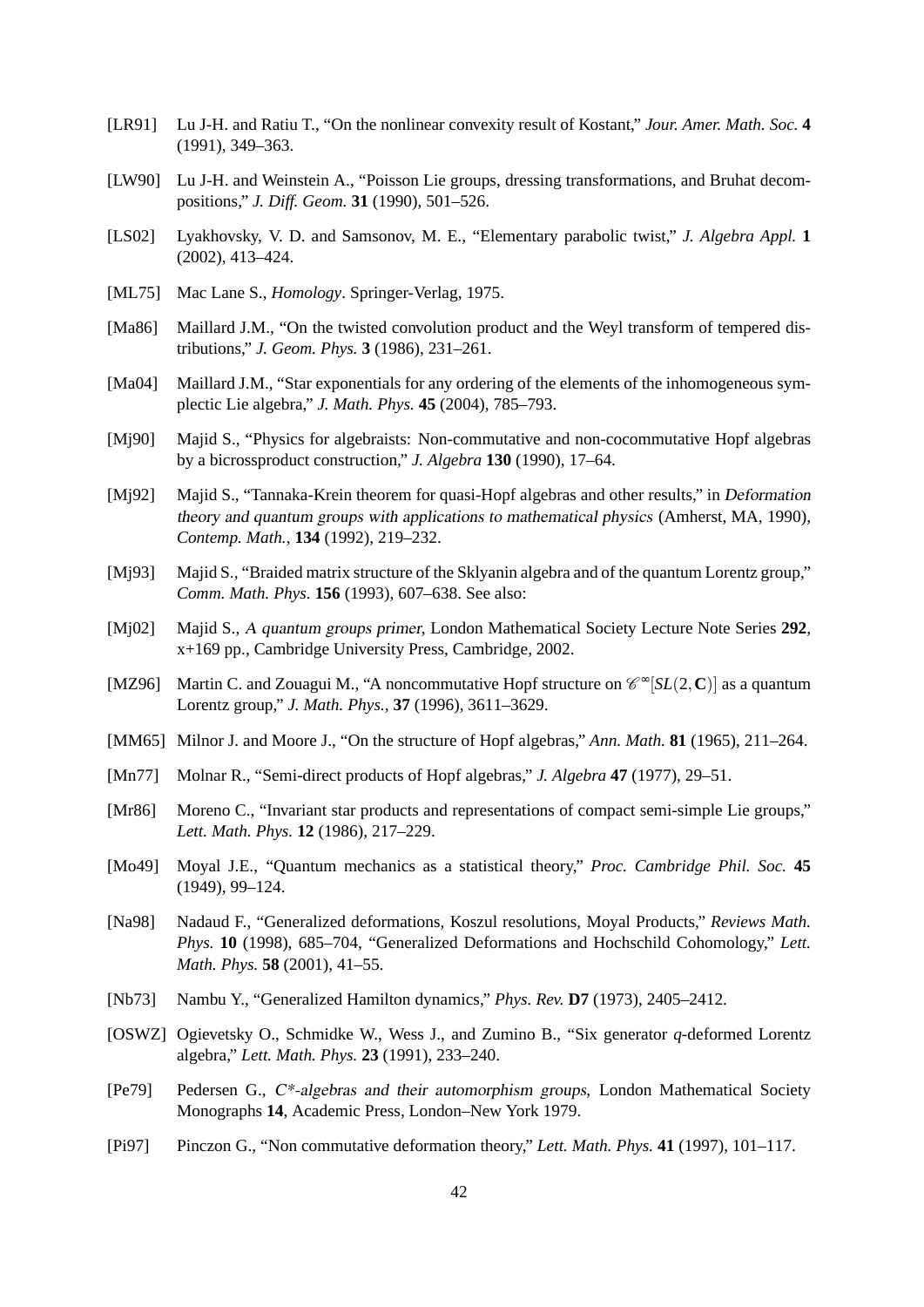- [Pf99] Pflaum M., "Deformation quantization on cotangent bundles," *Rep. Math. Phys.* **43** (1999), 291–297.
- [PW90] Podles P. and Woronowicz S.L., "Quantum deformation of Lorentz group," *Comm. Math. Phys.* **130** (1990), 381–431.
- [Re90] Reshetikhin N.Y., "Multiparameter quantum groups and twisted quasitriangular Hopf algebras," *Lett. Math. Phys.* **20** (1990), 331–335.
- [RSts] Reshetikhin N.Y. and Semenov-Tian-Shansky M., "Quantum *R*-matrices and factorization problems," *J. Geom. Phys.* **5** (1989), 533–550.
- [Ri89] Rieffel M., "Deformation Quantization of Heisenberg Manifolds," *Commum. Math. Phys.* **122** (1989), 531–562.
- [Ri93] Rieffel M., "Deformation quantization for actions of **R** *d* ," *Mem. Amer. Math. Soc.* **106** (1993), no. 506.
- [Sa61] Saletan E.J., "Contraction of Lie groups," *J. Math. Phys.* **2**, (1961), 1–21 and 742.
- [Sch99] Schedler, T., "Verification of the GGS conjecture for *n* ≤ 12," math.QA/9901079.
- [Sch00] Schedler T., "Proof of the GGS conjecture," *Math. Res. Lett.* **7** (2000), 801–826.
- [Sc97] Schmid W., "Character formulas and localization of integrals," in Deformation theory and symplectic geometry, Proceedings of Ascona meeting, June 1996 (D. Sternheimer, J. Rawnsley and S. Gutt, Eds.), Math. Physics Studies **20** 259–270, Kluwer Acad. Publ., Dordrecht 1997.
- [SWZ] Schmidke W., Wess J. and Zumino B., "A *q*-deformed Lorentz algebra," *Z. Phys. C* **52** (1991), 471–476.
- [Se51] Segal I.E., "A class of operator algebras which are determined by groups," *Duke Math. J.* **18** (1951), 221-265.
- [Sts] Semenov-Tian-Shansky M., "Poisson Lie groups, quantum duality principle, and the quantum double," in Mathematical aspects of conformal and topological field theories and quantum groups (South Hadley, MA, 1992), *Contemp. Math.* **175**, 219–248. Amer. Math. Soc., Providence, RI 1994.
- [St91] Stolin A., "On rational solutions of Yang-Baxter equation for sl(*n*)," *Math. Scand.* **69** (1991), 57–80.
- [Sw68] Sweedler M.E., "Cohomology of algebras over Hopf algebras," *Trans. Amer. Math. Soc.* **133** (1968), 205–239.
- [Sw69] Sweedler M.E., Hopf algebras, W.A. Benjamin, 1969.
- [Ta98] Tamarkin D., "Another proof of M. Kontsevich formality theorem," math.QA/9803025.
- [Ta03] Tamarkin D., "A formalism for the renormalization procedure," math.QA/0312219.
- [Tm39] Teichmüller O., "Extremale quasikonforme Abbildungen und quadratische Differentiale," *Abh. Preuss. Akad. der Wiss. Math.-naturw. Klasse* **22** (1939), 1–97.